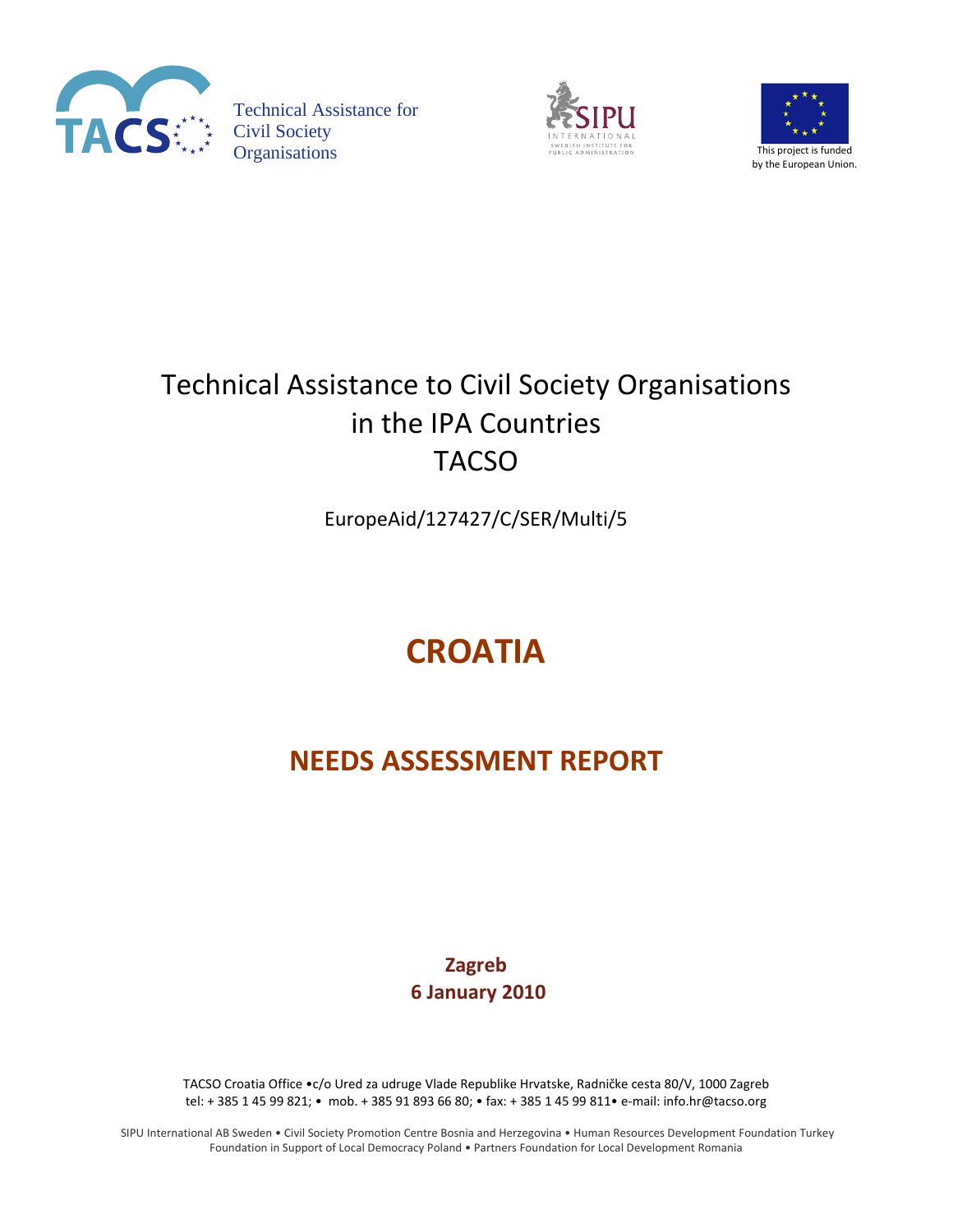## **Contents**

| 1.1. Legal framework - an analysis of relevant law and financial regulations 5              |  |
|---------------------------------------------------------------------------------------------|--|
|                                                                                             |  |
|                                                                                             |  |
|                                                                                             |  |
|                                                                                             |  |
|                                                                                             |  |
|                                                                                             |  |
|                                                                                             |  |
|                                                                                             |  |
|                                                                                             |  |
|                                                                                             |  |
|                                                                                             |  |
|                                                                                             |  |
|                                                                                             |  |
| 1.3 Government mechanisms for civil society - government cooperation and the policy         |  |
|                                                                                             |  |
|                                                                                             |  |
|                                                                                             |  |
|                                                                                             |  |
| National Strategy for the Creation of an Enabling Environment for CS Development  13        |  |
| Code of Good Practice and Standards for the Financing of Programs of Civil Society          |  |
| 1.4 Government (local and national) institutional capacities for engaging civil society  14 |  |
|                                                                                             |  |
|                                                                                             |  |
| 1.5 Public perceptions and support of civil society and its various segments 15             |  |
|                                                                                             |  |
|                                                                                             |  |
|                                                                                             |  |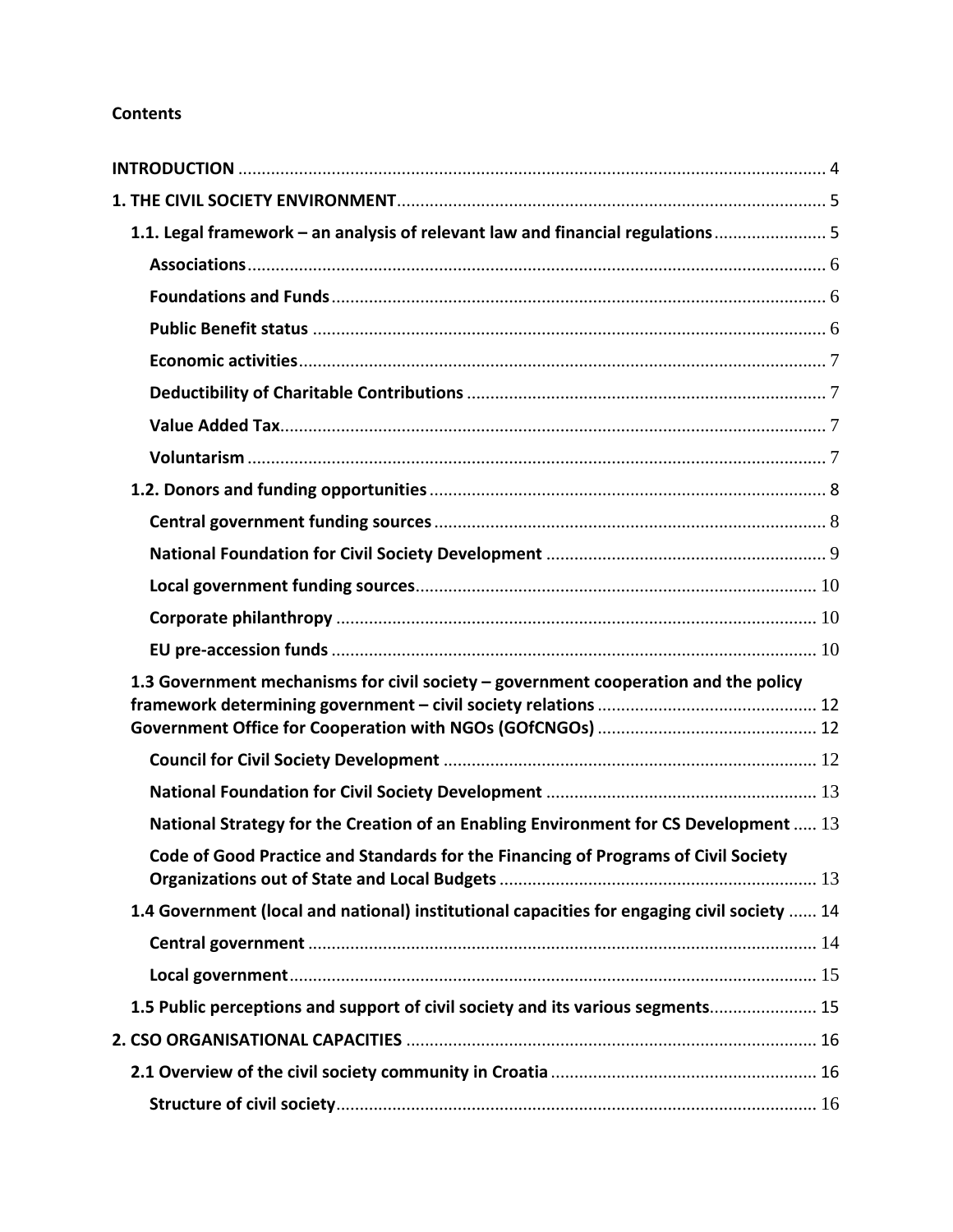| 3. CIVIL SOCIETY MILESTONE ACHIEVEMENTS, IMPACTS AND CHALLENGES  24      |  |  |
|--------------------------------------------------------------------------|--|--|
|                                                                          |  |  |
|                                                                          |  |  |
|                                                                          |  |  |
|                                                                          |  |  |
|                                                                          |  |  |
|                                                                          |  |  |
|                                                                          |  |  |
|                                                                          |  |  |
|                                                                          |  |  |
|                                                                          |  |  |
|                                                                          |  |  |
|                                                                          |  |  |
|                                                                          |  |  |
|                                                                          |  |  |
|                                                                          |  |  |
|                                                                          |  |  |
| Annex 6 Programme for Regional Development and Strengthening of CSOs  38 |  |  |
|                                                                          |  |  |
|                                                                          |  |  |
|                                                                          |  |  |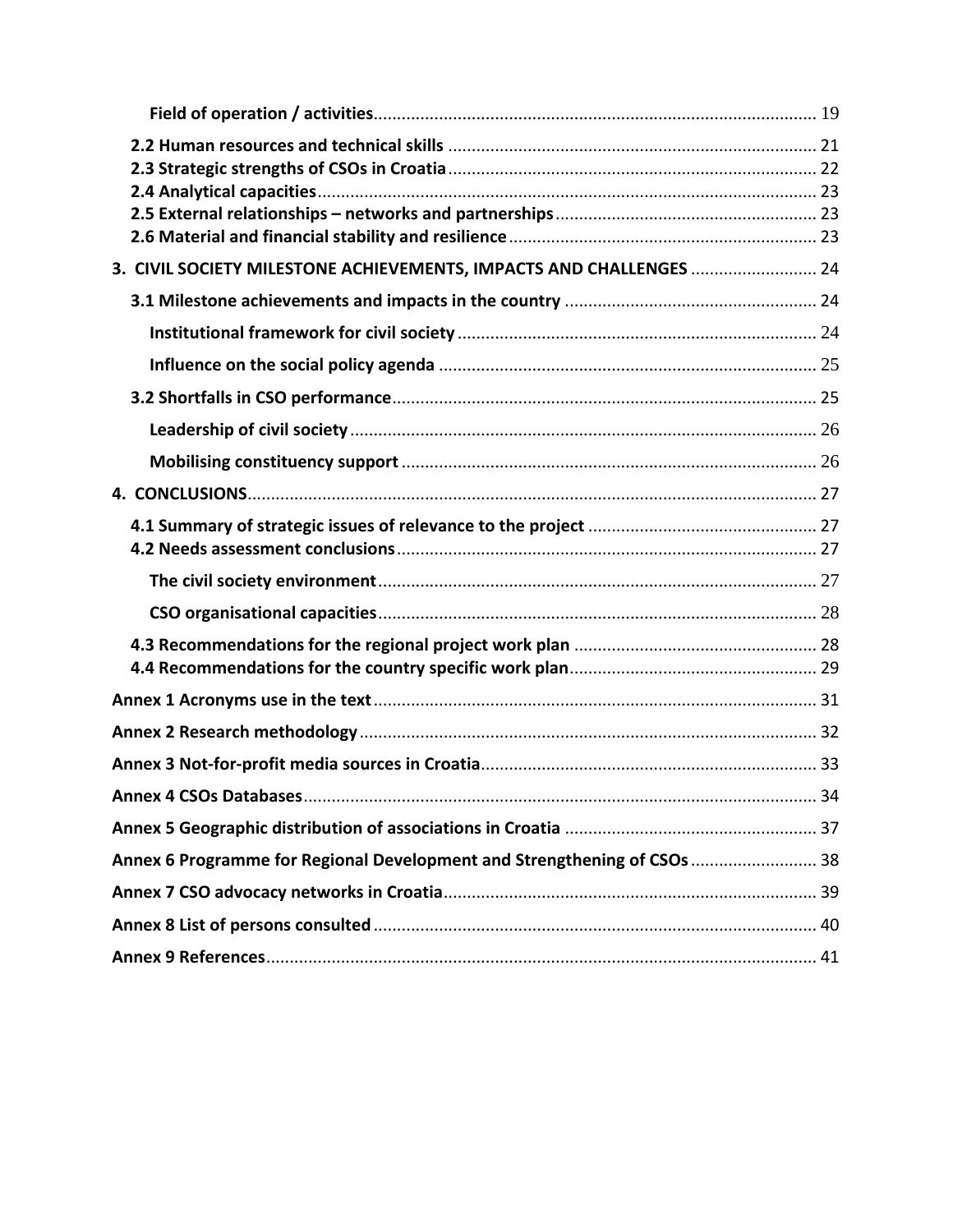## <span id="page-3-0"></span>**INTRODUCTION**

This study is one of eight country assessments of civil society capacities conducted as a preliminary activity within the EC-funded project Technical Assistance to Civil Society Organisations (TACSO) in the IPA Countries (EuropeAid/127427/C/SER/Multi/5), implemented by SIPU International, during the period August 2009 – July 2011. The aim of the study is to provide a comprehensive assessment of civil society in Croatia and the environment that it works in, including its strengths and weaknesses, and its impacts to date and the challenges it faces to its further development. The study is based upon a combination of desk research embracing all relevant documentation, including legal and financial legislation applicable to civil society, previous civil society mappings and evaluations, situation analyses, policy documents and country-specific academic literature, and a consultative stakeholder analysis carried out by means of focus groups, interviews and questionnaire surveys with civil society organisations (CSOs), government actors, donor organisations and other institutional players. The study is an integral part of the project inception and it provides the premise for the majority of other project activities by serving as the basis of the development of regional as well as national work plans to be implemented during the project's duration.

In line with the project's Terms of Reference and SIPU's technical proposal, the study understands civil society in the following two complementary ways:

- 1. All organisational structures whose members have objectives and responsibilities that are of general interest and who also act as mediators between the public authorities and citizens. This definition clearly emphasises the associational character of civil society, while also accentuating its representational role. Civil society would include a variety of organisational types, including, NGOs, mass movements, cooperatives, professional associations, cultural and religious groups, trades unions and grassroots community groups (CBOs), etc.
- 2. A space for views, policies and action supportive of alternatives to those promoted by government and the private sector. This definition places the emphasis on social inclusion, social and political pluralism and the rights of expression in developing a participatory democracy.

The paper is composed of four sections:

- Section one provides an analysis of the civil society environment, including the legal framework governing CSOs and their work, the current donor opportunities and other sources of civil society funding, the government mechanisms for cooperation with and support of civil society and the policy framework determining governmentcivil society relations and public perceptions and support for civil society and its activities.
- Section two gives an overview of the main features of civil society: the types of organisation represented and their key organisational characteristics, the types of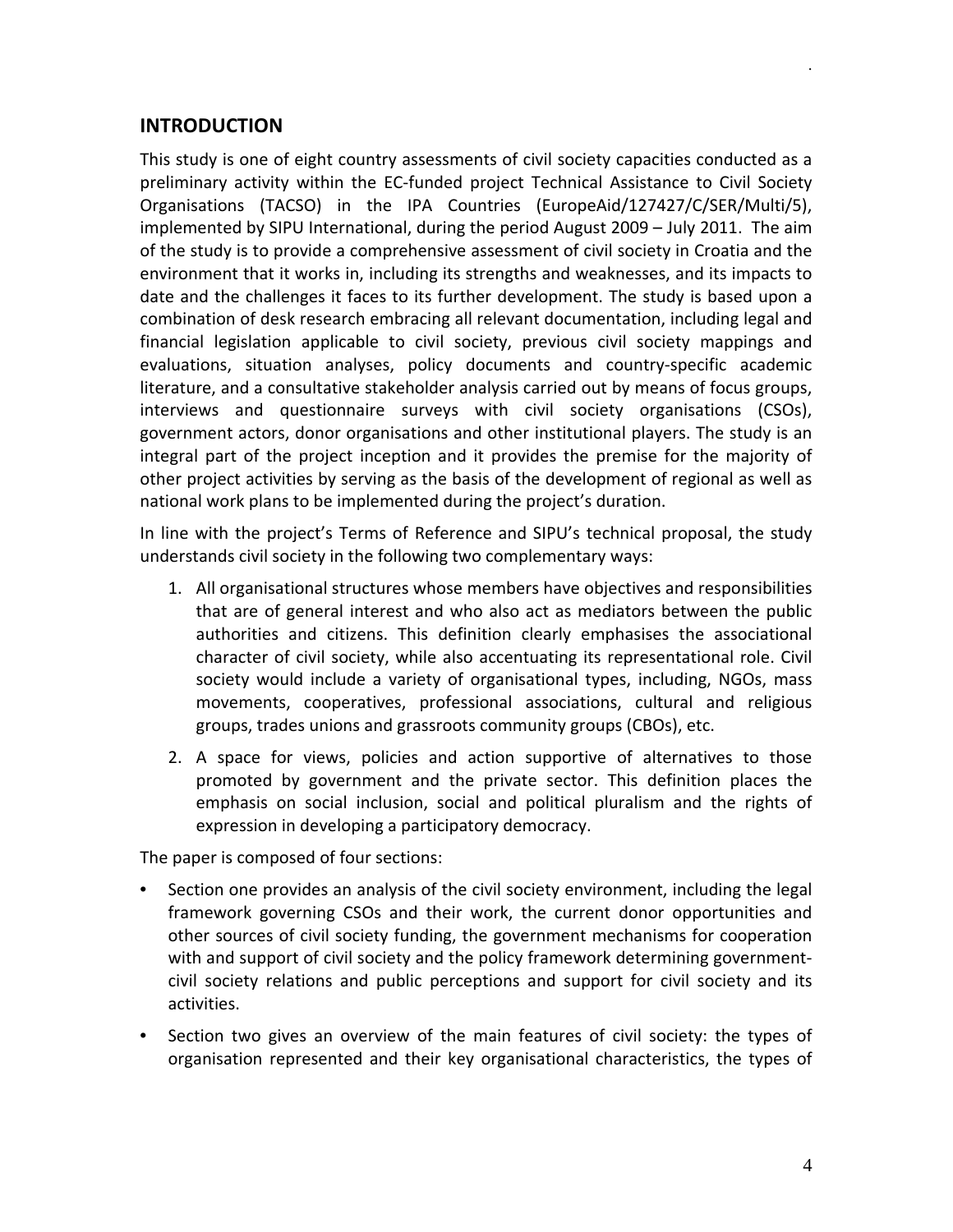activity they carry out and their main sectoral interests, their geographical distribution and way they are structured within an overall civil society architecture. CSOs are assessed according to their technical, organisational and institutional capacities, including human resources and technical skills, strategic strengths, analytical capabilities, external relations with other actors including other CSOs, government and the community, and material and financial stability and resilience.

- Section three summarises the main achievements of civil society to date, noting key milestone achievements and broader social impacts, and also identifies shortfalls in civil society performance in need of strengthening and further development.
- Section four sums up the most important institutional and organisational capacity needs of civil society in the country and identifies key strategic issues for the implementation of the project. By way of conclusion, recommendations are made for both the project's regional work plan and country-specific work plan.

## <span id="page-4-0"></span>**1. THE CIVIL SOCIETY ENVIRONMENT**

## <span id="page-4-1"></span>**1.1. Legal framework – an analysis of relevant law and financial regulations**

In Croatia a wide range of not-for-profit, non-governmental associational forms are recognised and regulated in national law. These include associations, foundations, funds, political parties, national minority councils, trade unions, economic interest associations, institutions, and religious organizations.<sup>[1](#page-4-2)</sup>

The most important organisational types for the formal gathering of citizens around shared interests and the promotion of not-for-profit activities, reflected in the sheer numbers of registrations, are those commonly conceived of as  $NGOs<sup>2</sup>$  $NGOs<sup>2</sup>$  $NGOs<sup>2</sup>$  (nongovernmental organisations) under the legal terms associations.

Overall, Croatia has developed a generally supportive legal and financial framework for governing the establishment and operations of NGOs, which complies with international standards and represents some of the best practice regionally. Certain tax benefits are available to enable NGOs to generate their own income, whether through economic activities or by accessing philanthropy and tax incentives, albeit limited in scope, are also provided for would-be supporters of civil society.

<span id="page-4-2"></span> $<sup>1</sup>$  A full list of relevant laws and financial regulations can be accessed from the "Documents" section of the</sup> Government Office for Cooperation with NGOs' website, [www.uzuvrh.hr](http://www.uzuvrh.hr/).

<span id="page-4-3"></span> $2$  This is evident from the official English translation of the Croatian Office for Cooperation with NGOs, in which the term 'NGOs' is substituted for the Croatian word *udruge* or "associations"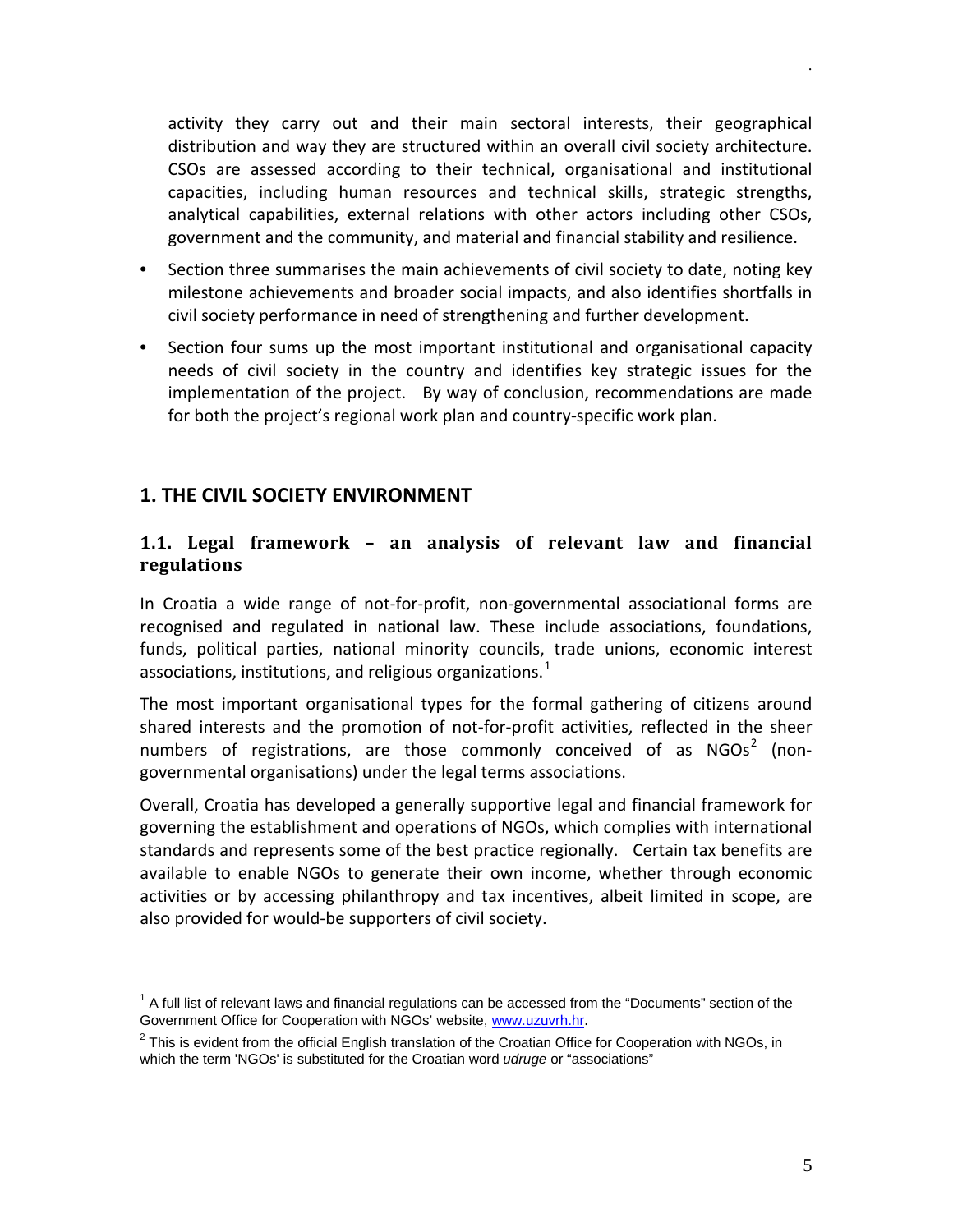Areas of concern remain regarding the lack of clarity surrounding "public benefit" status and its restricted application, as well as the use of discretionary powers by the Tax Administration to apply financial regulations governing the economic activities of CSOs. It is expected that Law on Public Benefit Organisations, prepared by the GOfCNGOs as draft version for public consultations to be held in early 2010, will facilitate work of CSOs qualifying as public benefit organisations.

#### <span id="page-5-0"></span>**Associations**

The law defines an association as a voluntarily established legal entity consisting of a minimum of 3 people (or legal entities), operating on a not-for-profit basis with the intention of promoting specific social or culture purposes. These purposes may include the lawful advancement of "issues of public or mutual interest, environmental, economic, humanitarian, informative, cultural, ethnic and national, educational, social, professional, sports, technical, health care, scientific and other interests and goals."

An association may conduct income-generating activities so long as any profit gained is devoted exclusively to advancing the purposes set forth in the association's charter.

While an association is prohibited from direct participation in formal politics; that is, participating in political campaigning for public office, there are no restrictions on an association's attempts to influence legislation and public policy or from engaging in the political process as an election monitor or watch-dog of the wider institutions of democracy.

#### <span id="page-5-1"></span>**Foundations and Funds**

A foundation provides the legal framework for the management of property or financial capital permanently assigned to serve an unspecified set of social and cultural purposes which are deemed "generally beneficial" or "charitable." A fund is a temporary foundation with a fixed lifespan no longer than five years.

The law accords the registration authority, the Ministry of Public Adminstration, undue discretionary control of registration and influence over the internal governance of foundations. Consequently, it can be noted that currently there are only 145 foundations officially registered in Croatia, as compared to the almost 40,000 associations. [3](#page-5-3)

#### <span id="page-5-2"></span>**Public Benefit status**

Under a further law, associations and foundations which provide certain free social services and charitable relief<sup>[4](#page-5-4)</sup> may be classed as "Humanitarian Organisations" by

<span id="page-5-3"></span> $3$  See below: Section 2.1., table 1. CSOs registered with the Ministry of Public Administration

<span id="page-5-4"></span><sup>4</sup> Humanitarian assistance is defined as, the charitable giving of material goods and money, psycho-social assistance, services to the disadvantaged (identified elsewhere in government regulations), victims of natural disaster and catastrophes, and the poor (those with earning below the national poverty threshold).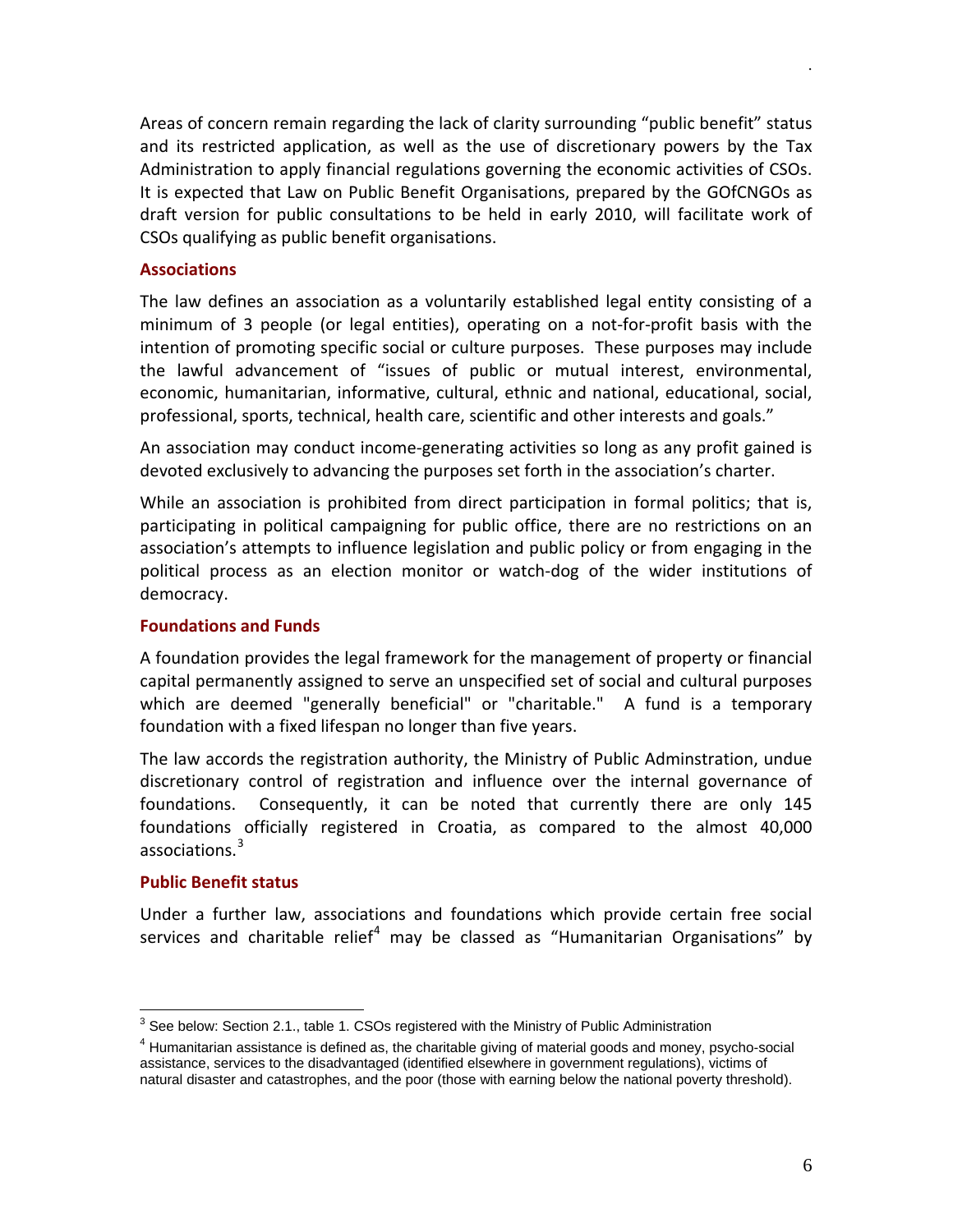government bodies charged with social care.<sup>[5](#page-6-4)</sup> A broad subset of Humanitarian Organizations can then qualify for "public benefit" status, which entitles them to tax relief and exemption from paying customs duty. CSOs eligible to apply for public benefit status include those working in the areas of health promotion, the improvement of the quality of life (especially with regard to housing and nutritional standards), education, reconstruction and the renovation of private and public buildings, and work with children, youth and people with learning disabilities.

Adoption of the law governing status of public benefit CSOs is one of the measures in the National Strategy for the Creation of an Enabling Environment for Civil Society Development 2006-2011. It is expected that draft law will be presented for public consultations in early 2010.

#### <span id="page-6-0"></span>**Economic activities**

Associations and foundations may undertake economic activities and are exempt from tax on profit<sup>[6](#page-6-5)</sup> on the income generated by these activities on the proviso that the exemption does not give the organisations an "unjustified privileged position in the market." As the law is unclear as to what constitutes "unjustified privilege," the Tax Administration operates with discretion in this sphere, and therefore economic activity for NGOs always carries a degree of uncertainty and financial risk.

#### <span id="page-6-1"></span>**Deductibility of Charitable Contributions**

Businesses and individuals may deduct donations to NGOs which carry out cultural, scientific, educational, health, humanitarian, sporting, religious and other activities, against tax up to a limit of 2% of income. However, this provision is not widely publicised and take-up of its use is at a low level.

#### <span id="page-6-2"></span>**Value Added Tax**

Associations and foundations are broadly speaking subject to the same VAT regulations as commercial enterprises. All organisations with an annual turnover in excess of 85,000 HRK (approx. 12,100 EUR) must register for VAT, currently payable at the rate of  $23\%$ .<sup>[7](#page-6-6)</sup>

Croatian law provides few VAT exemptions for NGOs. The import of humanitarian aid is exempt. Humanitarian Organizations and amateur sport clubs need not pay VAT for the import of goods given as donations or purchased out of foreign monetary donations, or for deliveries of goods and services paid for out of foreign monetary donations.

#### <span id="page-6-3"></span>**Voluntarism**

<span id="page-6-4"></span><sup>5</sup> These are: the Ministry of the Family, Veterans' Affairs and Inter-generational Solidarity and the Ministry of Health and Social Welfare

<span id="page-6-6"></span><span id="page-6-5"></span> $^6$  Currently at 20%.<br><sup>7</sup> Increased from 22% on 1 August 2009, as part of a package of tax changes designed to combat the current recession.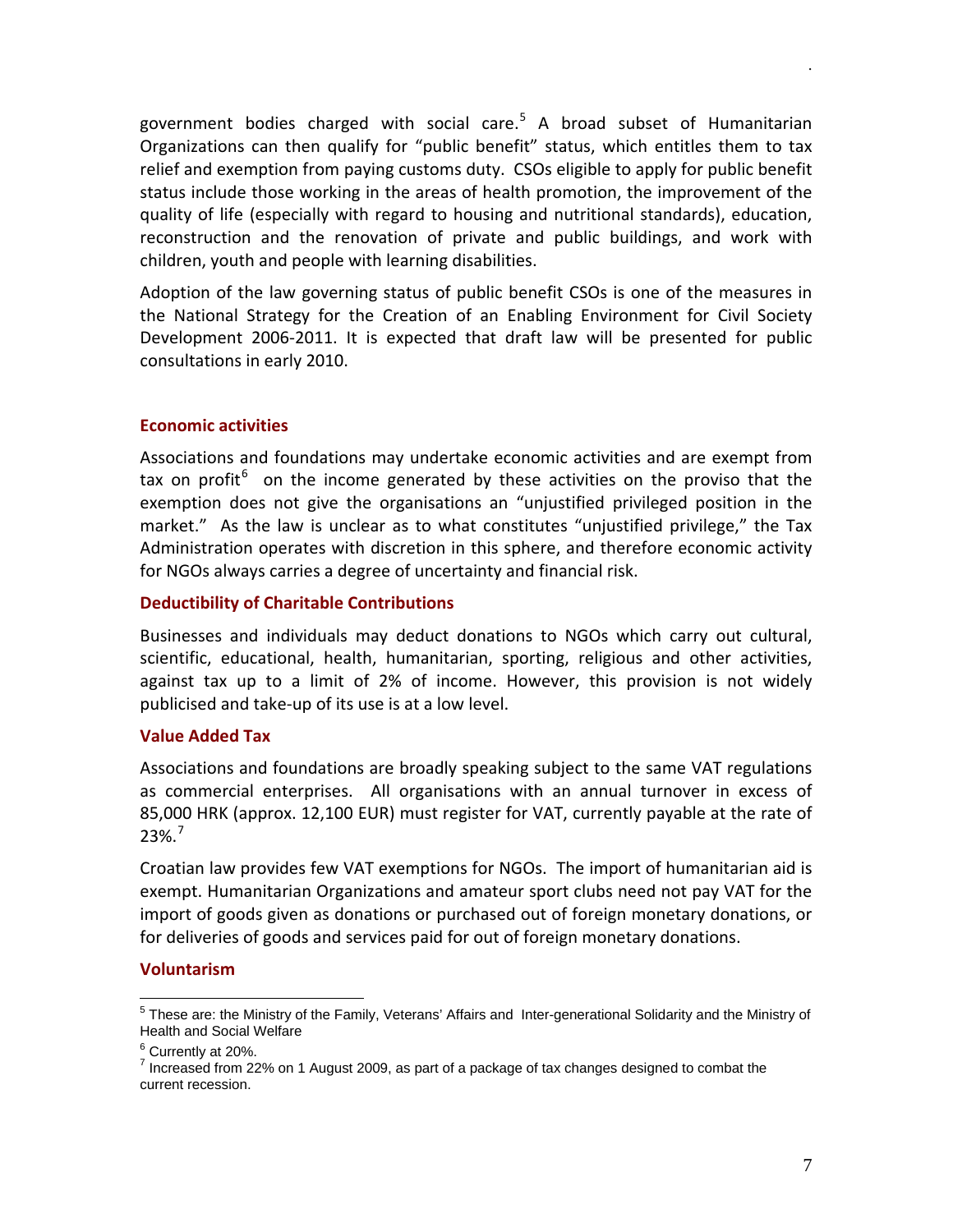In May 2007, a Law on Volunteering was passed which seeks to regulate *organised volunteering*, to ensure the protection of the volunteer and enable mutually beneficial relations between the volunteer and the organiser of the volunteer activities. The law was developed in support of the National strategy for the creation of an enabling environment for civil society development, but to today its impact is undermined by the failure to amend the Labour Law accordingly. The Labour Law does not recognize the volunteer status of formally unemployed persons and requires the state to withhold financial support to the unemployed while they are volunteering (USAID 2009).

#### <span id="page-7-0"></span>**1.2. Donors and funding opportunities**

Significant funds available from state sources – both central and local – provide the major part of CSO finance in Croatia. Other domestic sources, including membership fees, corporate philanthropy and income from services, collectively provide the next largest share of CSO funds, although individually they remain relatively poorly developed.

In recent times most foreign donors, including USAID, DfID and SIDA, have phased out their support to civil society. European Union funds, mainly in the form of preaccession assistance, are now the only important foreign funding source in the country. However, these monies, supplemented by smaller, less predictable foreign support, usually sourced externally (often from private foundations in donor countries) continue to play a "stabilising role in ensuring that reform and advocacy-oriented, politically independent CSOs and initiatives survive" (Škrabalo 200[8](#page-7-2)). $^8$ 

#### <span id="page-7-1"></span>**Central government funding sources**

The Croatian government provides considerable CSO funding through various ministries and state offices. In 2008, overall central government funding, including grants awarded by the NFCSD, amounted to 86.7 million EUR. This represents a 33% increase from 2007 and continues a trend for increased government support to civil society.<sup>[9](#page-7-3)</sup> While this would have once included both direct budgetary transfers and *ad hoc* funding of projects and service delivery, today it is required that all funds are allocated by means of public calls for proposals according to transparent and previously defined criteria. The grant-making process is regulated by a "Code of Good Practice, Standards and Benchmarks for the Allocation of Grants for Programmes and Project of NGOs," adopted

<span id="page-7-2"></span> $8$  See Škrabalo 2008 for a comprehensive analysis of CSO funding in Croatia in the period 2004-2007 with strategic recommendations to CSOs, donor agencies and other potential funders for the future.

Information on donors and current funding opportunities is available in the Croatian language on websites of the Government's Office for Cooperation with NGOs, National Foundation for Development of Civil Society, as well as on web portals of associations (e.g[. www.smart.hr,](http://www.smart.hr/) [www.donacije.info\)](http://www.donacije.info/), and non-profit media (e.g. www.zamirzine.net, [www.h-alter.org\)](http://www.h-alter.org/).

<span id="page-7-3"></span><sup>&</sup>lt;sup>9</sup> In 2007, central government support to CSOs from the central budget amounted to 470 million HRK or 64.2 million EUR, which is 31.59% higher than the support provided in 2006 (Škrabalo 2008).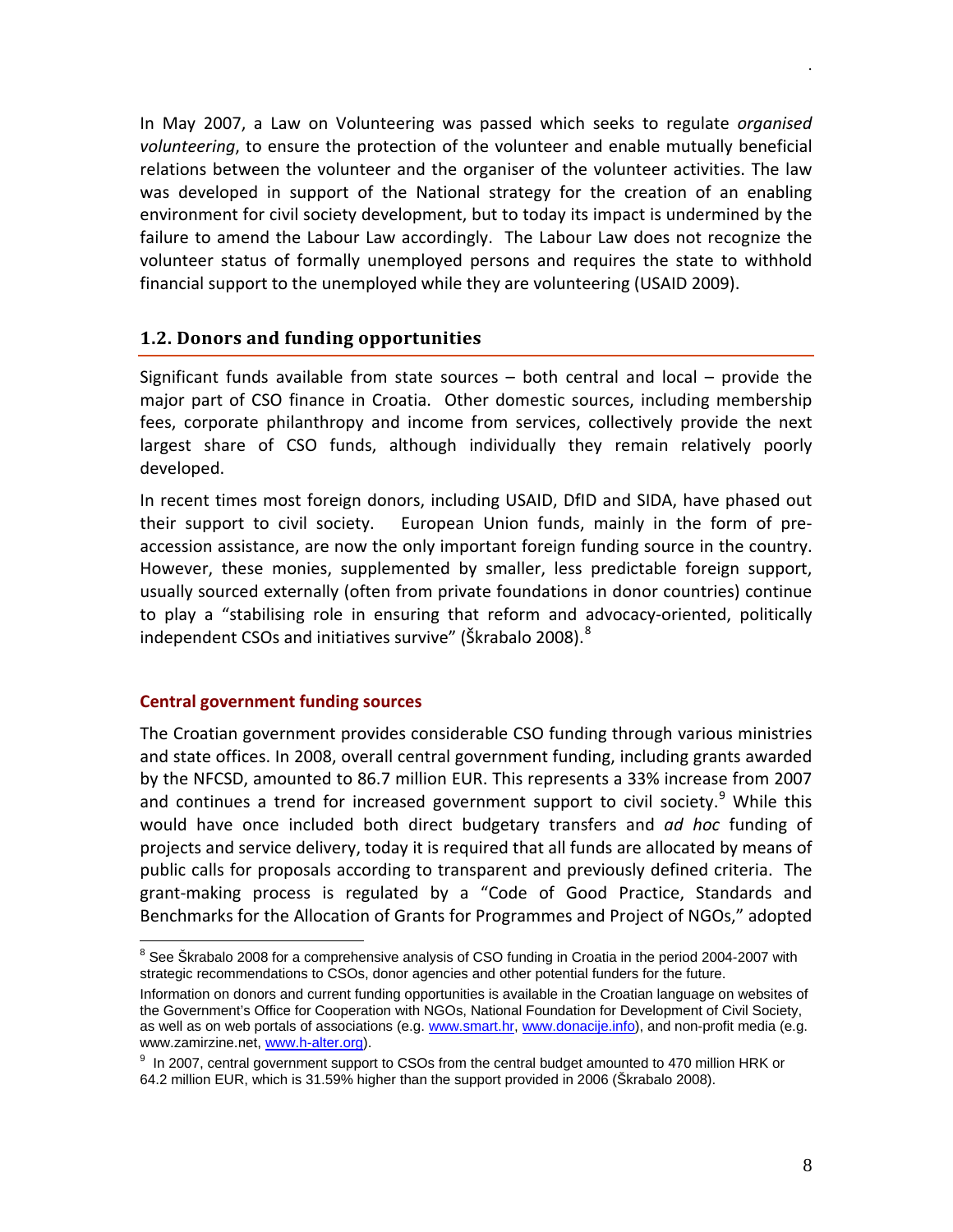by the Croatian Parliament in February 2007 and coordinated by the government's NGO Office for Cooperation with NGOs.<sup>[10](#page-8-1)</sup>

Opportunities are available to CSOs to finance activities by competing for direct service contracts from both local and national governments. CSOs have been awarded many such contracts at both levels for services to the elderly, victims of domestic violence, PWDs, and the homeless. The contracting of social services, however, remains unregulated and in general the field remains undeveloped.

In 2008, people with disability were the most frequent direct beneficiaries of government project funding, followed by children, youth and war veterans. The most commonly funded projects were those focusing on informal educational activities and training (25%).

#### <span id="page-8-0"></span>**National Foundation for Civil Society Development**

The NFCSD is a public foundation with a broad mandate to promote and develop civil society in the Republic of Croatia. In addition to providing a range of capacity-building assistance to CSOs and conducting research on civil society, the NFCSD has become a major grant-making facility. Its main source of funds is the state lottery, but it has also received support from the state budget and a number of foreign donors, including USAID, DfID, EC and the Charles Stuart Mott Foundation. In 2008 its annual income amounted to 46 million HRK (approx 6.3 million EUR), of which 43 million HRK was provided by the lottery.

As a public funding entity, it is unique in the region in its ability to act independently from state government, owing to the inclusion of a majority of civil society representatives on its governing body. $11$  Since its establishment in 2003, it has contributed significantly to an increase in CSO funding available from grant programmes. In 2008, the NFCSD disbursed 22 million HRK (approx 3 million EUR) in grants issued by public calls for proposal. It is the largest donor oriented towards institutional support, enabling CSOs to concentrate on the development of longer-term programmes and the challenges of organisational strengthening. It is also an important patron of development NGOs working in areas such as human rights, the development of democratic institutions, sustainable development, and the rule of law, which are otherwise often overlooked by government and private donors in Croatia. In 2007, the NFCSD decentralised its grant-making function by delegating responsibilities to four

<span id="page-8-1"></span> $10$  In 2008 only 4.36% of government funding was allocated on the basis of a direct decision by the head of the supporting institution. In all other cases, awards are made on the recommendations of independent expert panels set up by the supporting institution charged with assessing proposals according to set objective criteria.

<span id="page-8-2"></span> $11$  The NFCSD's governing board is composed of nine members, appointed by the government: five members are civil society representatives, three are from state ministries, and one is from local/regional government.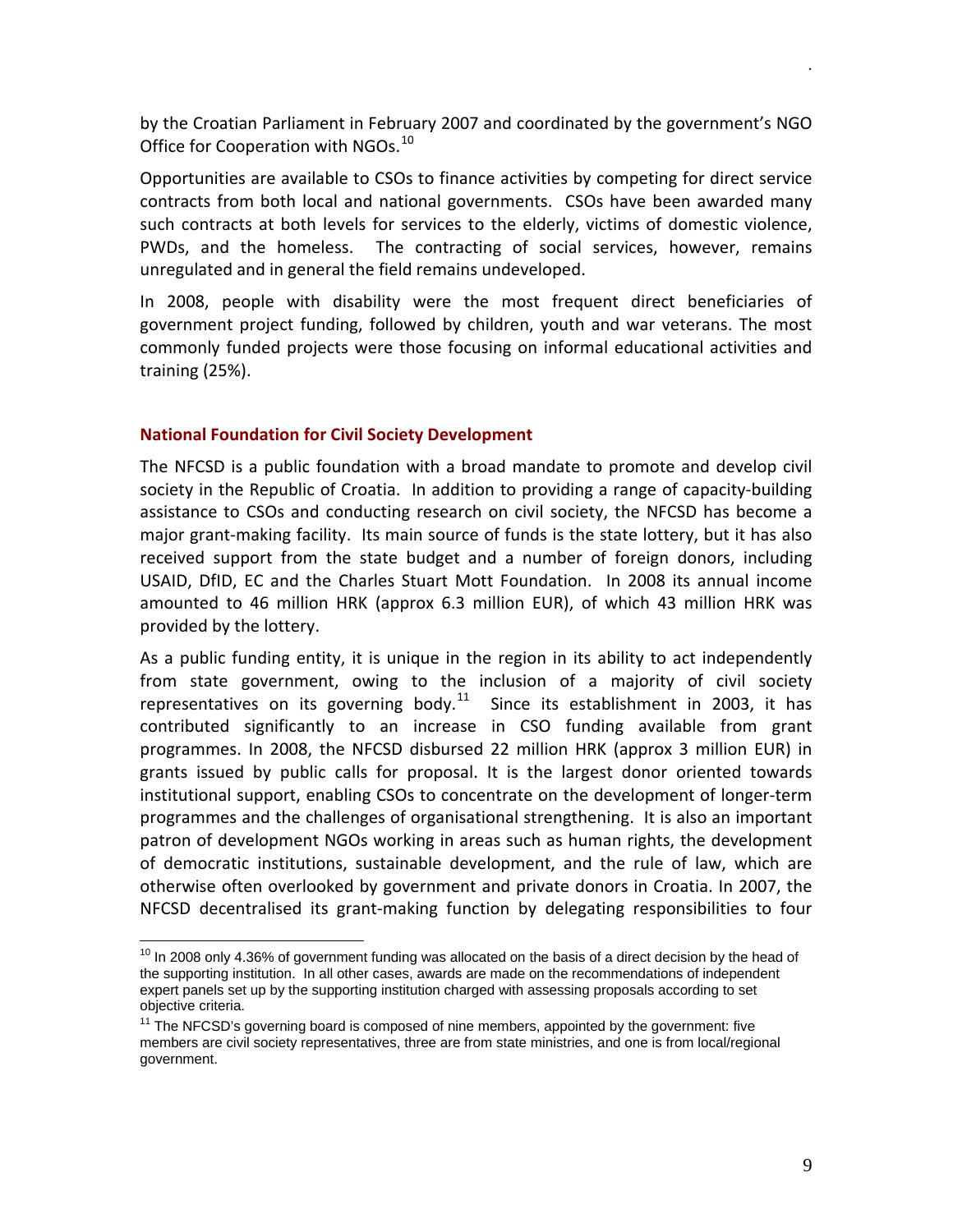regional foundations established by local resource NGOs, in order to respond better to CSO needs at the local level.

#### <span id="page-9-0"></span>**Local government funding sources**

Non-central government support for CSOs is considerable; in 2007, 46 million EUR was allocated by county administrations to CSOs, while municipalities contributed a total of 60 million EUR. This support is critically important to maintaining a national architecture of viable CSOs.

There are some imbalances in the areas targeted by both central and local governments for CSO support. 66% percent of total government support to CSOs is allocated to culture and heritage and sport, while in third place, receiving only 11.5% of the total, are CSOs representing the socially vulnerable and those with disability.<sup>[12](#page-9-3)</sup>

## <span id="page-9-1"></span>**Corporate philanthropy**

Corporate donations are growing in importance as a source of civil society funding. More than 10 Croatian companies now issue annual calls for proposals for civil society projects, predominantly in the fields of children, youth, culture and sport (USAID 2009). However, overall funding from the business sector is still at a relatively low level. In 2005, when the last comprehensive research on civil society in Croatia was carried out (Bežovan et al. 2005), 33.8% of CSOs surveyed reported receiving funds from the business sector, but this support did not exceed 18.2% of the average of their annual budgets. The report also calculated that corporate finance represented only 6.5% of the total of civil society finance available in Croatia.

#### <span id="page-9-2"></span>**EU pre-accession funds**

Since 2006, EU pre-accession funds to Croatia have been provided through the Decentralised Management System (or DIS) which devolves disbursement to national government institutions. CSO funding is managed by the Project Implementation Unit (PIU) of the Government Office for Cooperation with NGOs. As of 2009, most of the EU funding to Croatia is provided by the Instrument for Pre-accession Assistance (IPA). Under IPA, CSOs are principally catered for by IPA component 1, Institution Building, through a recently established Civil Society Facility which provides support in three main areas: capacity-building, exchange of knowledge and experience with EU institutions, and partnership actions between beneficiary and EU CSOs. There are also sizeable grant allocations available under IPA 2, Cross-Border Cooperation. As a candidate country, Croatia is now in receipt of additional EU support under IPA components 3, 4 and 5 for Regional Development, Human Resources and Rural Development respectively. CSOs can potentially gain support from these components through their inclusion in broader projects and social partnerships.

<span id="page-9-3"></span> $12$  Figures calculated from 2007 figures from CSO support from central and regional governments alone (Škrabalo 2008).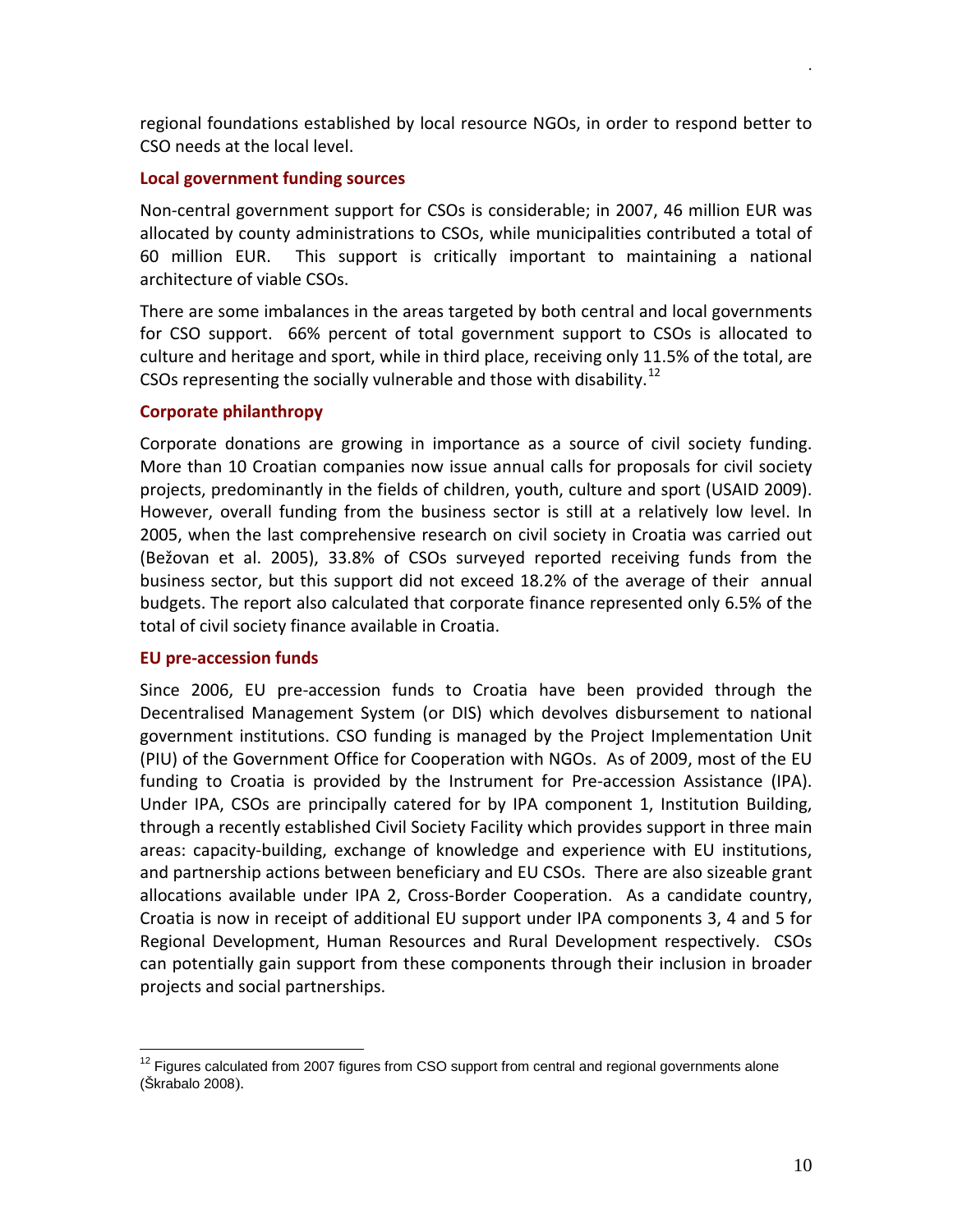Some of the current EU funding opportunities include $^{13}$  $^{13}$  $^{13}$ :

- **1. PHARE** ongoing grants programme of 36 projects, to a total of EUR 2.734.750,00, in the areas of environmental protection and sustainable development, democracy and human rights and youth. All projects will be completed by April 2010
- **2. IPA 2008 Croatia**  three grants schemes (awards currently pending) to a total amount of 3.33 million EUR for a total of between 25 and 50 grants ranging in size from 50,000 EUR to 250,000 EUR for capacity building of CSOs for monitoring, advocacy and policy dialogue in the following fields:
	- o sustainable development, natural resource management and regional development;
	- o implementation of EU acquis regarding the fight against corruption, transparency and public accountability;
- **3. IPA 2009 Croatia**  calls for proposals expected in the period May September 2010 in the thematic areas: social policy (service delivery policies), human rights, democratisations and minorities.
- **4. Cross-Border Cooperation** Small grants to CSOs and municipalities for a range of socio-economic two-country partnership projects, with all EU and potential EU member countries. In 2009 programme investments to Croatia totalled 15.9 million EUR, and 2010 this will grow to 16.2 million. Calls for proposals were issued in 2009 for Croatia-Bosnia and Herzegovina, Croatia – Serbia, Croatia – Montenegro and for the Adriatic Programme (embracing all member states and potential candidates).
- **5. Community Programmes.** The following programmes in which Croatia participates as a EU candidate country provide CSOs opportunities for funding and partnership: Culture, Progress, Lifelong Learning Programme, Youth in Action and 7<sup>th</sup> Framework programme on Research.

The community programme **Europe for Citizens** has also recently opened to applicants from Croatia: fostering collaboration and exchange of knowledge between CSOs in EU Community. Target groups: CSOs and networks, think tanks, local self-governments.

<span id="page-10-0"></span><sup>&</sup>lt;sup>13</sup> Information on EU funding available for CSOs in Croatia is regularly published by the GOfCNGOs. Two central institutions for implementaton of EU funded projects in Croatia, Central Office for Development Strategy and Coordination of EU Funds (CODEF, http://www.strategija.hr/en) and Central Finance and Contracting Agency (CFCA, [www.safu.hr\)](http://www.safu.hr/) also provide useful information for CSOs and their potential partners (public administration bodes, local government, private companies etc.).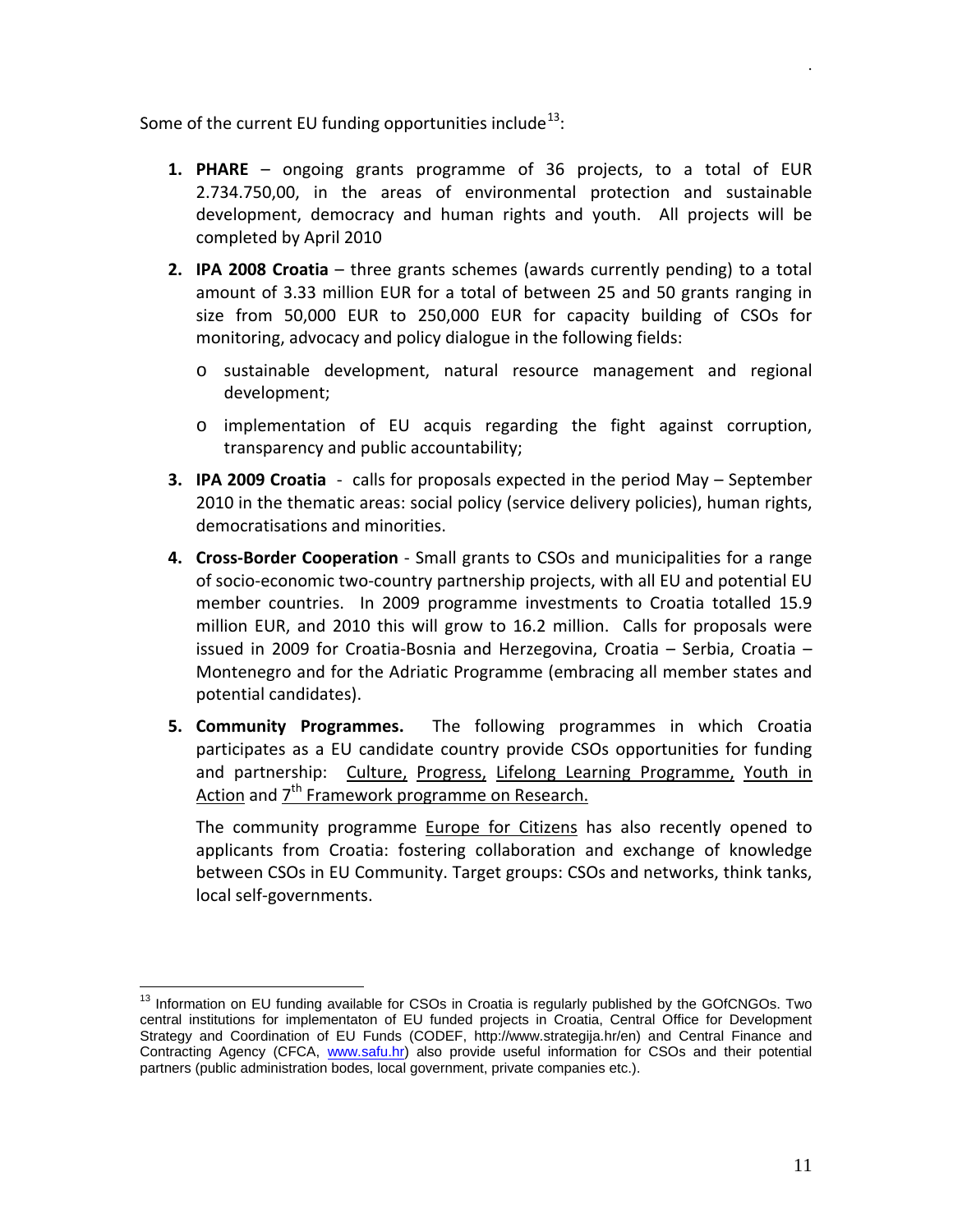<span id="page-11-0"></span>**1.3 Government mechanisms for civil society – government cooperation and the policy framework determining government – civil society relations** 

Croatia has established an innovative and comprehensive set of institutions for mediating relations between the government and civil society and supporting civil society development. The system, which now rests upon three pillars - **the Government Office for Cooperation with NGOs, the Council for Civil Society Development and the National Foundation for Civil Society Development** – and the combination of centralised policy-making with decentralised support to civil society, was dubbed *The new Model of the Organizational Structure for Civil Society Development in Croatia.* It was initiated in 1998, at time when relations between government and civil society had been predominantly antagonistic for some considerable time. Consensual development of the system since that time by state actors, in cooperation with civil society partners, has resulted in a jointly-owned institutional apparatus which guarantees substantive participation of civil society, particularly in the field of policy making, and a clear set of agreed policy instruments defining civil society's role in Croatia's development, as well as the government's responsibilities towards civil society.

## <span id="page-11-1"></span>**Government Office for Cooperation with NGOs (GOfCNGOs)[14](#page-11-3)**

The institutionalization of civil society-Government cooperation in Croatia began with the establishment of the GOfCNGOs in 1998. The Office's primary task was to build confidence and develop cooperation through financing, consulting, educating and information sharing. It also established working groups on various legislative initiatives affecting NGOs. According to the effective Regulation on Government Office for Cooperation with NGOs, the task of the Office is to coordinate the work of ministries, central state offices, Croatian Government offices and state administrative organizations, as well as administrative bodies at local level in connection with monitoring and improving the cooperation with the non-governmental, non-profit sector in the Republic of Croatia.

#### <span id="page-11-2"></span>**Council for Civil Society Development**

Government-civil society cooperation was further advanced with the establishment of the Council for Civil Society Development (CCSD) as a governmental advisory body in 2002. The Council is composed of 10 appointees from state administrative bodies, 10 representatives of civil society, elected by CSOs themselves, and 3 civil society experts. The Council is primarily responsible for the development and implementation of government strategy in support of civil society, acting as an expertise advisor to the government, but it also has a key role in monitoring the monetary support provided by the state for financing NGO activities.

<span id="page-11-3"></span><sup>&</sup>lt;sup>14</sup> This and the following sub-sections on the Croatian institutional framework refer to Gerasimova 2005 and Hadzi-Miceva 2008.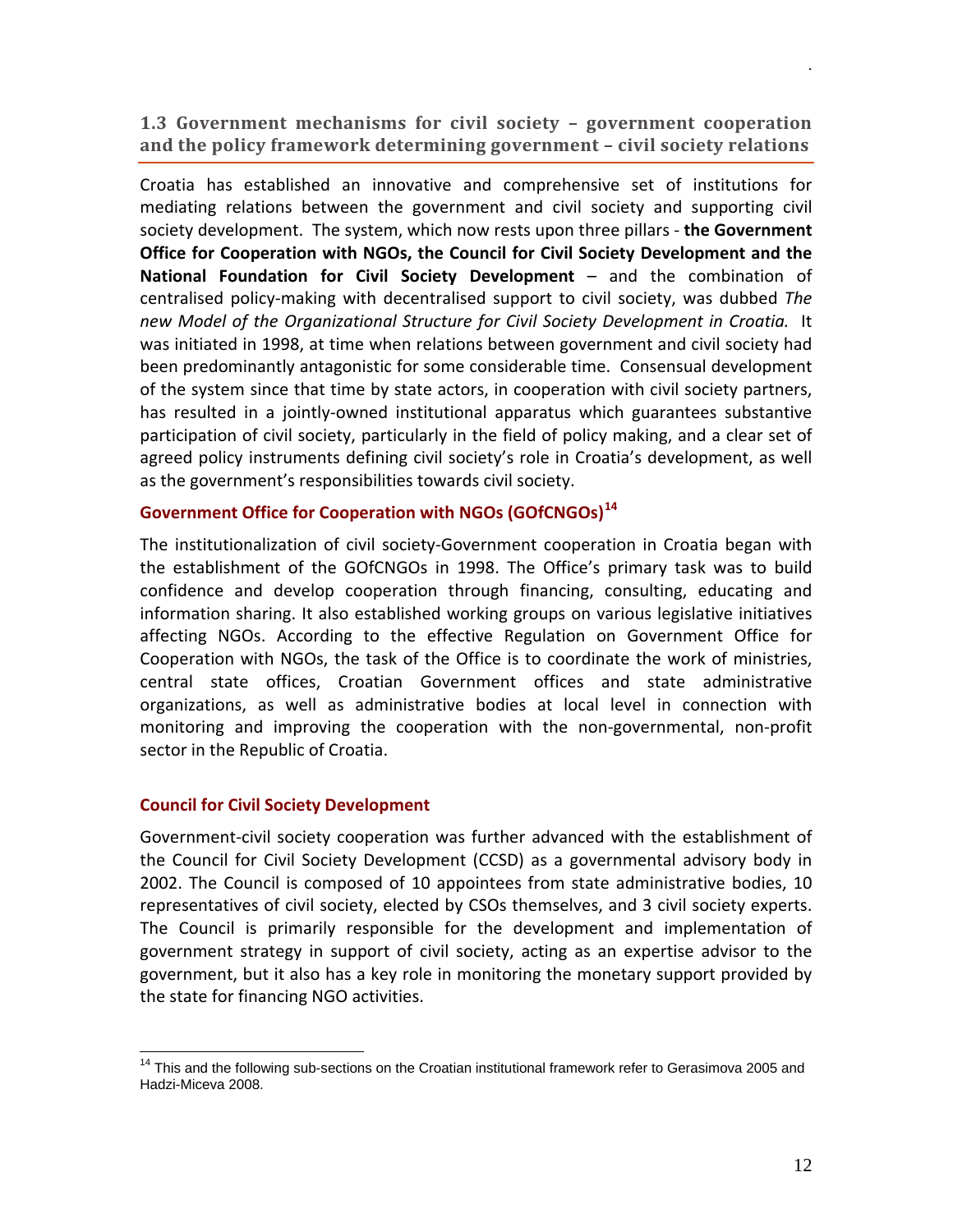The CCSD is the most important institutional mechanism for government-civil society cooperation at as it provides a forum for a direct and formalized dialogue between citizens' associations' representatives and public administration, on issues directly related to civil society development. Under a revised mandate, as of 2010, it will also include representatives of foundations and trade unions in order to do more justice to its own name and to the diversity of civil society organizing.

#### <span id="page-12-0"></span>**National Foundation for Civil Society Development**

The National Foundation, whose functions are described above in Section 1.2., is the third pillar of the Croatian civil society support framework. With its establishment, in 2003, the New Model was effectively initiated.

#### <span id="page-12-1"></span>**National Strategy for the Creation of an Enabling Environment for CS Development**

Currently, government support to CSOs and policy concerning civil society is outlined in The National Strategy for the Creation of an Enabling Environment for Civil Society Development 2006-2011 and detailed in its yearly action plans. The strategy, if fully implemented, would significantly strengthen civil society's capacity to act as an agent of social change; in particular it would secure its role as a meaningful promoter of participatory democracy and human rights and as a competent monitor of civic liberties public policies in the context of Croatia's final phase of accession to the EU and beyond (EC 2008).

## <span id="page-12-2"></span>**Code of Good Practice and Standards for the Financing of Programs of Civil Society Organizations out of State and Local Budgets**

Developed by the GOfCNGOs and adopted by Croatian Parliament in 2007, this code regulates the basic standards and principles of practice of state administration bodies in the procedure of awarding of grants to CSOs. It is an important tool for the monitoring of government performance in this area, ensuring efficient resource use, transparency and due process.

## **Code of Practice on Consultation with the Interested Public in Procedures of Adopting Laws, Other Regulations and Acts**

The Code, adopted in November 2009, establishes general principles, standards and measures for conducting consultations with the interested public, in the procedures of enacting laws and adopting other regulations and acts of state bodies which regulate matters and take positions of interest for public benefit (protection and promotion of human rights, public services, the justice system, environmental protection, etc.). The purpose of the Code is to offer all bodies involved in the process of enacting laws and adopting regulations guidelines stemming from the concrete practical experience to date of dialogue and cooperation between the public authorities in the Republic of Croatia and the interested public. The ultimate goal of the Code is to facilitate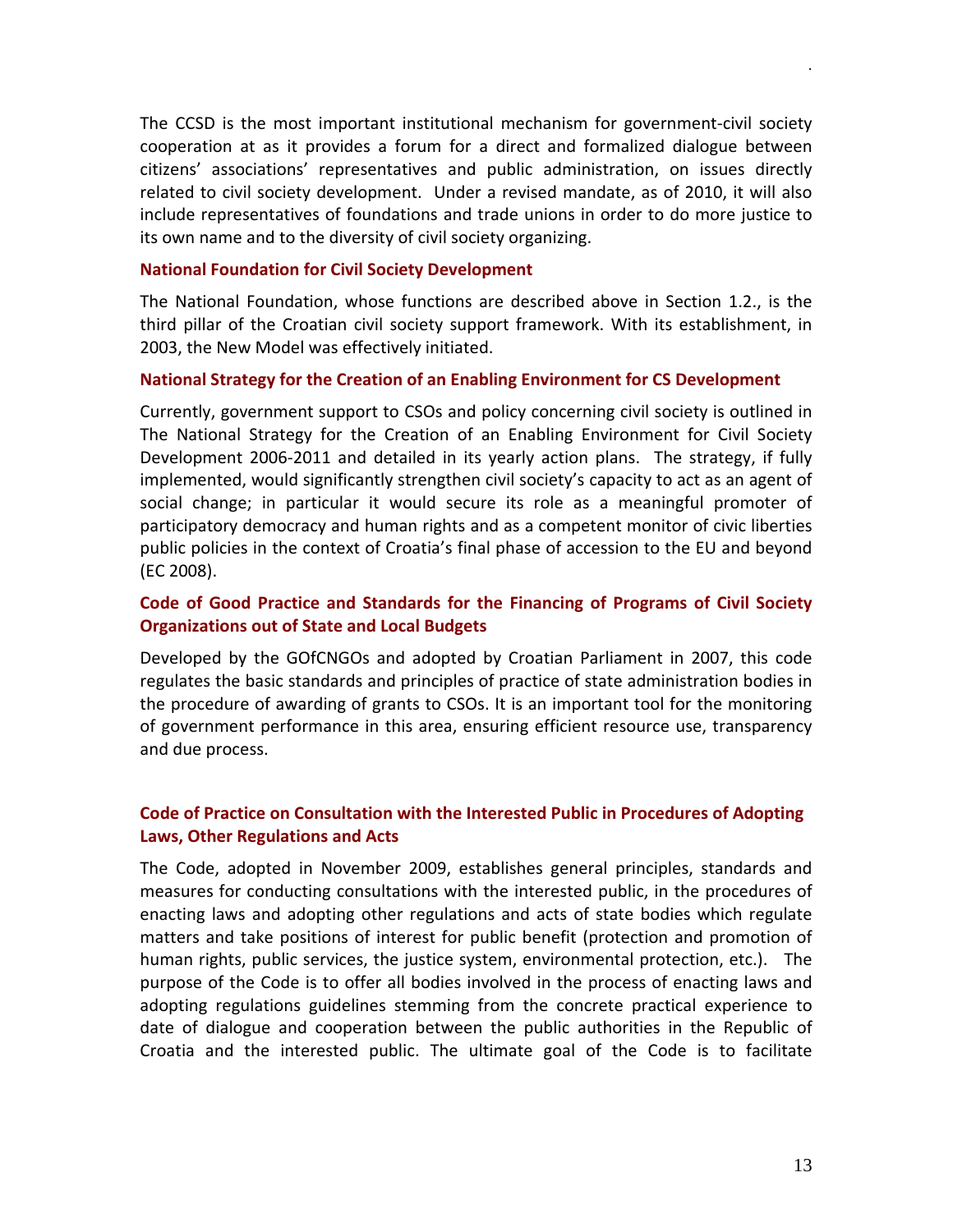interaction with citizens and representatives of the interested public in the democratic process, and encourage more active participation by citizens in public life.

## <span id="page-13-0"></span>**1.4 Government (local and national) institutional capacities for engaging civil society**

In the last decade the government has opened up for cooperation, as it was set out in the "Programme of Cooperation between the Government of the Republic of Croatia and the Non-government, Non-for Profit Sector in the Republic of Croatia," released in 2001. That programme emerged from an intense interaction between the civil society actors (primarily individual activists, some of them with organisational affiliations and others acting independently) and the government that started increasingly to recognise potential of engaging in dialogue with organised citizens. Not only did the Programme establish a transparent national instrument for the state financing of CSOs, it also provided a base for all subsequent strategic policy documents regulating relationships between government and civil society.

The government's institutional capacities for engaging CSOs, however, are often not matched with the comparable capacities of the CSOs to engage with government. That is, CSOs often are not able to respond to invitations to participate in the consultative processes initiated by government. Civil society representatives often claim that the openness for cooperation is primarily on the government's own terms. That is, if there is a will on the side of the public sector, the civil actors are able to provide services and even improve the performance of the public actors (in welfare, health, informal education, and a variety of other fields). However, very seldom they are able to exercise a considerable impact on the public agenda setting. The recent research on participation of citizens' association in the legislative process suggested that the public sector often lacks understanding of benefits resulting from broader consultative processes. The associations, on the other hand, need to increase their knowledge on the legislative process and develop capacities for providing appropriate inputs (Vela, 2009.)

#### <span id="page-13-1"></span>**Central government**

CSOs have participated directly in the development of national strategic documents on a regular basis. Civil society has played a significant role in several strategic processes (to mention just a few: National Strategy for the Creation of an Enabling Environment for Civil Society Development; National Programme of Action for Youth; establishment of the current institutional framework for the advancement of gender equality).

Civil society representatives are included as experts and advisors in various consultative bodies, on the level of central government, government offices, agencies and ministries, and also on the level of parliamentary committees.<sup>[15](#page-13-2)</sup> The level of their influence varies

<span id="page-13-2"></span> $15$  Database of civil society representatives with the state institutions and advisory bodies is available at: [http://www.uzuvrh.hr/drzavnatijela-savjeti-clanovi.aspx,](http://www.uzuvrh.hr/drzavnatijela-savjeti-clanovi.aspx) 30.09.2009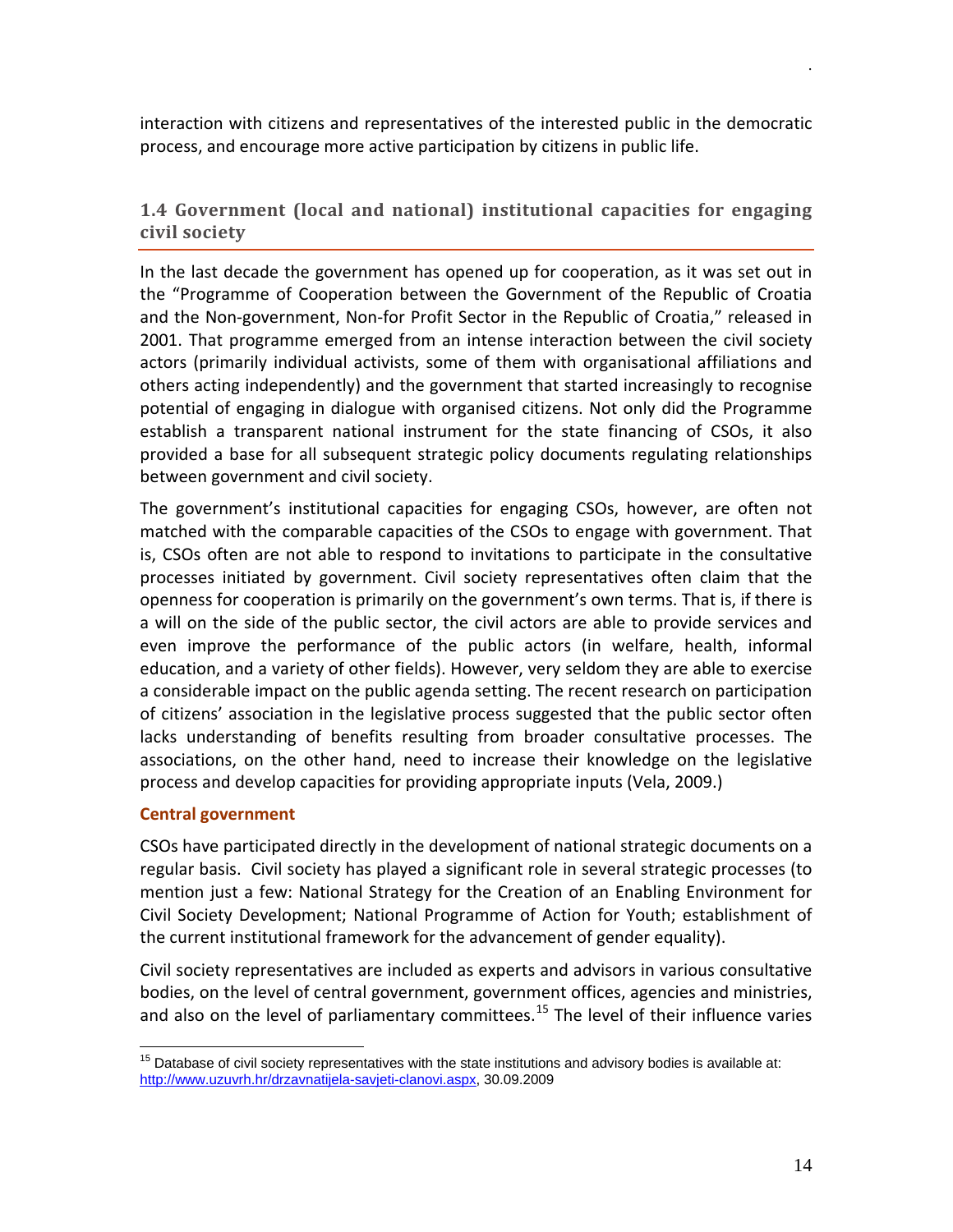considerably from one body to another, depending to a large extent on the overall resources available for their specific functions.

Recent research on the contribution of the CSOs to democratisation processes shows that majority of associations with the mission of promoting human rights, environmental protection and democracy (89% in the sample of 90) have organized a significant number of public campaigns, were involved in legislation initiatives related to different laws and had direct access to policy-makers through their representatives in the Croatian Parliament committees and various other consultative bodies to the Government.<sup>[16](#page-14-2)</sup>

The most recent addition to the institutional mechanisms for engaging civil society is the Government's acceptance, in November 2009, of the Code of Practice on Consultation with the Interested Public in Procedures of Adopting Laws, Other Regulations and Acts. The initial draft Code was prepared over a year ago, after a lengthy process of consultations with CSOs. The adopted version, however, was altered without the agreement of the CSOs which participated in drawing up original draft. This resulted in an open letter of protest to the government, signed by several of the most prominent NGOs, in which the willingness of government to engage CSOs is strongly criticized<sup>[17](#page-14-3)</sup>. The Code, however, does represent potentially powerfull instrument for a continuing dialogue between CSOs and authorities. It is hoped that Implementation Guidelines for the Code, prepared by the GOfCNGOs, will help to all of the concerend parties to utilise the Code's potential.

#### <span id="page-14-0"></span>**Local government**

On the local level the institutional mechanisms for engaging civil society need further improvement. While almost half (39.5%) of the local government units (towns and municipalities) have some kind of advisory boards including civil society representatives, there are very few with formalized agreements on cooperation between local government and civil society organisations (18.1%) (GONG 2009.).

## <span id="page-14-1"></span>**1.5 Public perceptions and support of civil society and its various segments**

The public image of civil society in Croatia is generally favourable, although public knowledge and understanding of the sector is at best partial. Active support of CSOs by citizens, including voluntary participation in activities, remains at a low level, and the involvement of the majority of those who come into direct contact with a CSO is limited to receiving advice or gaining easier access to essential information.

<span id="page-14-2"></span><sup>&</sup>lt;sup>16</sup> Kunac. Suzana (2006) Vrijednost vrednota: civilno društvo i hrvatska demokratizacija [The Value of Values: Civil Society and Croatian Democratization]. Zagreb: Grupa za ženska ljudska prava B.a.B.e.

<span id="page-14-3"></span>**<sup>17</sup>** Open letter from the civil society organizations to the Croatian government - Public consultation code passed without public participation, [http://www.cesi.hr/en/news/1327-public-consultation-code-passed](http://www.cesi.hr/en/news/1327-public-consultation-code-passed-without-public-participation/)[without-public-participation/,](http://www.cesi.hr/en/news/1327-public-consultation-code-passed-without-public-participation/) 15.12.2009.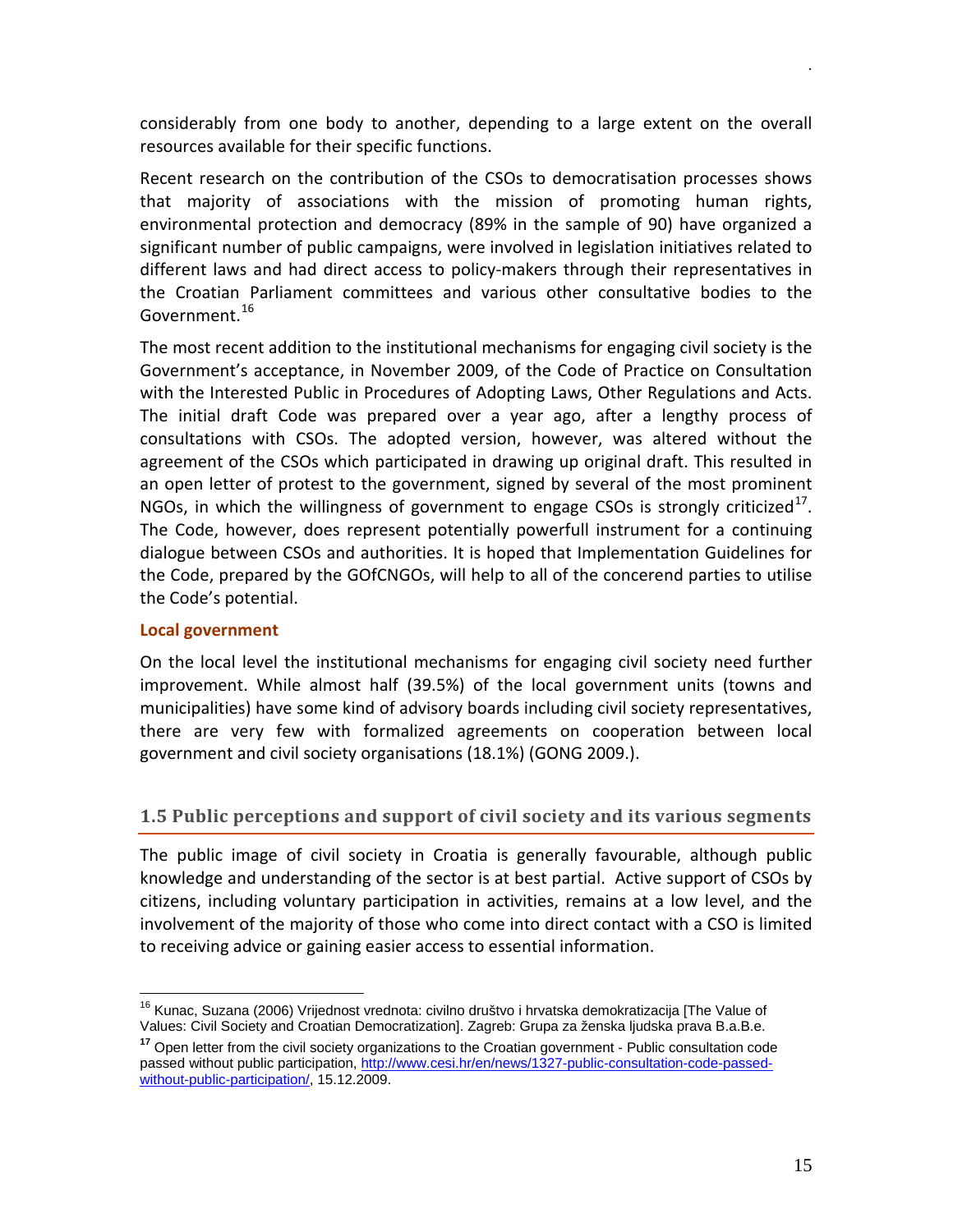Public awareness of civil society in Croatia, however, continues to improve gradually, as CSOs make increasing efforts to inform the public about their activities and their role in society, particularly by means of dedicated not-for-profit media. $^{18}$  $^{18}$  $^{18}$  In 2007/2008 alone, NFCSD supported 20 projects focused on not-for-profit media, broadening the audience for information about NGO activities.

Media coverage of CSO activities is mostly positive, and NGO leaders are recognised by the Media as experts in specific areas, such as election monitoring, environmental protection or combating violence against women.

The only comprehensive data available on public perceptions in Croatia of civil society date back to a nationwide public opinion survey conducted in 2005 (Franc, R., Šakić, V. et al. 2006). The surveys main conclusions and findings are that:

- While the majority of Croatian citizens recognise the term "association/NGO" (88.3%), only a minority (43.3%) understood its meaning.
- Citizens generally had little knowledge of particular CSOs working in specific fields. CSOs gaining the most public recognition were Associations of the Homeland War<sup>[19](#page-15-4)</sup> (39.2%), followed by those involved in environmental protection (36.2%) and election monitoring or political campaigning. CSOs with the lowest public profile included those representing national minorities, civil society development organizations and educational associations.
- A majority of citizens expressed satisfaction with the contribution of CSOs to raising awareness of human rights, and the development of civil society. They were less positive concerning civil society's contribution to solving their (individual) socioeconomic problems and in improving the quality of life.
- Citizens are most likely to contact a CSO in regard to issues of environmental protection, sexual orientation and gender inequality. A majority of the public, however, thinks that CSOs can achieve most in the areas of service provision and humanitarian aid, followed by the Environment, health, legal affairs and politics.

## <span id="page-15-0"></span>**2. CSO ORGANISATIONAL CAPACITIES**

## <span id="page-15-1"></span>**2.1 Overview of the civil society community in Croatia**

#### <span id="page-15-2"></span>**Structure of civil society**

Official figures for CSO registrations show that civil society is overwhelmingly composed of citizens' associations. Currently there are almost 39,000 registered associations in Croatia, comprising 93% of the total of all kinds of registered organisations recognised

<span id="page-15-3"></span> $18$  See Annex 3 for a list of the main non-for-profit and civil society media web resources in Croatia.

<span id="page-15-4"></span> $19$  This is a category in the current Registry of the associations; it includes 1991-1997 war in Croatia veterans, war victims associations, associations of families of missing persons etc.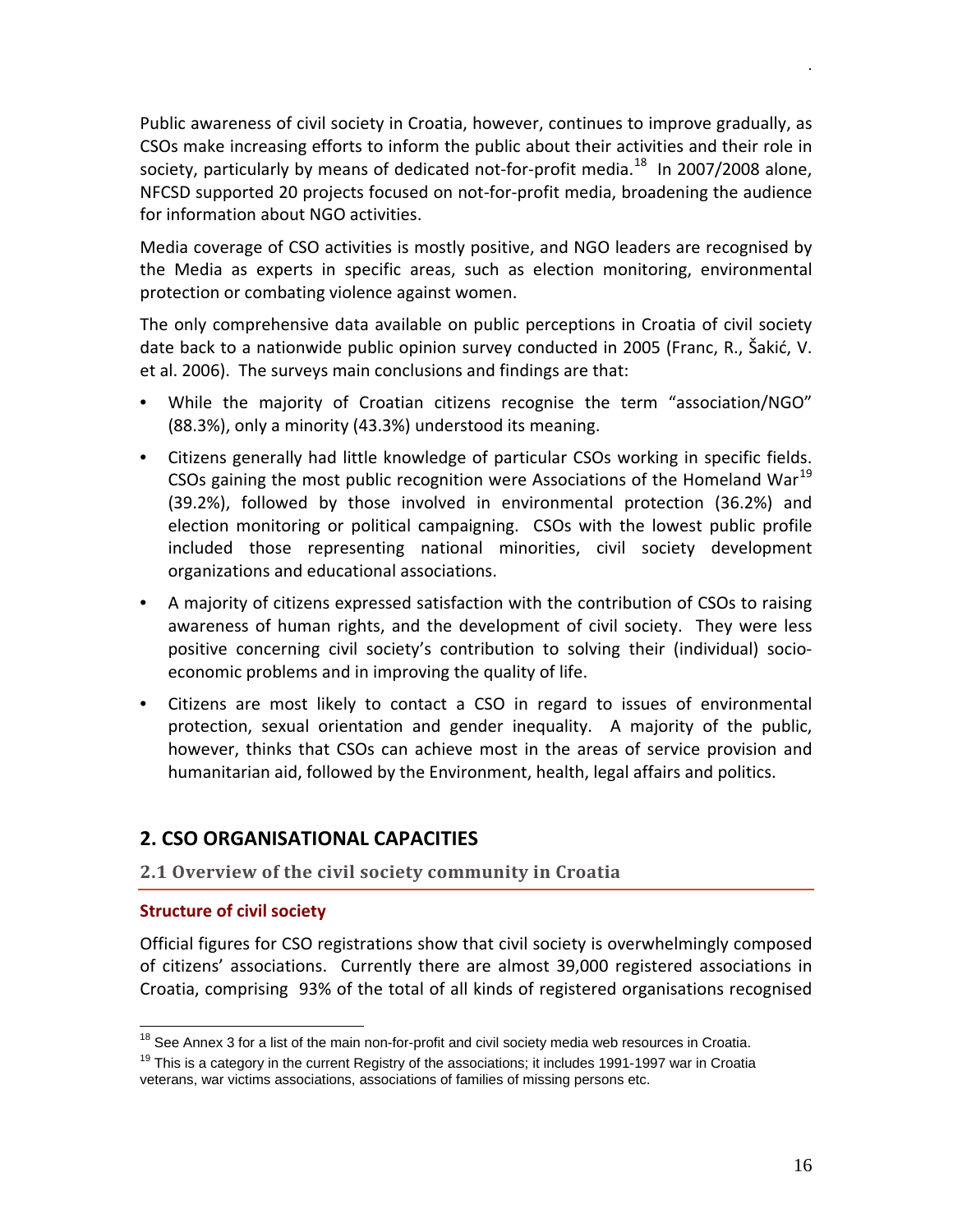in Croatia as belonging to civil society, including, funds and foundations, national minority councils and faith-based organisations.

In addition to the organisations listed in the official register (see below Table 1), there are a variety of trades unions, gathered formally under three main umbrella associations.<sup>[20](#page-16-0)</sup> Despite the size of their membership, trades unions are weak, disunited and relatively ineffective. The various employers' associations are somewhat more influential. However, as the majority of them are clients of the state, they are disinclined to promote alternative views to those of the government of the day. In addition, there are private non-profit institutions that also need to be considered as a form of civil society organisations.

| <b>CSO category</b>           | <b>Registered</b><br>organisations |
|-------------------------------|------------------------------------|
| Associations                  | 38,822                             |
| Catholic Church legal persons | 1,972                              |
| Religious communities         | 50                                 |
| National minorities councils  | 308                                |
| <b>Foundations</b>            | 145                                |
| Foreign associations          | 129                                |
| <b>Funds</b>                  | 11                                 |
| ΤΟΤΑL                         | 41,731                             |

*Table 1. CSOs registered with the Ministry of Public Administration in November 2009.*

*Source. Min. of Public Administration: www.uprava.hr/Registar\*/*

Faith-based organisations typically do not act independently from their respective churches or religious communities and in this regard, might be disregarded as a part of an active civil society.

Even allowing for the probable inactivity of a large majority of registered associations, in a population of fewer than 4.5 million, civil society is well developed in terms of the number of CSOs per capita.

CSOs are active in all parts of the country, but there is a clear concentration of activity in the capital city, Zagreb, and the surrounding central region, where almost 60% of all associations are located. CSO representation across the country's other two regions – Slavonia in the north-east and Dalmatia and Istria which comprise the littoral or coastal region – is relatively even geographically, with the exception of higher than average

<span id="page-16-0"></span><sup>&</sup>lt;sup>20</sup> The three main trades union umbrella organizations are: the Union of Autonomous Trade Unions of Croatia with 230 000 members, the Independent Croatian Trade Union, with 90 000 members, and the Croatian Association of Trade Unions, with 55 000 members.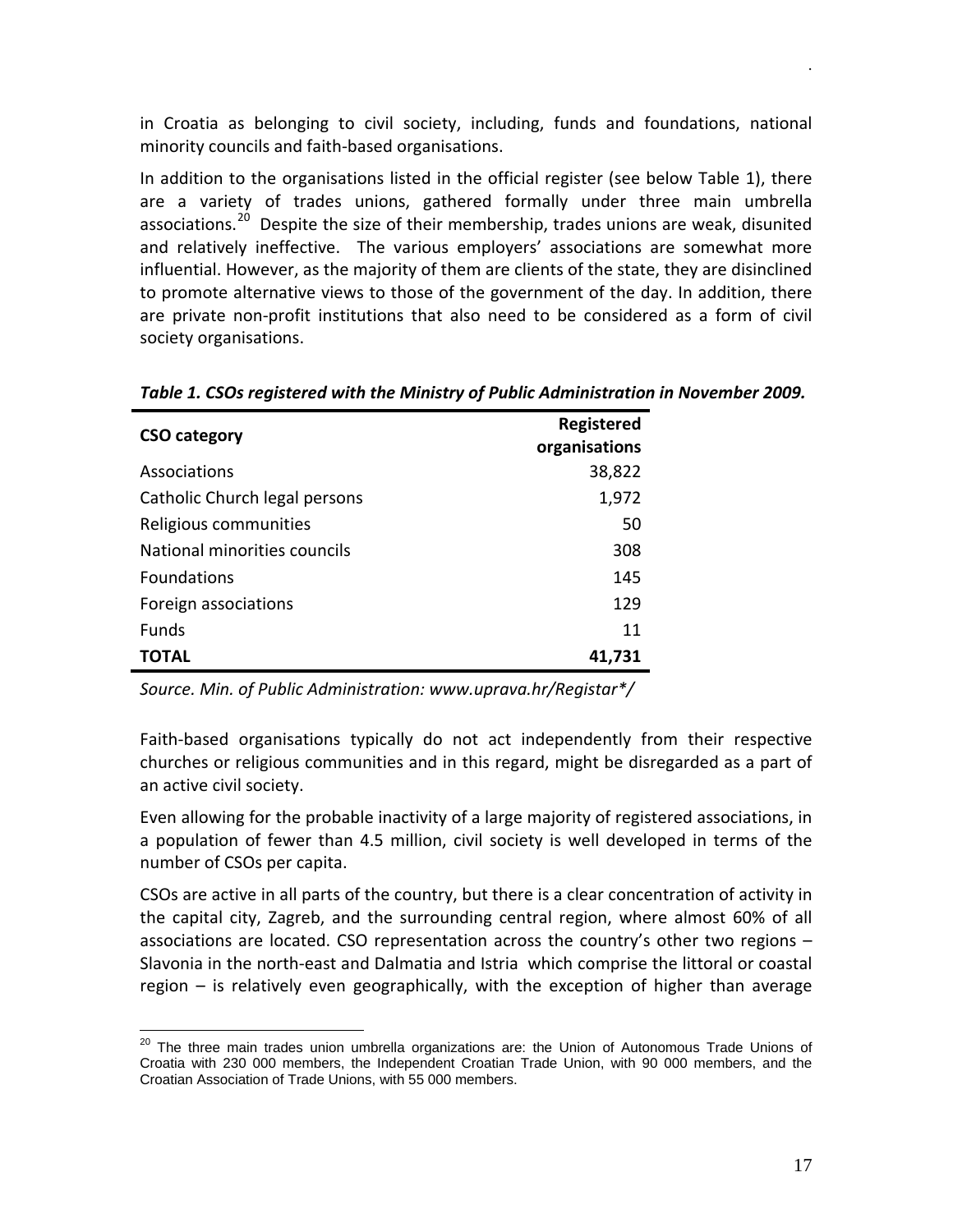numbers of CSOs in the two regions' main urban centres and seats of administration, Osijek and Split, respectively.<sup>[21](#page-17-0)</sup>

Typically, the Croatian CSO is a small, more-or-less voluntary outfit, lacking professional infrastructure, with limited access to financial resources, working at the grassroots. These organisations are likely as not consider the whole community as its target group, but a high proportion of CSOs are dedicated to the special interests of youth and children, women, people with disability and also pensioners.

Organisations representing people with disability (PWDs) are an identifiable sub-group of CSOs in the sense that they are often the inheritors of a long tradition going back into the communist regime, under which they enjoyed a special status, since the regime delegated to them responsibility for certain services relevant to their members. Their attitudes towards the state, which are replicated more generally amongst the population, tend to be those are of passive reliance, born out of a continued belief in the role of the state as "protector" and "benevolent provider" of basic needs, rather than the guarantor of human rights and equitable access to resources. Thus, disability groups and the vast majority of service-oriented CSOs working in the community are concerned primarily with securing the further extension of existing, but often inadequate and even disempowering services to their members, rather than promoting "second generation" rights to tackle issues of social exclusion, injustice and inequality.

As might be expected, there is a concentration of well developed, highly visible and fully professional NGOs working in Zagreb at the national level, usually carrying out advocacy and capacity building activities on a range of rights-based issues. In particular, Croatia is well furnished with NGO champions of human rights and, by extension organisations monitoring governance and the democratic process, as well as holding the government accountable.<sup>[22](#page-17-1)</sup> Many of these NGOs grew out of the anti-war movement of the early 1990s and may indeed continue actively to promote peace, non-violence and regional reconciliation. Croatia also has a prominent CSO sub-sector active in pushing a progressive agenda for gender equality and promoting gay, lesbian, bisexual and transgender rights.

The ability, however, of the civic sector to influence public and political opinion and shape social policy is rather limited. Organisations with the necessary capacities to promote alternative views in public are low in number. They do not enjoy broad-based public support and government remains relatively resistant to new ideas which challenge the status quo.

<span id="page-17-0"></span> $21$  See 5 for details of CSO numbers according to region and county.

<span id="page-17-1"></span> $22$  It should be pointed out that there are also important professional NGOs in the other main urban centres; e.g. The Centre for Peace and Human Rights in Osijek, Mi in Split, and SMART in Rijeka. In part the presence and strength of CSOs depends on the past deployment in the 1990s of international NGOs. In Eastern Slavonia, including the towns Vukovar and Osijek, there was a particularly large presence of international NGOs. Consequently, many local CSOs emerged and a number have emerged as viable, professional associations since the exit of the foreigners.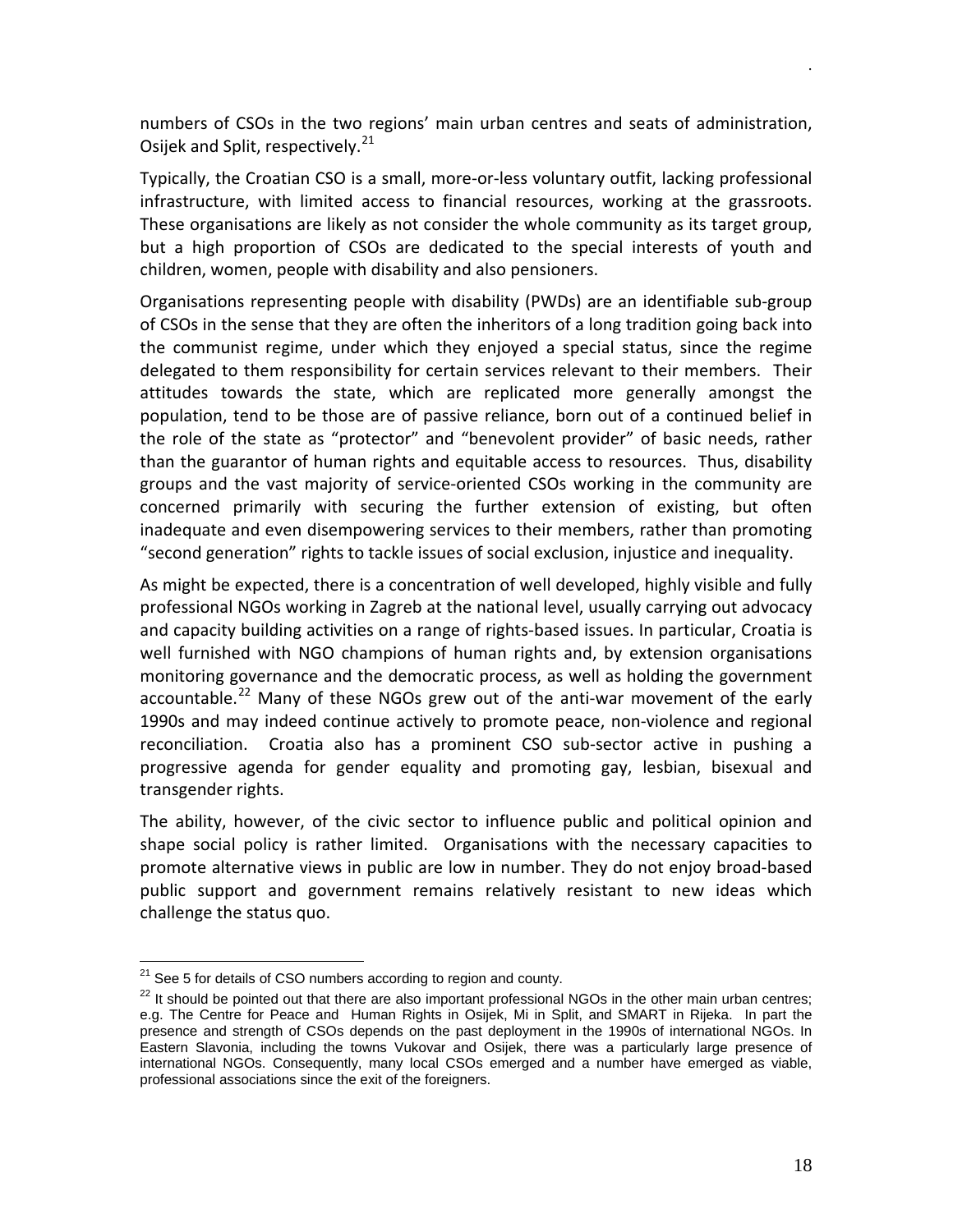Throughout the country there are a good number of NGO support organisations and CSOs ordinarily working in other areas, but which dedicate resources and skills to providing CSO capacity building. These organisations benefit from substantial funding for activities from the National Foundation for Civil Society Development (NFCSD), which is currently implementing a Programme for Regional Development and Strengthening of CSOs, with the aim of strengthening organisational capacities (including those of informal groups) at the local and regional levels. This Programme is implemented by five regional networks of capacity-building CSOs, which cover the whole territory of Croatia.<sup>[23](#page-18-1)</sup>

As a sector, civil society in Croatia is poorly integrated. There is no CSO body or network which can coordinate the diversity of civic voices and interests in order to represent civil society in public and on the political stage. At the sub-sector level, leadership is not in evidence. Whatever networks exist  $24$  tend not to used as a basis to establish collective strategy, and the legitimacy of high-profile professional NGOs which might aspire to fulfil a leadership role within their field of expertise<sup>[25](#page-18-3)</sup> is not accepted in wider CSO circles.

#### <span id="page-18-0"></span>**Field of operation / activities**

The classification of CSOs by area of work in the Registry of Associations reveals that half (49.59)% of all registered organisations carry out either sporting or cultural<sup>[26](#page-18-4)</sup> activities. A further 18.45% of CSOs are occupied in "economic" (9.95%) and "technical" (8.5%) fields, the exact meaning of which in both cases is difficult to define. The register also shows the diversity of other activities undertaken by CSOs and the relative equal representation given by civil society in Croatia to the range of social and cultural needs and interests.

| Area of work        | number | ℅     |
|---------------------|--------|-------|
| Sports              | 13,620 | 35.32 |
| Culture             | 5,503  | 14.27 |
| Economic            | 3,835  | 9.95  |
| Technical           | 3,276  | 8.50  |
| Other associations  | 2,630  | 6.82  |
| Social associations | 1,395  | 3.62  |

*Table 2. Primary field of work as recorded in the Associations' Registry in November 2009.*

 $23$  See Annex 6 for details of the Programme's networks.

<span id="page-18-2"></span><span id="page-18-1"></span><sup>24</sup> See below section 2.5

<span id="page-18-3"></span><sup>25</sup> These might include: Croatian Helsinki Committee for human rights organisations, Green Action among environmentalists, B.a.B.e. among gender equality organisations and GONG in the area of political rights.

<span id="page-18-4"></span> $26$  The term "cultural activities" tends to denote traditional or "folk" culture.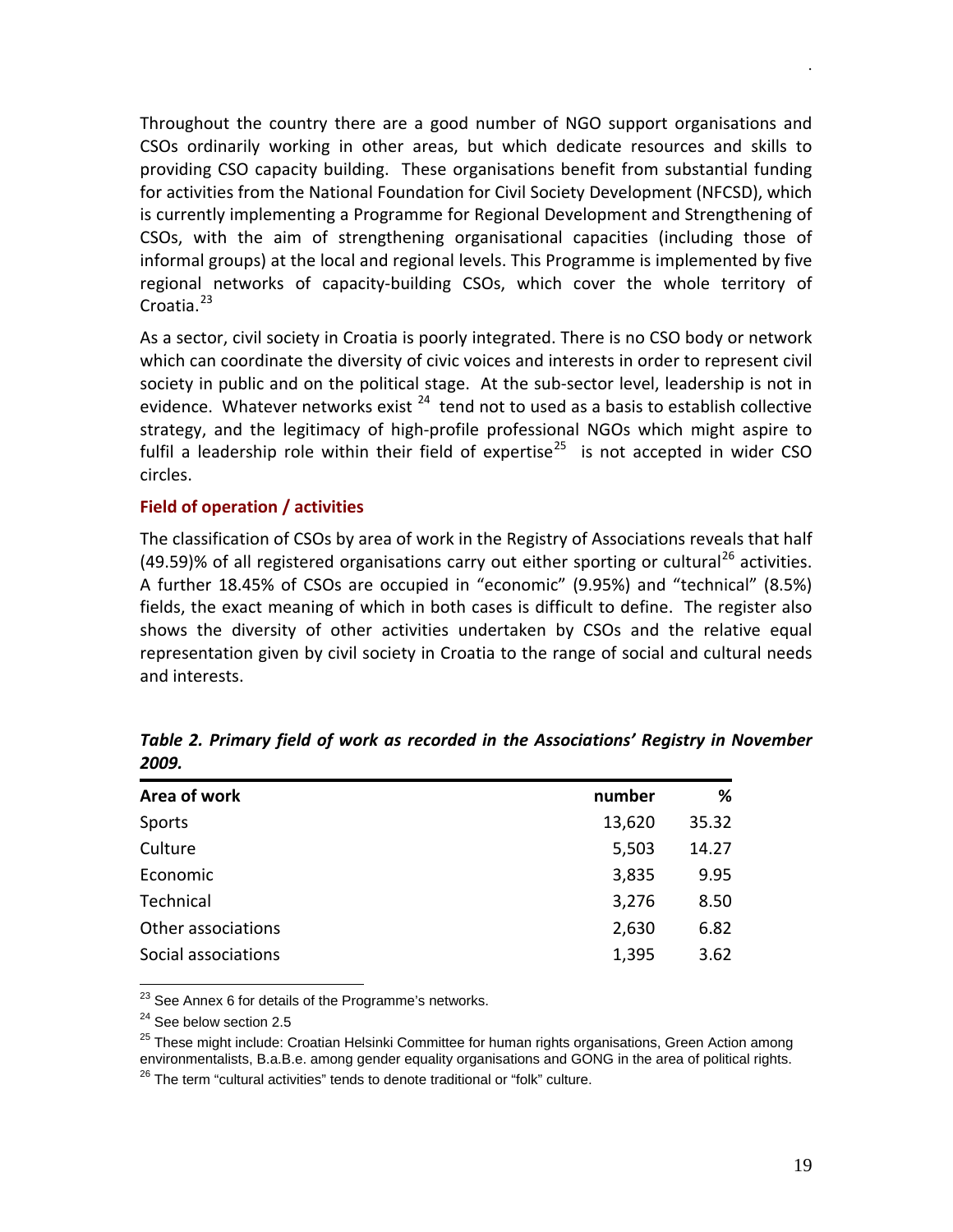| Health associations                             | 1,099  | 2.85 |
|-------------------------------------------------|--------|------|
| Protection of children & youth; family assoc.ns | 998    | 2.59 |
| Associations of Homeland War                    | 965    | 2.50 |
| Humanitarian                                    | 885    | 2.30 |
| Hobby                                           | 657    | 1.70 |
| Environmental protection                        | 631    | 1.64 |
| Education                                       | 537    | 1.39 |
| <b>National minorities</b>                      | 504    | 1.31 |
| Protection and gathering of woman               | 431    | 1.12 |
| Science                                         | 417    | 1.08 |
| Rights protection                               | 411    | 1.07 |
| Ethnic                                          | 345    | 0.89 |
| Spiritual                                       | 282    | 0.73 |
| Informational                                   | 137    | 0.36 |
| <b>TOTAL</b>                                    | 38,558 | 100  |

*Source. Min. of Public Administration: www.uprava.hr*

A major mapping of Croatian civil society and its capacities, conducted on behalf of the National Foundation for Civil Society Development in 2007 (Hromatko 2007)<sup>[27](#page-19-0)</sup> proposes a different classification, based on field work with a sample of 745 CSOs, which excluded all sports clubs. As Hromatko's research targeted active organisations, it presumably gives a more accurate picture than the Registry of what CSOs *actually do*. Her data is significant for revealing key differences with, but also in confirming the broad gist of the registry data. That is, that culture comprises the most common CSO field of activity (28%), and secondly, that Croatian CSOs cover a very wide range of other interests and that there is a relatively even distribution between all the possible activities. On the other hand, it suggests that a very large proportion of Croatian CSOs are active in social welfare and humanitarian assistance (a combined total of 25%), and that technical activities are in fact insignificant (0.2%).

The vast majority of CSOs concentrate on service delivery in the community, which in most cases include training and informal education (70.8%) as well as counselling and specialist professional services (46.9%). Roughly a quarter of all CSOs (23.7%) report undertaking some form of advocacy activity and almost 10% are engaged in monitoring the political process and the work of public administrations. An evaluation, carried out in 2007, of a major USAID-funded CSO capacity-building programme<sup>[28](#page-19-1)</sup> observed that

<span id="page-19-0"></span> $27$  Data from this study, generated from a sample of 745 CSOs, are used extensively here in this chapter (2. CSO Organisational Capacities). The National Foundation is currently undertaking further research according to the same methodology, the results of which will be published in Spring 2010.

<span id="page-19-1"></span><sup>&</sup>lt;sup>28</sup> Blair H. et al (2007) Final Evaluation of USAID's project for "Support to Croatia's Non-Governmental Organizations" (CroNGO), 2001-2007; 19 August 2007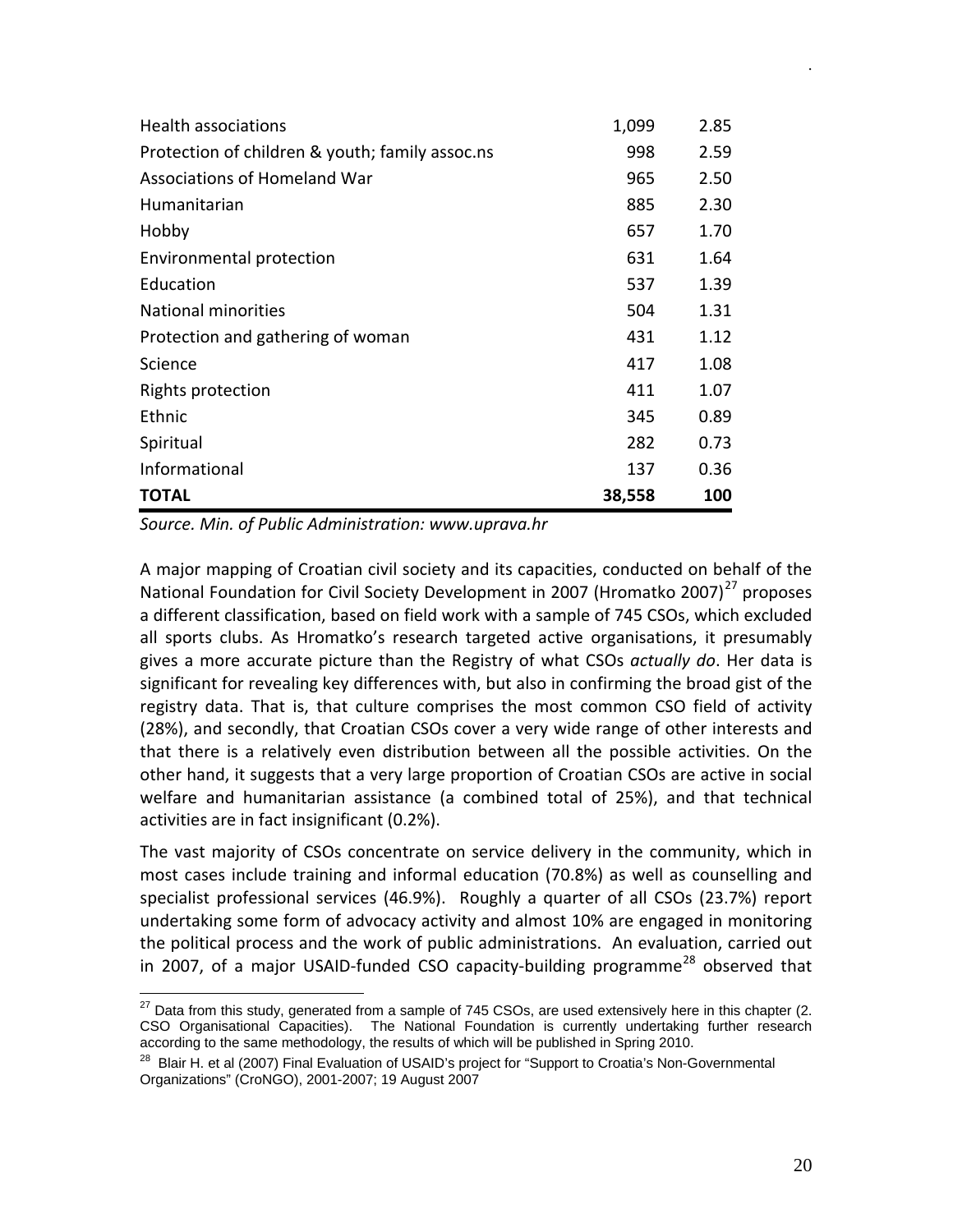CSO advocacy in Croatia is now "ubiquitous," and should no longer be viewed as the exclusive domain of larger, fully professional NGOs working at the national level. However, in contrast to these larger national organisations which are motivated by rights-based values, the grassroots advocates focus on the satisfaction of the interests of their members in the medium or short-term vis-à-vis the extension of services to the community. In this way, very many local-level CSOs are engaged in advocacy or rather lobbying of public administrations for improvements in public infrastructure, such as water supply, gas and electricity.

## <span id="page-20-0"></span>**2.2 Human resources and technical skills**

Croatian civil society overall is highly dependent on voluntary labour and CSOs, even the more developed and long-established NGOs, retain compact professional staff teams of limited size. Hromatko found that almost 53% of all CSOs had no paid employees, while the greater part of the remainder (43.2%) employed between only 1 and 9 people. Greater organisational development and sophistication does not necessarily correlate with greater organisational size. In 2007, it was observed that the NGO GONG, a major political monitor and promoter of democracy was "certainly one of the largest [NGOs], with 18 employees, several regional offices, and an annual budget of almost 4 million HRK (approx. 700,000 EUR) (Blair et al 2007)." However, many other professional NGOs of similar stature had markedly simpler structures and smaller staff sizes.

A great many of those employed at any one time in a CSO will be on temporary contracts tied to specific project activities. At the same time, CSOs of all sizes, but particularly the smaller ones, rely on the services of volunteers for carrying out many routine administrative and programme activities. A CSO which employs one person is likely to also have at its disposal the services of three or four volunteers who will work on a weekly or more frequent basis.

The principle of voluntarism is well developed within civil society and many smaller organisations are founded on volunteer action, which is often a pillar of organisational strategies to achieve sustainability and also to maximise the application of scarce project resources to concrete actions.

The general public views voluntarism positively and there is an increasing number of people willing to work in the community on a voluntary basis (Ćulum et al. 2009). Croatia is remarkable in the region in having a well developed architecture of volunteer centres and other CSOs dedicated to the development of voluntarism, as well as volunteer-involving organisations which engage volunteers on a formal basis within a properly managed agenda of work and training.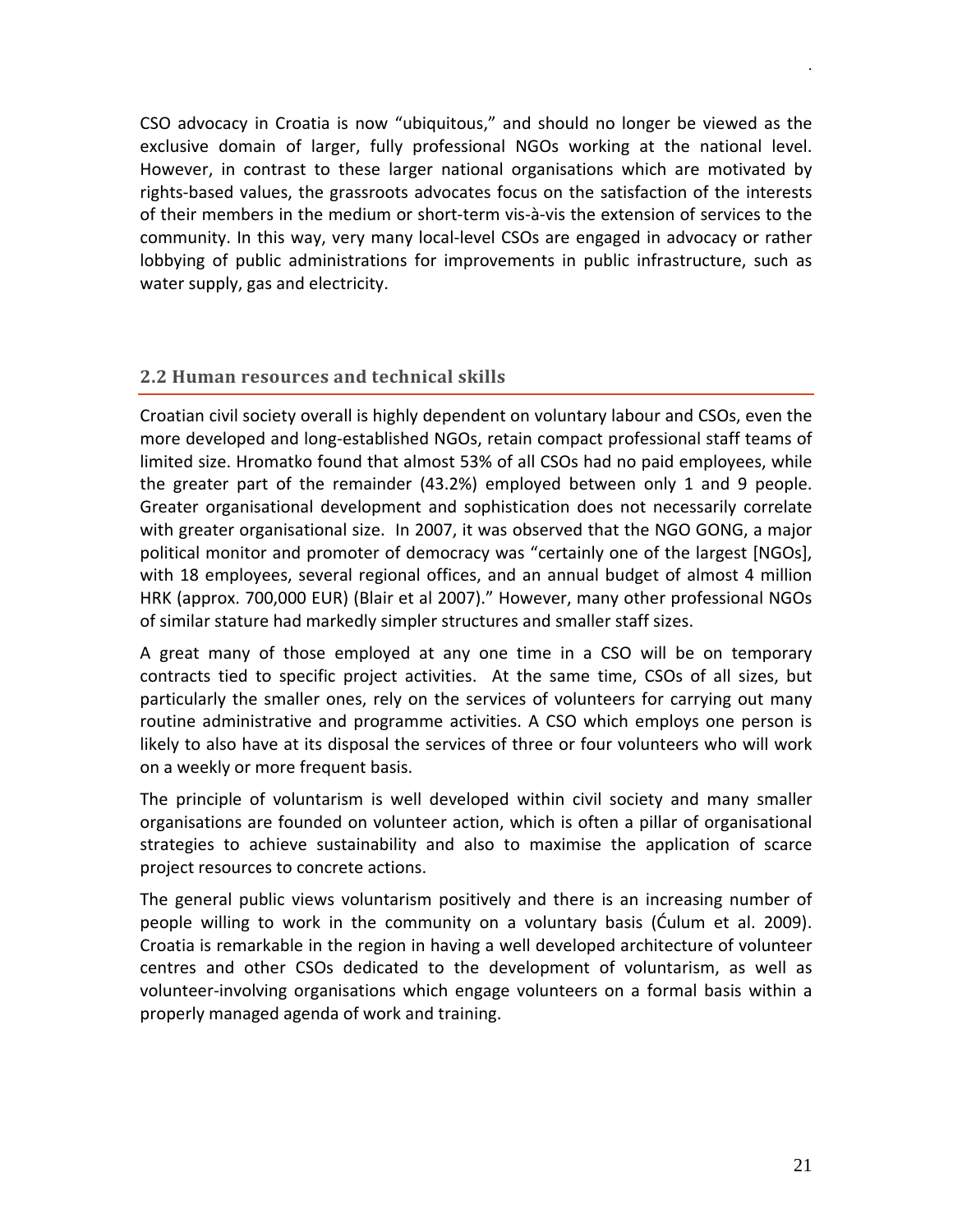Management of human resources in the sector is relatively well advanced. In most of the associations (81.4%) the employees have job descriptions, while in more than half (66.5%) there is some kind of systematic evaluation of employees.

Associations continue to actively invest in their organizational capacities and the quality of services. Almost 50% of all CSOs have received training in basic technical skills (49.8%), particularly in project writing, but also often in strategic planning, financial management, project management, fundraising and advocacy (Hromatko 2007). That being said, CSOs frequently draw attention to challenges they experience in fundraising owing to lack of experience in project writing, difficulties with filling out complex donor applications and low numbers of suitably trained staff.

An area of progress generally in the sector is that of public relations (PR). While not many CSOs have a person responsible for PR activities, many have developed a PR strategy and numerous CSOs are improving their PR capacities through various training programs. Larger NGOs have developed close relationships with journalists and work hard to maintain them. Many CSOs promote their transparency and openness through websites, annual reports, and public events (USAID 2009).

It appears that CSOs need further training and education in advocacy and lobbying skills, especially in the areas of presenting their position effectively to the state administration.

There appears to be a high level of proficiency among CSOs in computer skills (64.2%) and foreign languages (63.8%).

As a whole, the civil society workforce is highly feminised. Although a small majority of CSO directors are male, CSO's primarily engage young or middle-aged women possessing either high school or university education.

## <span id="page-21-0"></span>**2.3 Strategic strengths of CSOs in Croatia**

Croatian CSOs appear to place considerable importance on their strategic direction. Almost 91.1% of associations have clearly defined mission and vision statements, while 61.9% associations report having developed strategic plans. However, the extent to which the strategic process is fully understood, as a long-term positioning of the organisation within the context of organisational strengths and projected opportunities in the working environment, is less certain, as many organisations interpret the term "strategic planning" to mean a one-year organisational plan.

An examination of decision making in CSOs suggests that, routinely, there is a division in place between strategic decision making, undertaken by governing bodies (assembly, board of director etc), and the management of daily activities and projects, carried out by executive staff members and project teams. Again, there is another side to this issue, as it has often been noted that internal democracy is often absent in CSOs – either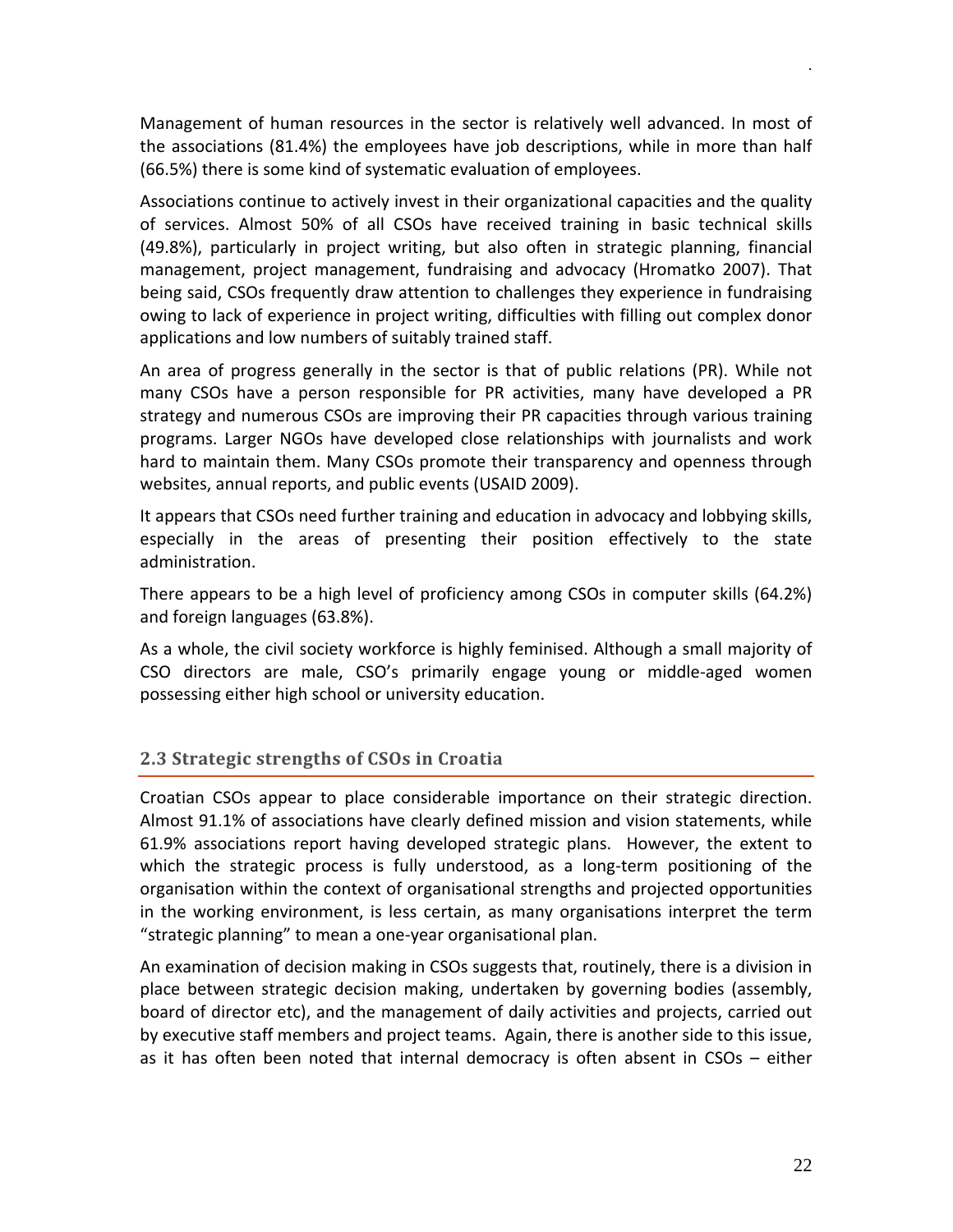because governing boards function weakly, or because in small organisations by default all functions and decisions may be carried out by a single executive officer.

## <span id="page-22-0"></span>**2.4 Analytical capacities**

A relatively broad spectrum of CSOs in Croatia, primarily professional advocacy NGOs, routinely carry out social research and thematic studies with the aim of contributing to CSO capacity building and public policy dialogue. There are several Croatian institutions and organizations engaged in regular research on various aspects of civil society development, including CSOs needs assessments. (e. g. National Foundation on Civil Society Development, CERANEO – which undertook the Civicus Index), while CSOs produce thematic policy or briefing papers in their areas of work.

Subjects of social research primarily concern rights-based issues and are carried out by organisations specialising in these areas (e.g. women's rights, human rights, voluntarism, election law etc) $^{29}$  $^{29}$  $^{29}$ .

## <span id="page-22-1"></span>**2.5 External relationships – networks and partnerships**

The majority of associations are members of either domestic or international networks, although in most cases networks are informal and operate as information-sharing circles. Some new networks of service providers are emerging, focusing on community and rural development, but their activities are still largely project-driven.

Formal networking, national and international, is strongest among advocacy-oriented organisations, in particular those working in the fields of women's rights, the protection of children, the Environment, youth empowerment and human rights.<sup>[30](#page-22-4)</sup>

A need has been identified, however, to improve the quality of networking generally in order to increase the influence to be gained through concerted action. Inexperience in network management is a key impediment to effective CSO lobbying and advocacy in Croatia (Pavić-Rogošić 2008).

## <span id="page-22-2"></span>**2.6 Material and financial stability and resilience**

Financial viability continues to be the weakest aspect of CSOs' sustainability in Croatia. The principal challenge is gaining access to sufficient funds to cover a meaningful programme of continuous activities.

<span id="page-22-3"></span><sup>&</sup>lt;sup>29</sup> Specific examples of recent policy research includes: Voluntarism (Culum 2009) conducted by University in Rijeka, Association SMART, Volunteer Centre Zagreb & Volunteer Centre Osijek; Teen Dating Violence (2004 & 2007), Association CESI; Equal Opportunities in the Labour Market, Association CESI; Social exclusion, Centre for Women's Studies; Rights of national minorities, Serbian Democratic Forum.

<span id="page-22-4"></span> $30$  See Annex 7 for a list of some of the most well-established and visible CSO networks.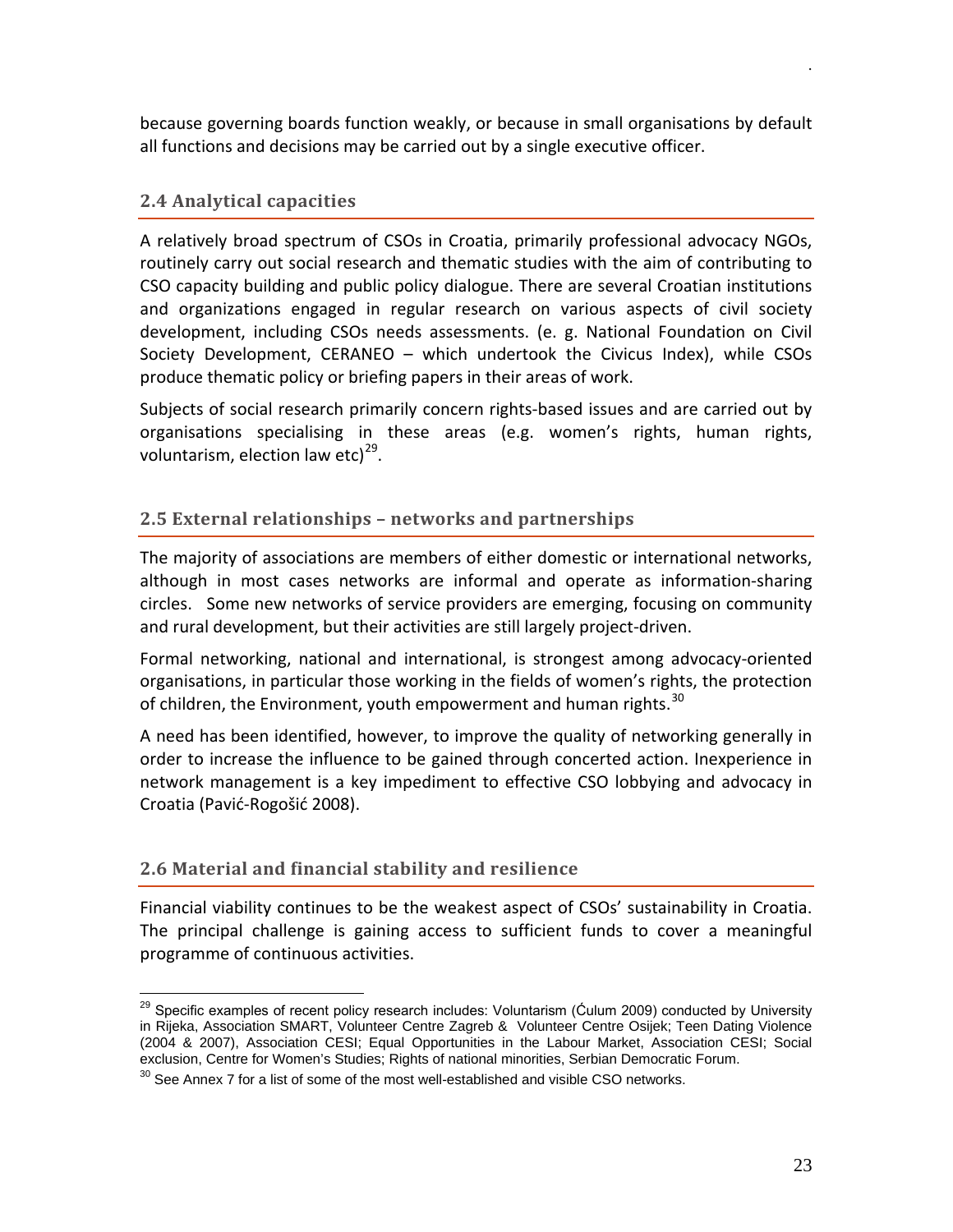Over two thirds of organisations remain dependent to a large extent on short-term project funding. For the majority of organisations, particularly those providing services in the community, this funding is available from state sources. Most of the smaller and medium sized CSOs find it difficult to access the increasing supply of EU funds on owing relatively inferior project development and writing skills and low absorption capacity.

However, Hromatko found that the majority of Croatian CSOs were able to secure sufficient finance to ensure survival from one year to the next. In addition, 59.5% of all CSOs are in receipt of some form of institutional support from sources such as the NFCSD, but membership fees are also an important source of finance of core organisational non-project activities. This should, of course, be placed in the context of often very small CSOs largely reliant on volunteer labour and part-time working, which to some extent the meaning of "survival" and "sustainability."

An encouraging aspect of the sector is that few CSOs are dependent on only one source of funding. In 2005, only 10% of CSOs had a single donor or the source of funding, whereas roughly one third of the total had four or more sources (Hromatko 2007).

Although service delivery is the predominant mode of CSO activity, few actively recover the cost of these services through fee charges or similar means. Even fewer associations use self-financing activities as their primary source of funding. Training organizations continue to be the most successful in terms of cost recovery. There are also recent examples of social enterprises founded by some associations (NGO ACT, Čakovec; NGO RODA, Zagreb)

Most CSOs gain a degree of material stability through access to relatively favourable infrastructure and equipment. Somewhat less than half of all CSOs in Hromatko's research sample enjoy rent-free premises (43%), a further 34% pay rent, approximately 10% own their own office space, leaving only 12.8% without working space.

While most CSOs express dissatisfaction with their technical equipment, the vast majority have the minimum provision (computer, printer, telephone line and internet access) necessary to run a small-scale operation.

## <span id="page-23-0"></span>**3. CIVIL SOCIETY MILESTONE ACHIEVEMENTS, IMPACTS AND CHALLENGES**

## <span id="page-23-1"></span>**3.1 Milestone achievements and impacts in the country**

## <span id="page-23-2"></span>**Institutional framework for civil society**

The single most important achievement of civil society in Croatia has been the establishment over the last ten years of a comprehensive institutional framework for cooperation between government and CSOs, with an accompanying strategy for the development of civil society. The framework includes effective civil society participation and representation in all its structures, and strategy rests on broad-based consultation with CSOs. The ongoing process has been the major factor in overcoming previously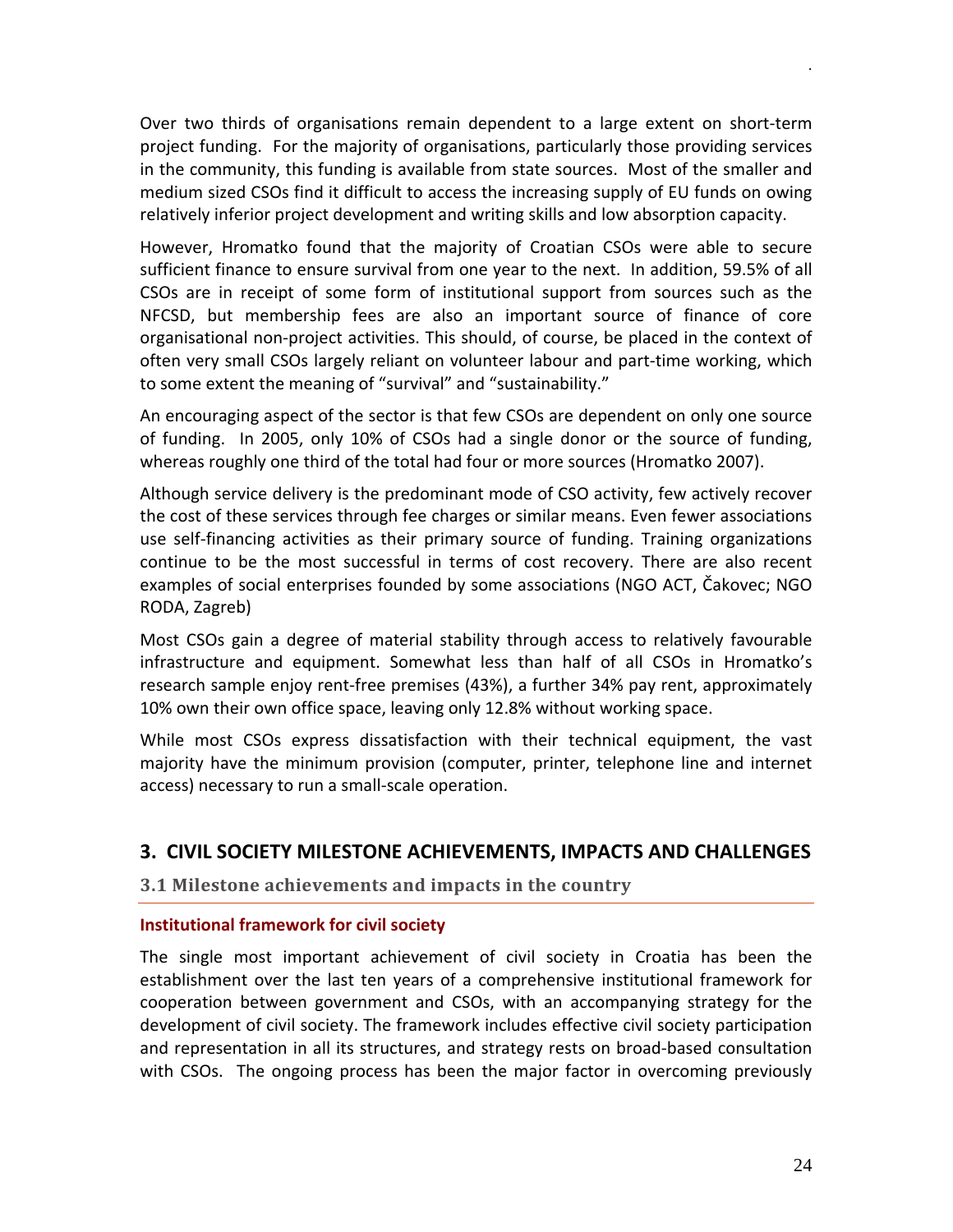confrontational relations between local and state governments and civil society.<sup>[31](#page-24-2)</sup> Early on, inclusion of CSOs often owed much to pressures imposed by international actors. However, today, political acceptance of civil society's place in the governance process in Croatia, as well as practical support from public administrations for the development of civil society, has been secured.

## <span id="page-24-0"></span>**Influence on the social policy agenda**

Rights-based NGOs are an effective leader of public debate and instigator of public policy in those areas of social and human rights policy which remain controversial. Civil society has been the prime mover in policy debate in the following areas:

- Gay lesbian bisexual and transgender rights;
- Animal rights;
- "Dealing with the past" (that is, issues of national and regional reconciliation, truth and justice, documenting the past, and peace building, in the aftermath of the recent Balkan conflicts and Croatia's part in them);
- Re-establishment of diplomatic relations between Croatia and Serbia after war.

NGO advocacy campaigns have been instrumental in bringing about certain positive changes in public opinion in favour of marginalised groups and against anti-social behaviours:

- Greater public awareness and intolerance of violence against women;
- Support for anti-corruption measures;
- Awareness of disability rights and support for PWDs;
- Awareness of other minority issues.

Civil society has also influenced institutional change and the drafting and adoption of key legislation through its inclusion in policy-dialogue at the national level, such as the Gender Equality Act (which created institutional gender equality mechanisms) and the Law on the Access to Information.

## <span id="page-24-1"></span>**3.2 Shortfalls in CSO performance**

<span id="page-24-2"></span><sup>&</sup>lt;sup>31</sup> On occasion, these relations remain antagonistic. In August 2009 the Ministry of Environment, Spatial Planning and Construction, brought a court case against Croatia's leading environment NGO, Zelena Akcija (Green Action), threatening its closure with a fine of 50,000 – 110,000 EUR for a peaceful protest held in front of the Ministry drawing attention to the Ministry's failure to implement measures for the safe disposal of paint under the Law of Waste. The case has become a *cause celebre* within the national and international NGO community, with pressure growing for the bringing a case against the Croatian government for violation of the Aarhus Convention.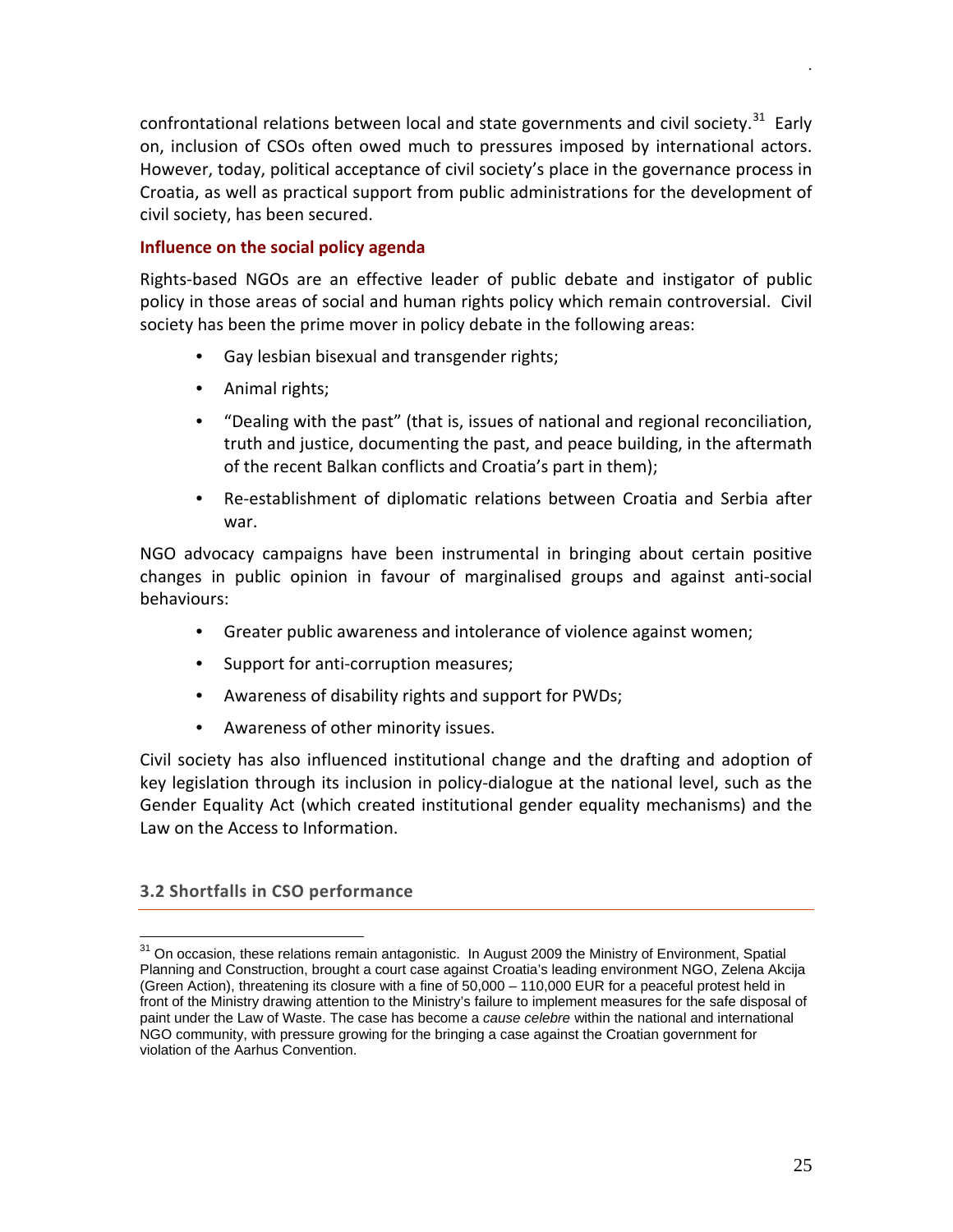#### <span id="page-25-0"></span>**Leadership of civil society**

There is no effective civil society forum or national network which provides the whole sector collective leadership, and the individual CSO a mechanism for participating in sector-wide debate and communication. The closest thing in Croatia to a representative body for the whole of civil society is the CCSD. However, while it has a role in facilitating CSO opinion, it is ultimately a government institution and not an autonomous civil society organisation.

#### <span id="page-25-1"></span>**Mobilising constituency support**

Despite fairly high recognition of civil society and its activities amongst the public and the importance of voluntarism to CSOs maintaining adequate numbers of human resources, CSOs are poorly supported by the community and many do not have broad membership base. This impacts directly on two areas of civil society.

At the grassroots level, poor performance by CSOs in communicating with the community, including local stakeholders in strategy and programme planning, in order to building their constituencies, has a negative effect on organisational sustainability. Greater community support would translate into various forms of material and financial assistance, lowering dependency on project support and aiding longer-term financial planning.

Low public mobilisation also contributes to difficulties for CSOs engaged in watchdog activities. This is a problem encountered more by national NGOs promoting human rights, minority issues, anti corruption campaigns and the like, for which gaining majority public awareness of, and active support is difficult. By definition, watchdog activities imply a partnership between citizens and CSOs in order to bring pressure to bear; the watchdog combines, in effect, public advocacy and formal monitoring. As watchdog activities bring the CSOs into a relationship of tension and potential conflict with the state, the government is ordinarily unwilling to fund these activities.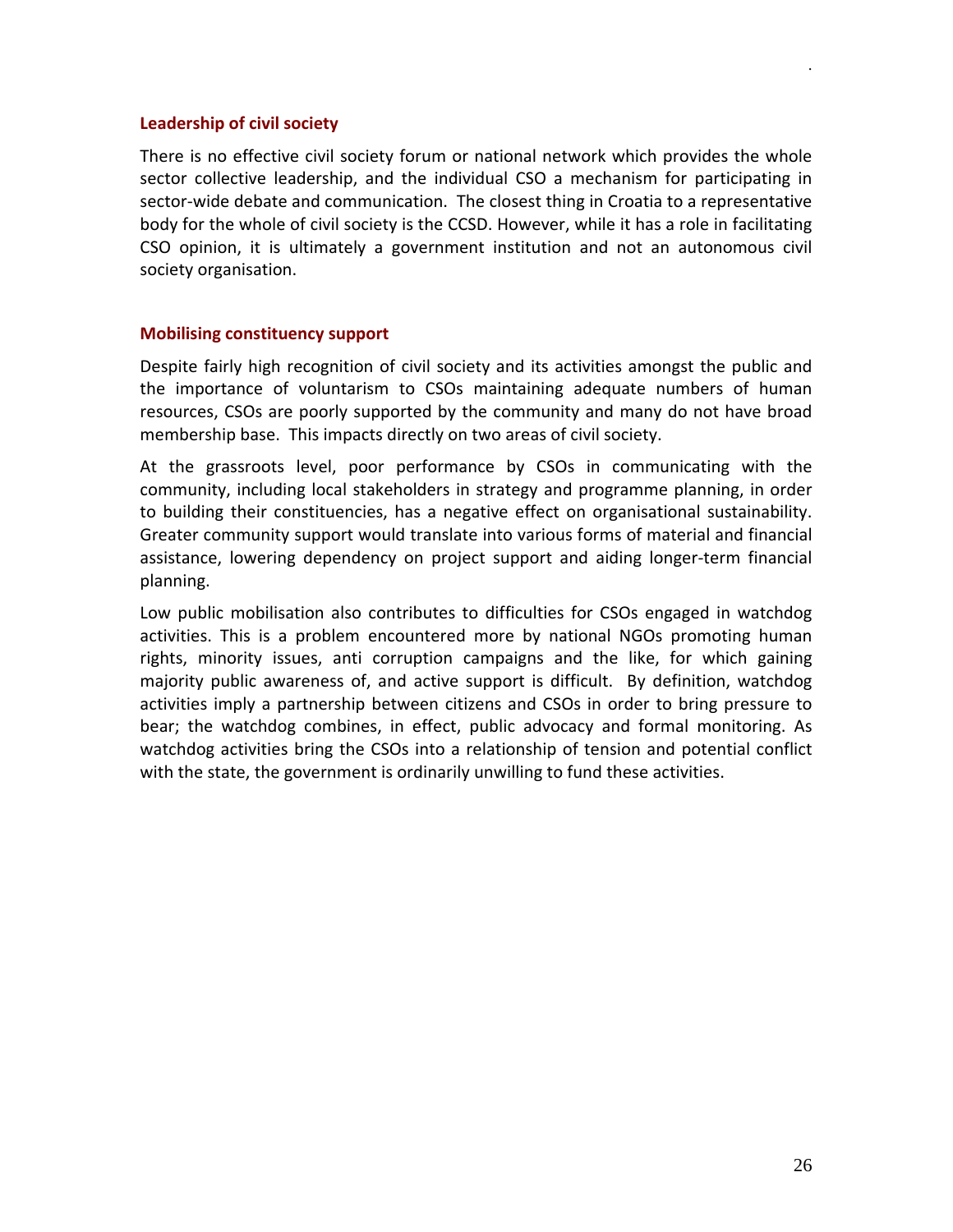## <span id="page-26-0"></span>**4. CONCLUSIONS**

## <span id="page-26-1"></span>**4.1 Summary of strategic issues of relevance to the project**

The existence of a well-developed institutional framework aimed at securing environment supportive of civil society development, is a key strategic resource for the project. All the services planned within the SIPU Project are already being delivered within the framework with the support of the government or independently. Thus, in Croatia, the project needs to adapt its approach, to offer support to the existing institutional structures to the largest extent possible and to avoid creating parallel service structures or duplicating services. Support and synergy are the two key elements of approach that we believe can produce long-lasting results in Croatia.

## <span id="page-26-2"></span>**4.2 Needs assessment conclusions**

#### <span id="page-26-3"></span>**The civil society environment**

- Croatia has developed a generally supportive legal and institutional framework for governing the establishment and operations of CSOs, which complies with international standards and represents some of the best practice regionally.
- While currently there is no law governing public benefit status and its precise definition remains unclear, it is expected that draft law will be presented for public consultations in early 2010.
- There is a need to improve the legal framework regarding social contracting and social entrepreneurship.
- Significant funds available from state sources provide the major part of CSO finance in Croatia. Most foreign donors have phased out their support to civil society, leaving the EU as the most important international funding source for CSOs.
- Knowledge on grant-making within public administration bodies may be improved. In particular, there is a need to promote understanding and implementation of the Code of Good Practice, Standards and Benchmarks for the Allocation of Funding for Programmes and Projects of NGOs.
- Corporate philanthropy is underdeveloped in Croatia, largely as a result of lack of awareness among both businesses and CSOs of tax deductions available for businesses wishing to donate.
- A National Strategy for the Creation of an Enabling Environment for Civil Society Development, with yearly action plans is in place for the period 2006-2011. The Strategy's full implementation would significantly secure civil society's role as a meaningful promoter of participatory democracy and human rights and as a competent monitor of civic liberties public policies in the context of Croatia's final accession phase.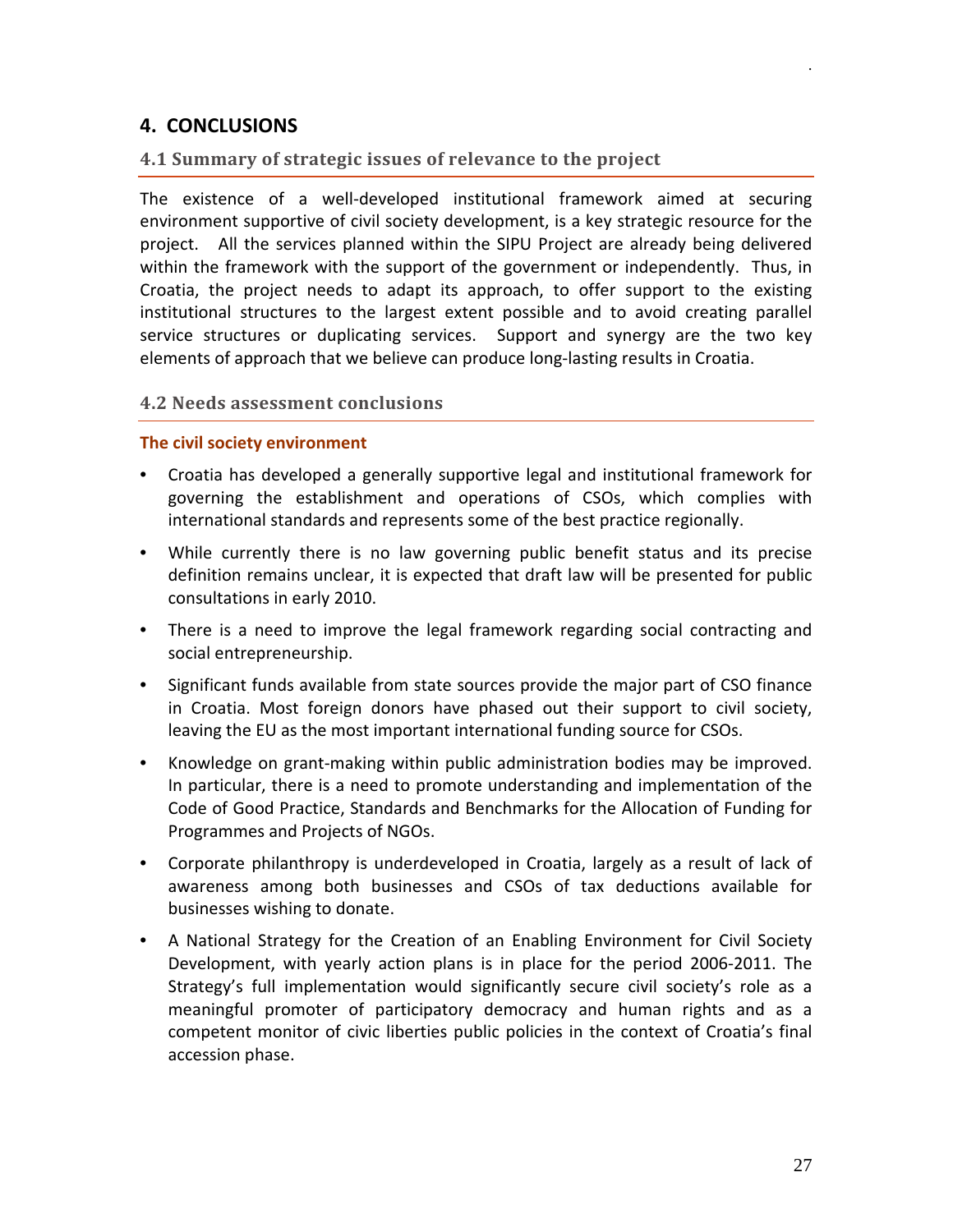- Work remains to **s**trengthen good governance and transparency within the public sector and also within civil society. Work in this field could contribute to fight against corruption and to prevention of discrimination.
- There is a need to increase public participation in decision-making and strengthen CSOs' interaction with a variety of state institutions (e.g. Parliament).
- Although the public image of civil society in Croatia is generally favourable, active support of CSOs by citizens, including voluntary participation in activities, remains at a low level. Advocacy and rights-based CSOs in particular do not enjoy broad-based public support.

## <span id="page-27-0"></span>**CSO organisational capacities**

- Civil society in Croatia is well developed in terms of the number of CSOs per capita.
- The capacity of civil society to influence public and political opinion and shape social policy is still rather limited. Organisations with the necessary capacities to promote alternative views in public are low in number.
- There is a concentration of well developed, highly visible and fully professional NGOs working in Zagreb at the national level, usually carrying out advocacy and capacity building activities on a range of rights-based issues. Croatia is well furnished with NGO champions of human rights and, by extension organisations monitoring governance and the democratic process, as well as holding the government accountable.
- Internal democracy is often absent or poorly developed in CSOs, impacting negatively on organisational strategy and accountability, often owing to weakly functioning governing boards and over-dependence on strong executive offiders.
- Although most CSOs participate in some form of informal network, civil society is not exploiting the potential influence of networking to be gained through concerted action on the decision-making process. There is a need for the development of formal issue-based coalitions and networks which strive to achieve long-term programmatic objectives.
- Most CSOs do not have the requisite technical and absorption capacities to access EU funds and to implement EU-funded projects.
- CSOs have limited monitoring and evaluation capacities regarding both their own project activities, and activities of public administrations (especially the delivery of public services)

## <span id="page-27-1"></span>**4.3 Recommendations for the regional project work plan**

• Establish a regional advisory group of local experts drawn from the 8 IPA countries, covering a range of technical skills and knowledge of use in the application for, and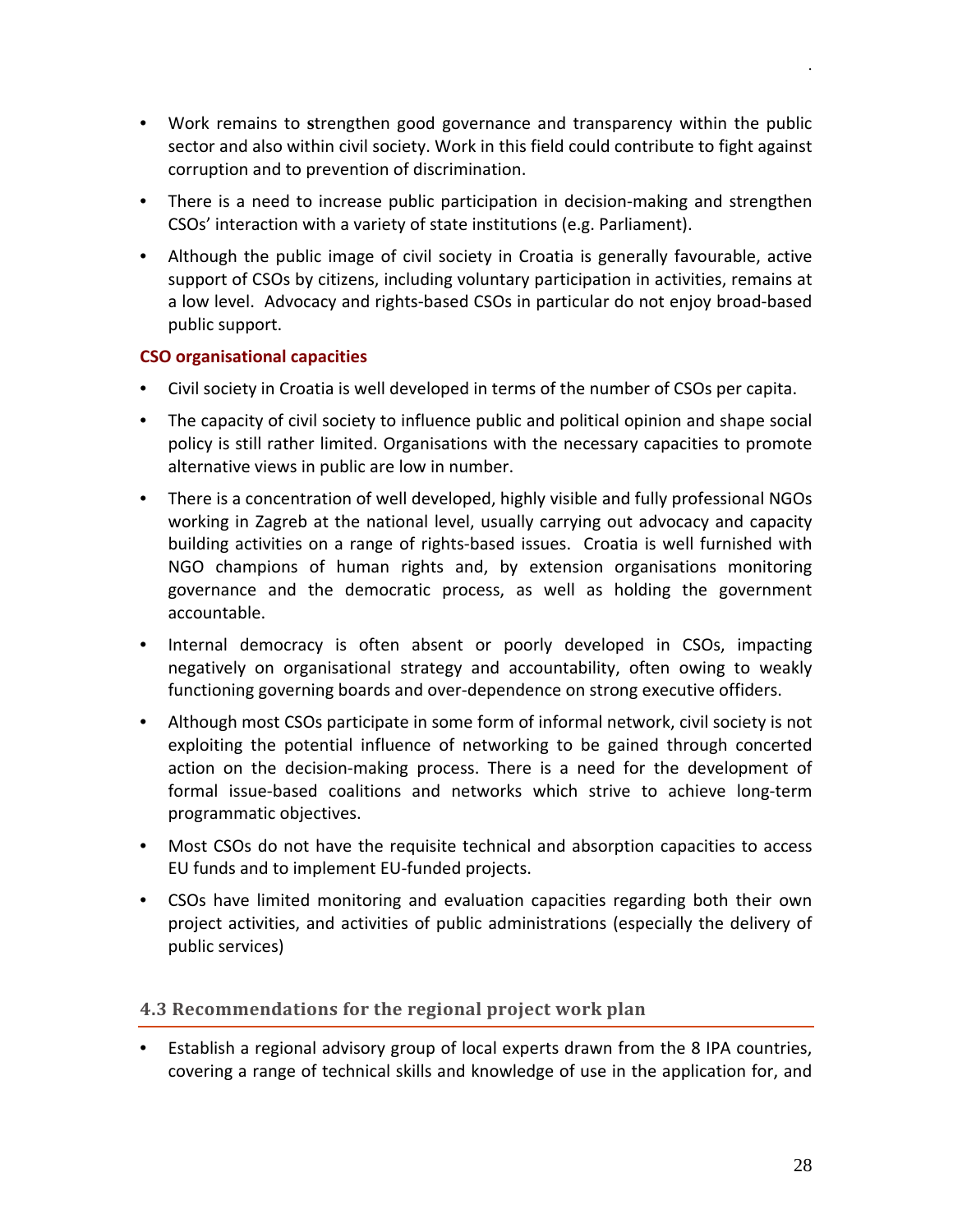management of, EU projects; for example, project cycle management, project preparation, and the administration of the projects.

- Organise regional fora of CSOs and various other joint CSO activities with the aim of strengthening and encouraging regional networking of CSOs and dialog between CSOs in the project region.
- Supply capacity building to CSOs working at the regional level in advanced project and financial management, fundraising and PCM skills etc – via training, workshops, conferences and study visits – in order to raise their capacity to absorb EU funds.
- Facilitate better communication between different grant-making organizations (national and local government, business sector) with CSOs and encourage their cooperation.
- Ensure that best practice from project countries is shared by national offices, while ensuring that differences in context between the countries are recognised and taken into account.

## <span id="page-28-0"></span>**4.4 Recommendations for the country specific work plan**

- Supply training and education on grant-making and the management of grant schemes to those civil servants in ministries and public institutions charged with cooperation with civil society and public employees.
- Support ongoing initiatives in public administration bodies to increase their capacity to conduct monitoring and evaluation – of CSO activities and CSO implementation of government-funded projects and contracts.
- Assist the GOfCNGOs to support Ministry of Public Administration in improving the existing Registry of associations (which is the most comprehensive database of CSOs), adding a greater range and depth of information on each entry. The development of the Registry could assist the analytical capacities of public administration bodies which make use of the Registry's data. At the same time, the Registry could become a valuable tool for increasing CSOs' visibility.
- In order to enhance CSO capacities to access EU funding, establish mechanisms for ensuring that CSOs are fully informed about EU funding opportunities, rules and guidelines. Provide direct assistance to CSOs in project preparation and during project implementation (in particular regarding project visibility and project administration), possibly by means of introducing Quality Assurance System for Nonprofit Organisations.
- Arrange a one-day CSO workshop or conference to present best practices identified by the Office for Cooperation with NGOs in a recent evaluation of 23 projects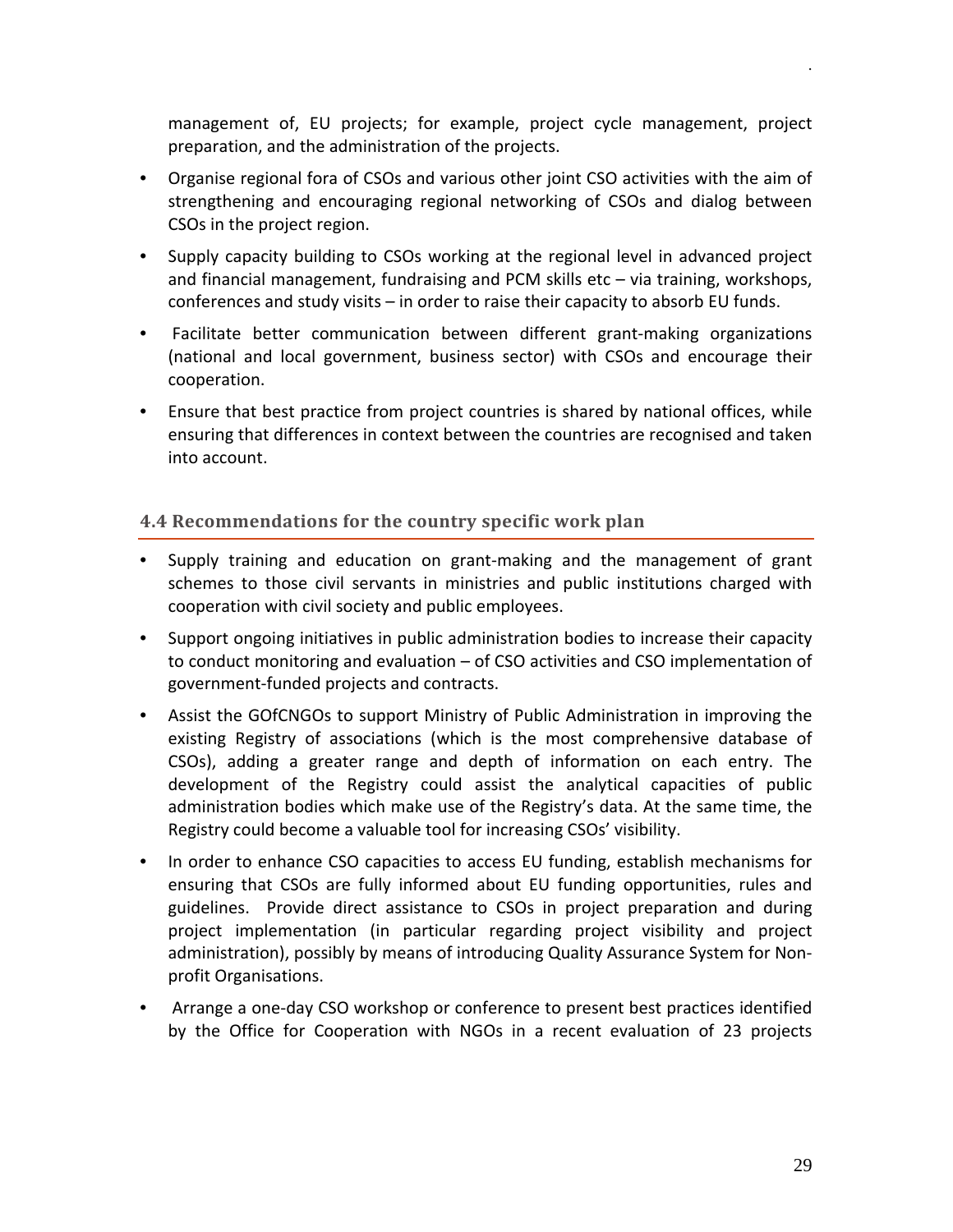financed under CARDS 2003 and CARDS 2004. $32$  The workshop would serve to disseminate information, but also to identify lessons for the future, which could then be included in the final publication;

- Arrange a series of study visits and one-day seminars between CSO project implementers of PHARE 2006 (whose projects are all to be completed by April 2010) and CSOs awarded grant support from IPA 2008 (new of which is expected during the first half of 2010) in order to assist knowledge transfer to improve project management and ultimately, enhance chances and quality of project impact.
- Assist the GOfCNGOs in programming future support to CSOs in Croatia. For example, by facilitating the CCSD meeting that should provide input for the sectoral analysis for IPA 2010, October 2009).
- Provide opportunities for increased CSOs visibility, especially in the context of EU integration. Of particular relevance would be greater publicity for civil society projects to strengthen good governance, as well as efforts from CSOs to increase civil society's transparency and accountability. The project could assist particularly through research and the issuing of publications.
- The National Strategy for the Creation of an Enabling Environment for Civil Society Development covers the period 2006-2011. The CCSD has a remit to conduct regular monitoring of the Strategy's implementation. The project could assist in the final evaluation of the Strategy implementation, as well as in the preparation of the new strategy on civil society, for the period after 2011, including participation in sectoral analyses and planning events, scheduled to start from autumn 2010.

<span id="page-29-0"></span><sup>&</sup>lt;sup>32</sup> The GOfCNGOs is preparing compendium of best practices from the 23 projects, which are in the areas of good governance and the rule of law, NGOs as social service provider and the capacity-building of CSOs working in the areas of environmental protection and sustainable development.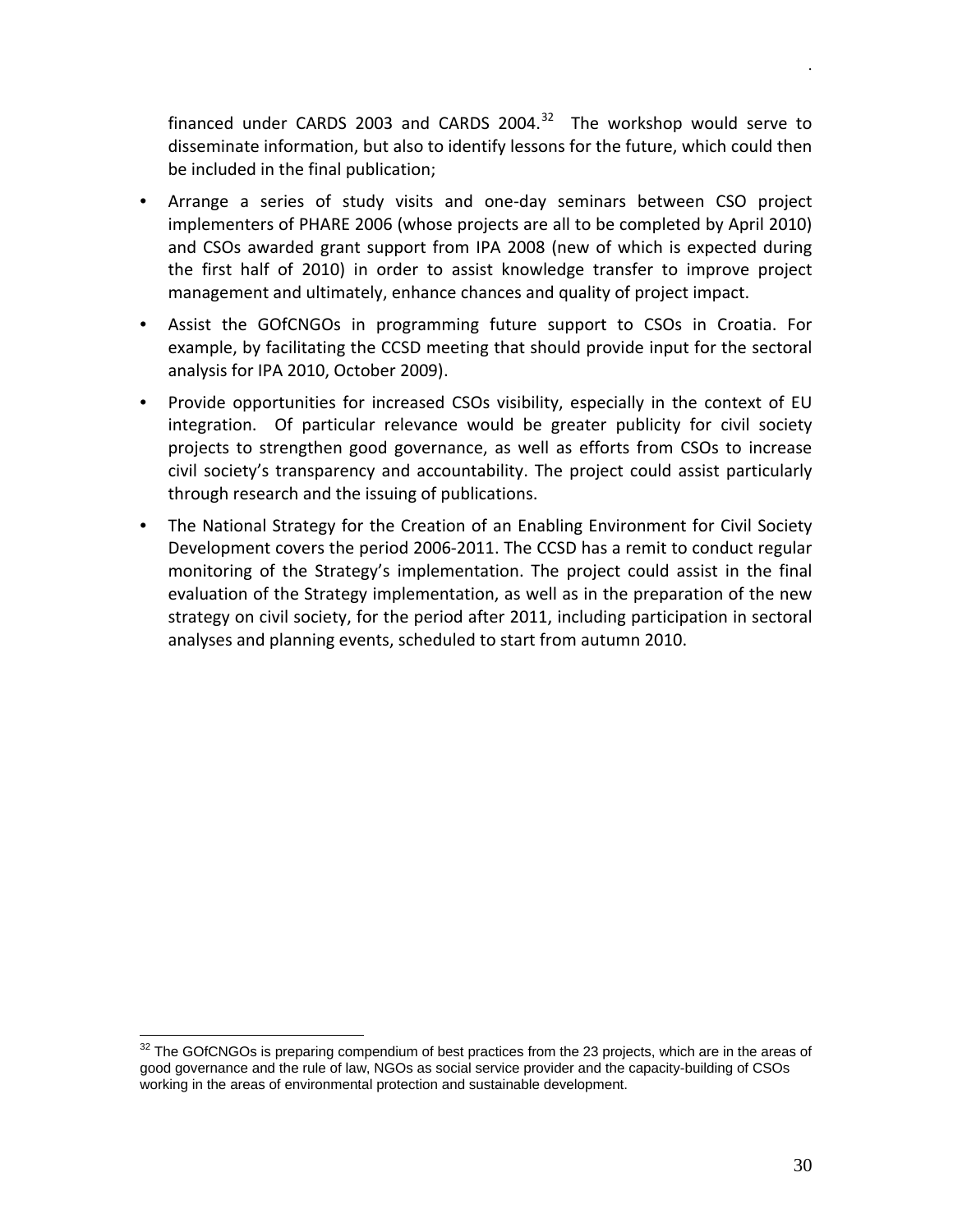## <span id="page-30-0"></span>**Annex 1 Acronyms use in the text**

| <b>CARDS</b>    | Community Assistance for Reconstruction Development and Stabilisation |
|-----------------|-----------------------------------------------------------------------|
| <b>CESI</b>     | Centre for Education, Counselling and Research                        |
| <b>CSO</b>      | Civil Society Organisation                                            |
| <b>DfID</b>     | UK Department for International Development                           |
| <b>DIS</b>      | Decentralised Management System                                       |
| EC              | <b>European Commission</b>                                            |
| EU              | <b>European Union</b>                                                 |
| <b>EIDHR</b>    | European Instrument for Democracy and Human Rights                    |
| <b>GOFCNGOS</b> | Government Office for Cooperation with NGOs                           |
| IPA             | Instrument for Pre-accession Assistance                               |
| <b>CCSD</b>     | <b>Council for Civil Society Development</b>                          |
| <b>NFCSD</b>    | National Foundation for Civil Society Development                     |
| <b>NGO</b>      | Non-governmental Organisation                                         |
| <b>PCM</b>      | Project Cycle Management                                              |
| <b>PHARE</b>    | Poland and Hungary: Assistance for Restructuring their Economies      |
| <b>PWD</b>      | Person With Disability                                                |
| <b>USAID</b>    | United States Agency for International Development                    |
|                 |                                                                       |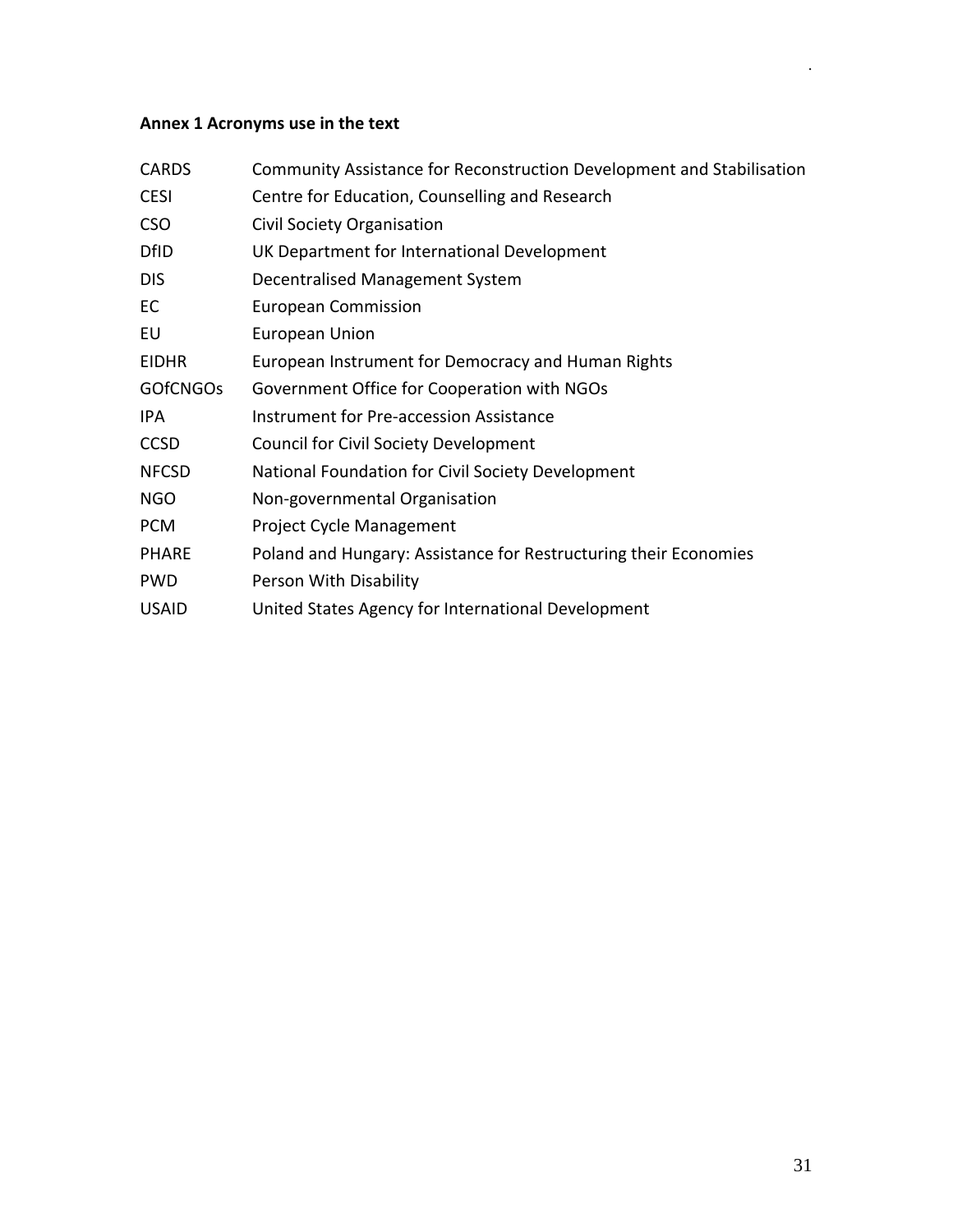#### <span id="page-31-0"></span>**Annex 2 Research methodology**

The needs assessment is based primarily on desk research conducted in the period between September  $21^{st}$  and October  $16^{th}$ , 2009 by Ms. Aida Bagić, SIPU International Resident Advisor for Croatia, and Ms. Irena Slunjski, SIPU International Project Officer. The aim of the research was not to give a comprehensive overview of the current status of civil society development in Croatia, but to provide the most important information on the context in which the TACSO project will need to operate. The list of references is provided in the Annex 9.

Desk research was supplemented by direct consultations with relevant civil society actors, either through individual or group interviews, in person or via telephone and email. Most of the consultations took the form of semi-structured interviews, without recourse to a set of uniform, direct questions. The main topic of each interview, however, was the opinion of the interviewee as to how the TACSO project could contribute to current efforts towards strengthening the capacity of CSOs in Croatia. 31 people were consulted in total from 23 organisations which included leading national NGOs from the capital city, NGOs from smaller towns and rural areas, NGOs from the most developed Croatian regions and from the war-affected areas, as well as representatives of public administration bodies, civil society development consultants and other interested parties.

Due to the time constraints and limited resources owing to the late establishment of the TACSO Croatia office, <sup>[33](#page-31-1)</sup> it was not possible to carry out a series of CSO focus groups, as suggested in the project methodology. Instead, the consultants used opportunities at various civil society-related events to gather information for the assessment. The list of persons consulted is provided in the Annex 8.

The authors of the needs assessment relied considerably on their extensive experience as activists, researchers and consultants in the area of civil society development, in Croatia and regionally. They also utilized their personal social networks and opened a Facebook group ("Jučer, danas, sutra") which temporarily served as the initial project information board. It was also used as a kind of virtual focus group since the members have been invited to give their opinion on the achievements and impacts generated by CSOs in Croatia; challenges faced by the CSO community in the past; strategies to overcome challenges in the future; suggestions on the TACSO project could assist in this overcoming. The group attracted 62 members, most of them involved with civil society development as individual activists, CSOs founders, active CSOs members, consultants etc. Unfortunately, only 8 public responses, open to all users of the group, were received. The responses have been integrated into the needs assessment report.

<span id="page-31-1"></span> $33$  The Croatia team was finally operational only on the  $5<sup>th</sup>$  October 2009, whereas the other project country teams commenced work in August.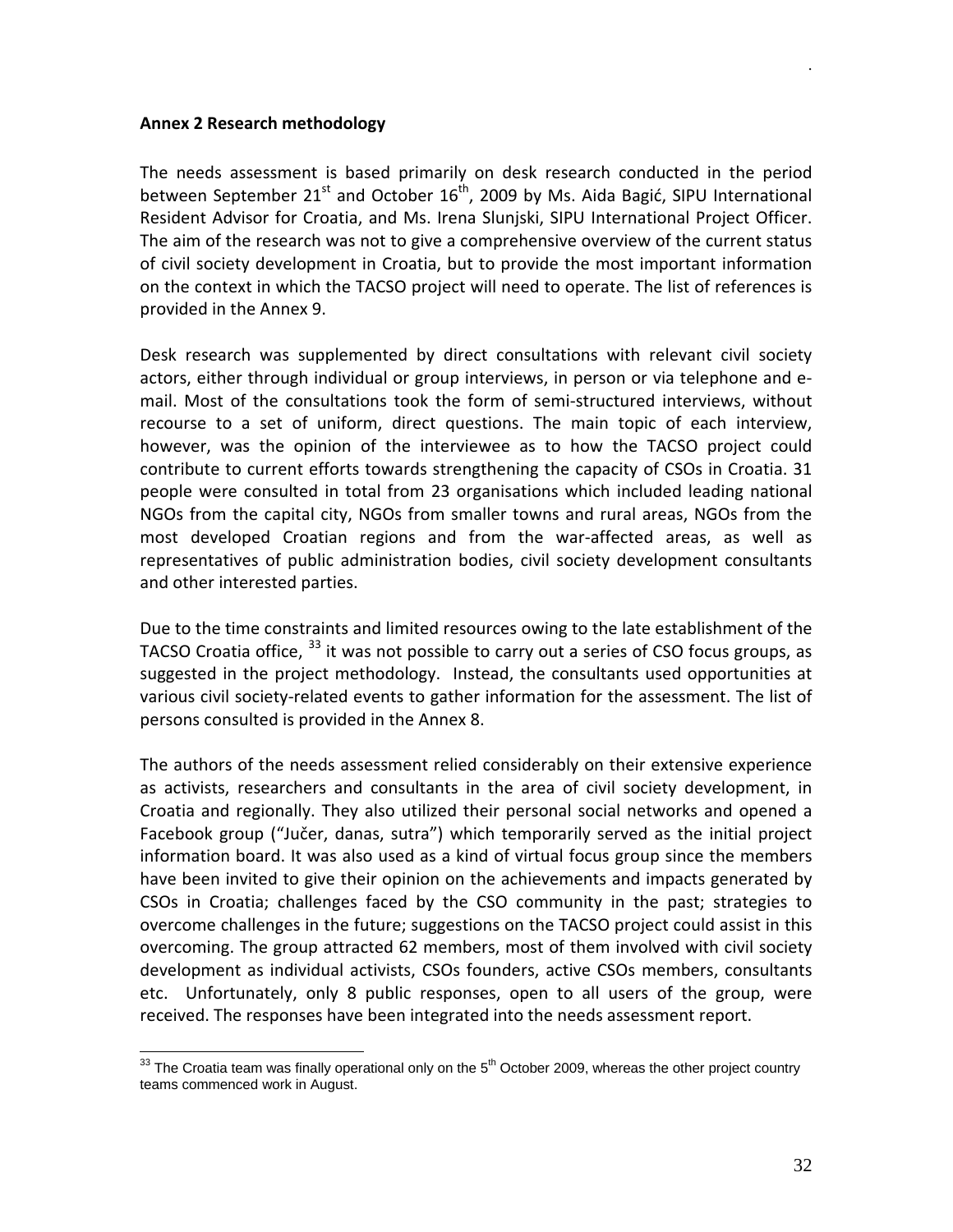#### <span id="page-32-0"></span>**Annex 3 Not-for-profit media sources in Croatia**

**Baranja.NET**, a project implemented by the Association Baranjski Civilni Centar (BRICC), which provides a site where CSOs can publicise themselves and activities to the general public. It consists of announcements, news items, forums and video clips. [http://www.baranja.net.](http://www.baranja.net/)

**Dialogue for Sustainable Energy**, a project implemented by the Association DOOR. The goal of the project is to initiate a more promising cooperation between NGO concerned with environmental protection and the expert community regarding important energy issues, [http://www.door.hr](http://www.door.hr/)

**Gay.Hr** – project running by Association Iskorak, providing all relevant information on gay and lesbian issues (lifestyle, health issues, coming out, news, events, and legal aid). <http://www.gay.hr/mag/>

**H-Alter** - an independent web portal run by the Association for Independent Media Culture. Its purpose is to provide unbiased public information about relevant events in Croatia and world, with emphasis on NGOs events. The web site gathers leading figures and opinion makers, not only from NGOs, but also from public life in Croatia. [http://www.h-alter.org](http://www.h-alter.org/)

**Kulturpunkt**, run by Network of associations Klubtura/Clubture, a network of non-profit, inclusive, participative organizations promoting and encouraging an independent cultural sector. The portal covers independent cultural events in all SE European countries. It also provides a space for civic initiatives active in lobbying and advocacy, and promoting citizens participation in the social and political decision-making process. Focus areas include: youth, urban culture, civic activism and new technologies. [http://www.kulturpunkt.hr](http://www.kulturpunkt.hr/)

**Pomakonline** – Magazine for Social Development – run by the association Slap promotes social and non-profit entrepreneurship, inter-sectoral cooperation, NGO sustainability and education for NGOs in all the above fields. Focus on regions of Slavonia and Baranja in northern Croatia. [http://www.pomakonline.com](http://www.pomakonline.com/)

**RadioNET**, a project implemented by Association for Development of Radio Programs. The site's main role is to produce informative and discussion-based programmes on national and local issues for local radio stations. [http://www.radionet.hr](http://www.radionet.hr/)

**ZaMirZINE**, an online newspaper, maintained by ZaMirNet, association, dedicated to developing civil society, promoting a culture of peace and the idea of sustainable development in Croatia and the region. ZaMirNET supports individuals, organizations, and social movements in the strategic application of technologies to solve social problems. Special competencies are: ICT4D (Information and Communication Technology for Developmental Projects), E-Learning, and Gender evaluation methodology for ICT projects.<http://www.zamirzine.net/>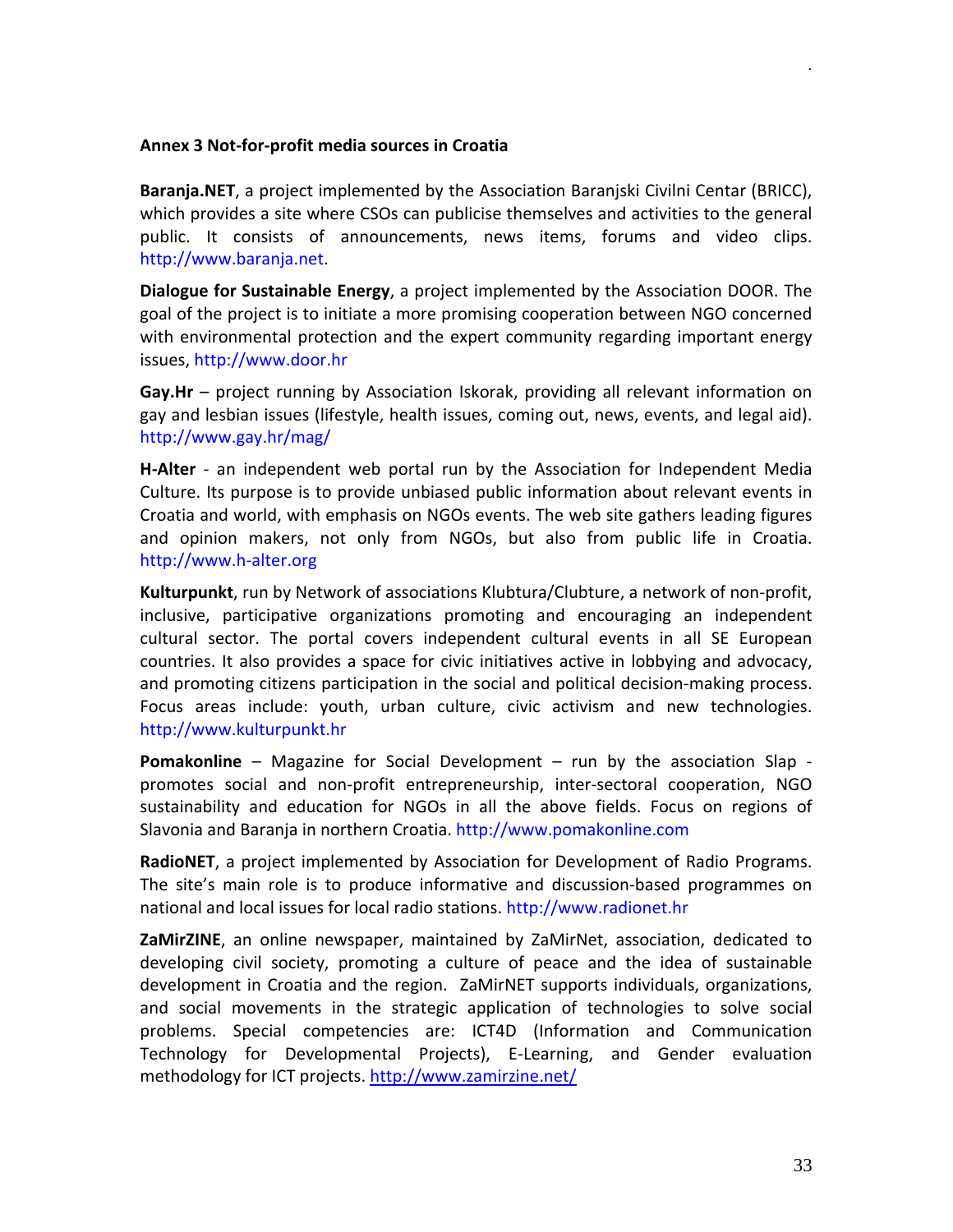#### <span id="page-33-0"></span>**Annex 4 CSOs Databases**

## **Databases operated by governmental institutions**

Ministry of Public Administration [\(www.uprava.hr\)](http://www.uprava.hr/) maintains several on-line registries of various types of CSOs:

| Type of CSO and web access                                      | Total number of<br>entries on<br>October 13,<br>2009. |
|-----------------------------------------------------------------|-------------------------------------------------------|
| Citizens' associations: www.uprava.hr/RegistarUdruga/           | 38822                                                 |
| Catholic Church: www.uprava.hr/PravneOsobeKatolickeCrkve/       | 1972                                                  |
| Religious communities: www.uprava.hr/RegistarVjerskihZajednica/ | 50                                                    |
| National minorities councils: www.uprava.hr/RegistarVNM /       | 308                                                   |
| Foundations: www.uprava.hr/RegistarZaklada/                     | 145                                                   |
| Foreign associations: www.uprava.hr/RegistarStranihUdruga/      | 129                                                   |
| Political parties: www.uprava.hr/RegistarPolitickihStranaka/    | 109                                                   |
| Funds: www.uprava.hr/RegistarFundacija/                         | 11                                                    |

Their registration is regulated by different laws, so that the collection of data depends on the specific type of CSO. The data are entered by the staff of public administration bodies at different levels (for association this is mostly at the level of county). While this can be considered the most comprehensive database (t.i. databases), there are problems with regular updating of data and with establishing an accurate number of active organizations (there are estimates that out of some thirty-eight thousand associations at most one third is active).

Ministry of Finance [\(www.mfin.hr](http://www.mfin.hr/) ) is in the process of establishing a Registry of not-forprofit organizations; it is not available on-line yet.

Three DBs maintained by the Government's Office for Cooperation with NGOs:

1. Review of financial support to associations provided by foreign donors (including EU funds) and public administration bodies at all levels since the year 2004. Searchable according to the type of donors, level of government, name of organizations, name of the project or program and the name of the project leader. Available at: http://www.[uzuvrh.hr/potpore.aspx?pageID=58](http://www.uzuvrh.hr/potpore.aspx?pageID=58)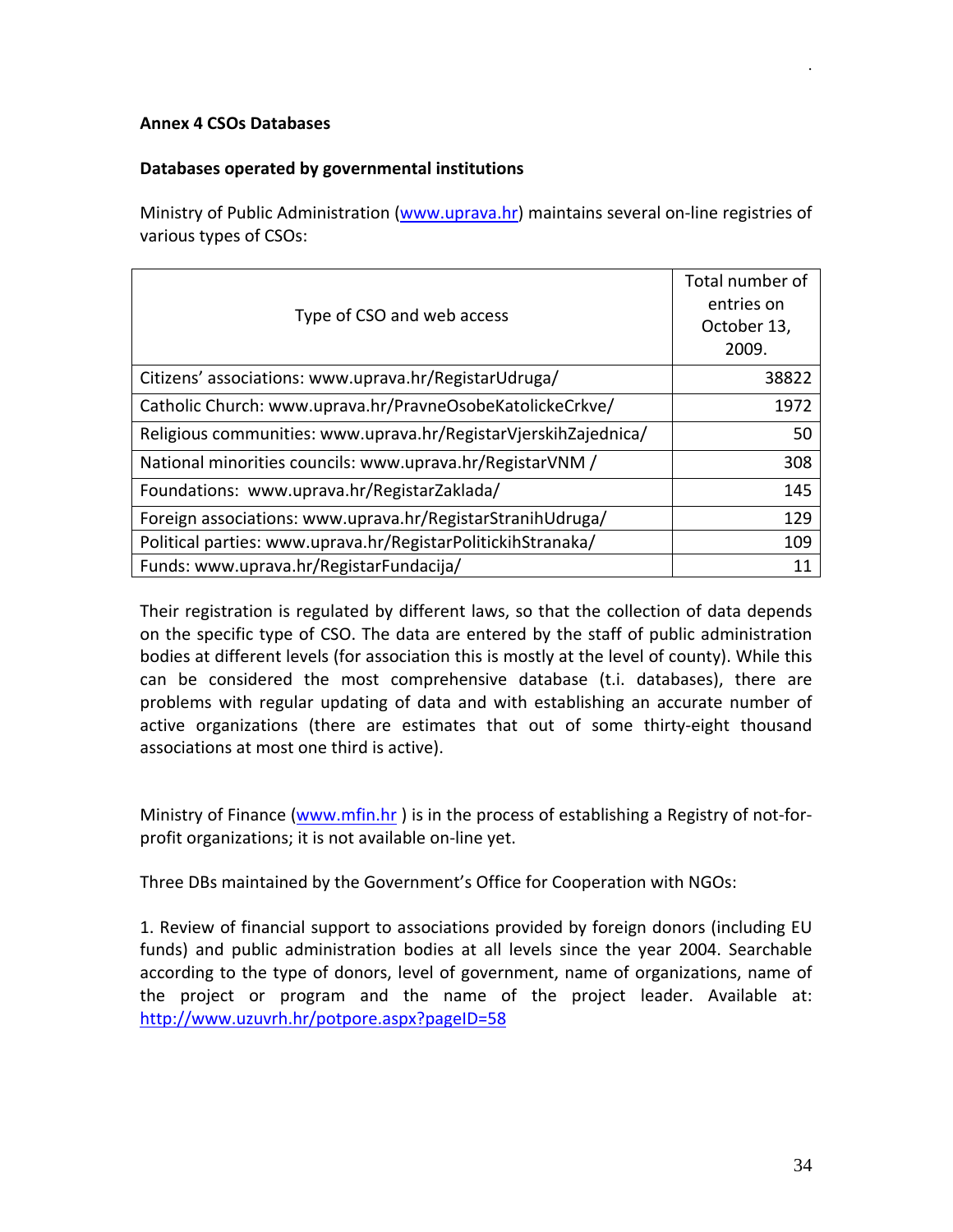2. DB of European CSOs (based on the [EC Register of interest representatives](http://ec.europa.eu/transparency/regrin/) [http://ec.europa.eu/transparency/regrin/\)](http://ec.europa.eu/transparency/regrin/), searchable by area of operation and the organization's name, has a purpose of assisting Croatian CSOs in establishing partnerships and networking with EU-based organizations. Available at: <http://www.uzuvrh.hr/udrugeEN.aspx?pageID=62>

3. DB of civil society organizations representatives with the state institutions and consultative bodies. Searchable by state institutions, consultative bodies and representatives' names. Available at: [http://www.uzuvrh.hr/drzavnatijela-savjeti](http://www.uzuvrh.hr/drzavnatijela-savjeti-clanovi.aspx)[clanovi.aspx](http://www.uzuvrh.hr/drzavnatijela-savjeti-clanovi.aspx)

DB maintained by the National Foundation for Development of Civil Society provides an overview of financial support to CSOs since 2004. Searchable according to the year, name of the organization, name of the project, name of the person responsible for the project and the seat of the organizations. Available at: http://zaklada.civilnodrustvo.hr/financial\_support/search

#### **Databases operated by CSO service organisations**

Database of associations [\(www.udruge.hr\)](http://www.udruge.hr/) maintained by the Regional Youth Info Center (founded by Youth Association Step Forward form Rijeka) is based on the data available from the Central Office of Public Administration (as of July 2009 this is the Ministry of Public Administration). The introductory note states that the data are not necessarily accurate. The database can be searched according to the counties and according to the area of work, same as the on-line Registry book available on the Ministry of Public administration Web site. The current number of entries is 36,282, which is less than the number of entries in the official Registry book (39,064 on November 10, 2009). In difference to the official Registry, there is an option for associations to comment on the database and to report changes in their status. It is not clear, however, whether the entries are updated. Also, there is an option to search for active associations in Primorsko-Goranska County (where the Regional Youth Info Center is based).

"Little Database of Associations" (www.udruga-mi.hr/udruge.php or [www.programstep.info/mala-baza-udruga\)](http://www.programstep.info/mala-baza-udruga) is maintained by Association MI, regional support centre from Split. The current number of entries is 674, whereas more than one third are from Split-Dalmatia County (273). Associations can register themselves by fulfilling an on-line questionnaire. DB is searchable according to the areas of work, counties and towns.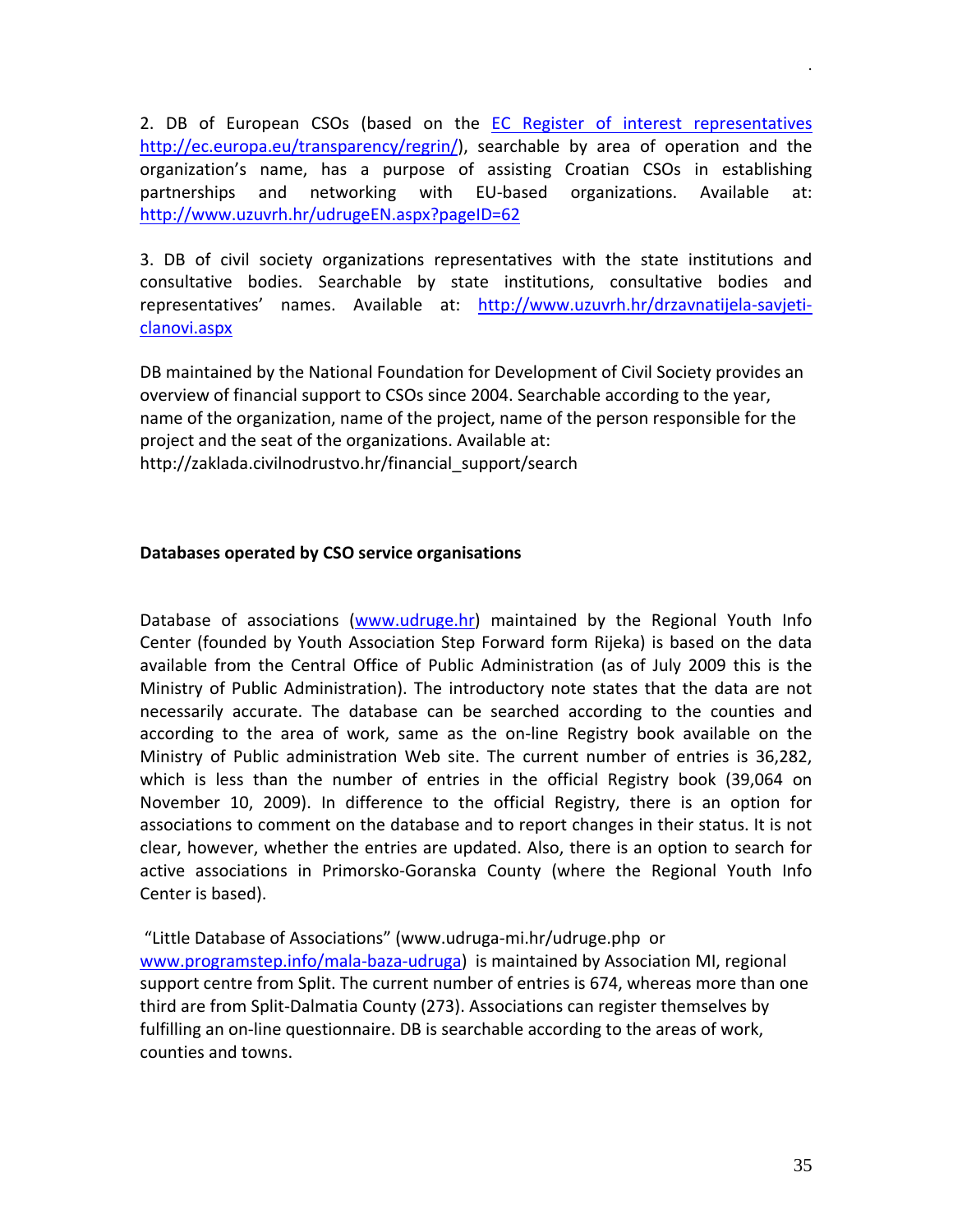Database of human rights groups (including women's rights groups) (<http://udrugazora.hr/taxonomy/term/14>), maintained by the Association Zora from Čakovec, provides detailed information for 31 NGO committed to the advancement of women's rights and human rights in general. The entries are sorted out by counties and currently, due to the small number of entries, there are no special search options. Data are collected via questionnaire available for download on the Web site.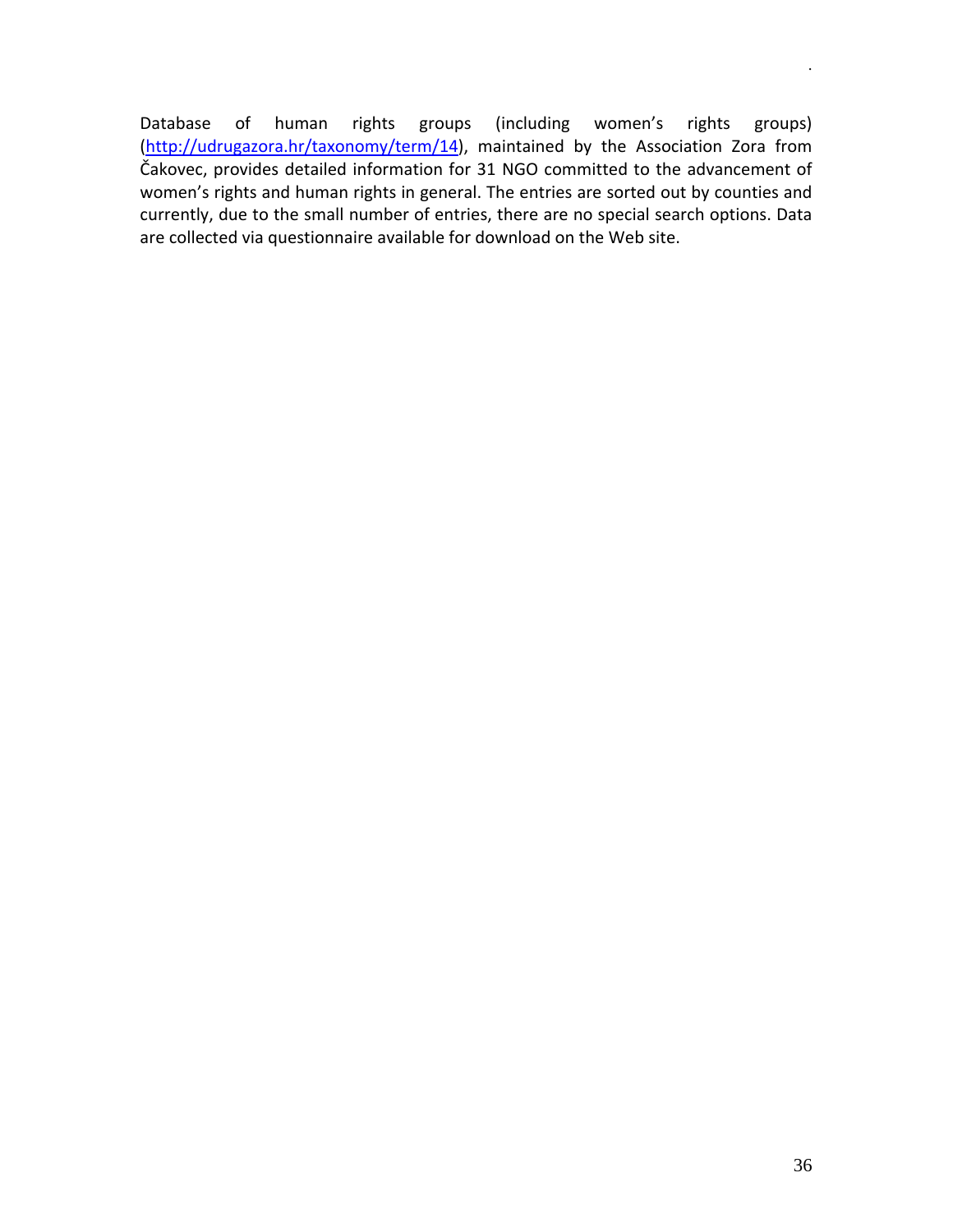<span id="page-36-0"></span>**Annex 5 Geographic distribution of associations in Croatia**

| abic 3. Distribution of associations according to the counties |        |       |
|----------------------------------------------------------------|--------|-------|
| <b>REGION/COUNTY</b>                                           | number | %     |
| <b>Central Croatia</b>                                         |        |       |
| <b>City of Zagreb</b>                                          | 8580   | 22,07 |
| Primorje-Gorski Kotar                                          | 3112   | 8     |
| <b>Zagreb County</b>                                           | 2247   | 5,78  |
| Sisak-Moslavina                                                | 1526   | 3,92  |
| Varaždin                                                       | 1440   | 3,70  |
| <b>Karlovac</b>                                                | 1145   | 2,94  |
| <b>Bjelovar-Bilogora</b>                                       | 1111   | 2,85  |
| Koprivnica-Križevci                                            | 1059   | 2,72  |
| Krapina-Zagorje                                                | 1020   | 2,62  |
| Medimurje                                                      | 967    | 2,48  |
| Lika-Senj                                                      | 467    | 1,20  |
| <b>Littoral (Dalmatia and Istria)</b>                          |        |       |
| Split-Dalmatia                                                 | 3492   | 8,98  |
| <b>Istria</b>                                                  | 2061   | 5,30  |
| <b>Dubrovnik-Neretva</b>                                       | 1478   | 3,80  |
| Zadar                                                          | 1166   | 3     |
| Šibenik-Knin                                                   | 985    | 2,53  |
| <b>Slavonia</b>                                                |        |       |
| Osijek-Baranja                                                 | 2903   | 7,47  |
| Vukovar-Syrmia                                                 | 1488   | 3,82  |
| <b>Brod-Posavina</b>                                           | 1178   | 3,03  |
| Virovitica-Podravina                                           | 759    | 1,95  |
| Požega-Slavonia                                                | 675    | 1,73  |
| <b>TOTAL</b>                                                   | 38,859 | 100   |
|                                                                |        |       |

*Table 3. Distribution of associations according to the counties*

*Source. Min. of Public Administation: [www.uprava.hr](http://www.uprava.hr/)*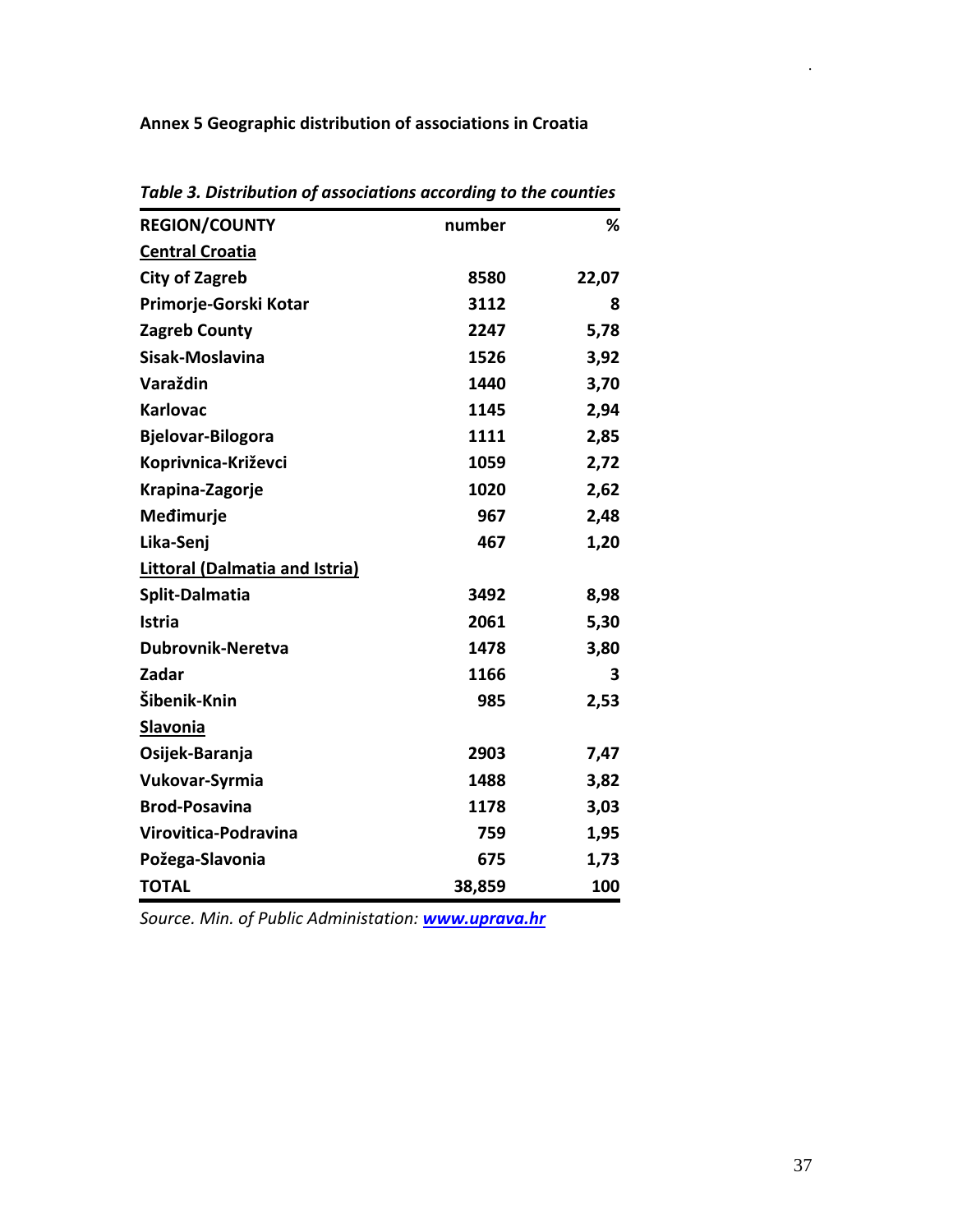#### <span id="page-37-0"></span>**Annex 6 Programme for Regional Development and Strengthening of CSOs**

National Foundation for Civil Society Development in cooperation with five implementing CSO networks:

**Programme "Emisija"** (**[http://www.e-misija.info\)](http://www.e-misija.info/)** Counties: Karlovac, Krapina-Zagorje, Sisak-Moslavina, Zagreb and City of Zagreb. Implementing partners: Centre for Civil Initatives (Zagreb City) and Association IKS (Petrinja, Sisačko-moslavačka County)

**Programme "Jako" ( [http://programjako.info](http://programjako.info/)**) Counties: Bjelovarsko-bilogorska, Koprivničko-križevačka, Koprivnica and Varaždin . Implementing partners: Association ACT (Čakovec, Međimurje County) and K.V.A.R.K. (Križevci, Križevačko-koprivnička County)

**Programme "MRRAK" ( [http://mrrak.info](http://mrrak.info/)**) Counties: Istra, Ličko-senjska and County Primorsko-goranska. Implementing partners: Association for Civil Society Development SMART (Rijeka, Primorsko-goranska County), Association Delta (Rijeka, Primorskogoranska County) and Association for Civil Society Development Pokretač (Korenica, Ličko-senjska County).

**Programme "Step" [\(http://www.programstep.info](http://www.programstep.info/)**) Counties: Dubrovačkoneretvanska, Splitsko-dalmatinska, Šibensko-kninska and Zadar County.

Implementing partners: Association MI (Split, Splitsko-dalmatinska County) in partnership with Association for Secretaries and Accountants in School UTIRUŠ (Trogir, Splitsko-dalmatinskaCounty)

**Programme "Šalter" ( <http://www.salter.com.hr/>**) Counties: Brodsko-posavska, Osječko-baranjska, Požeško-slavonska, Virovitičko-podravska and Vukovar County. Program is Implementing partners: PRONI Centre, Volonteer Centar Osijek and P.G.D.I. Beli Manastir (Project for civic democratic initiatives)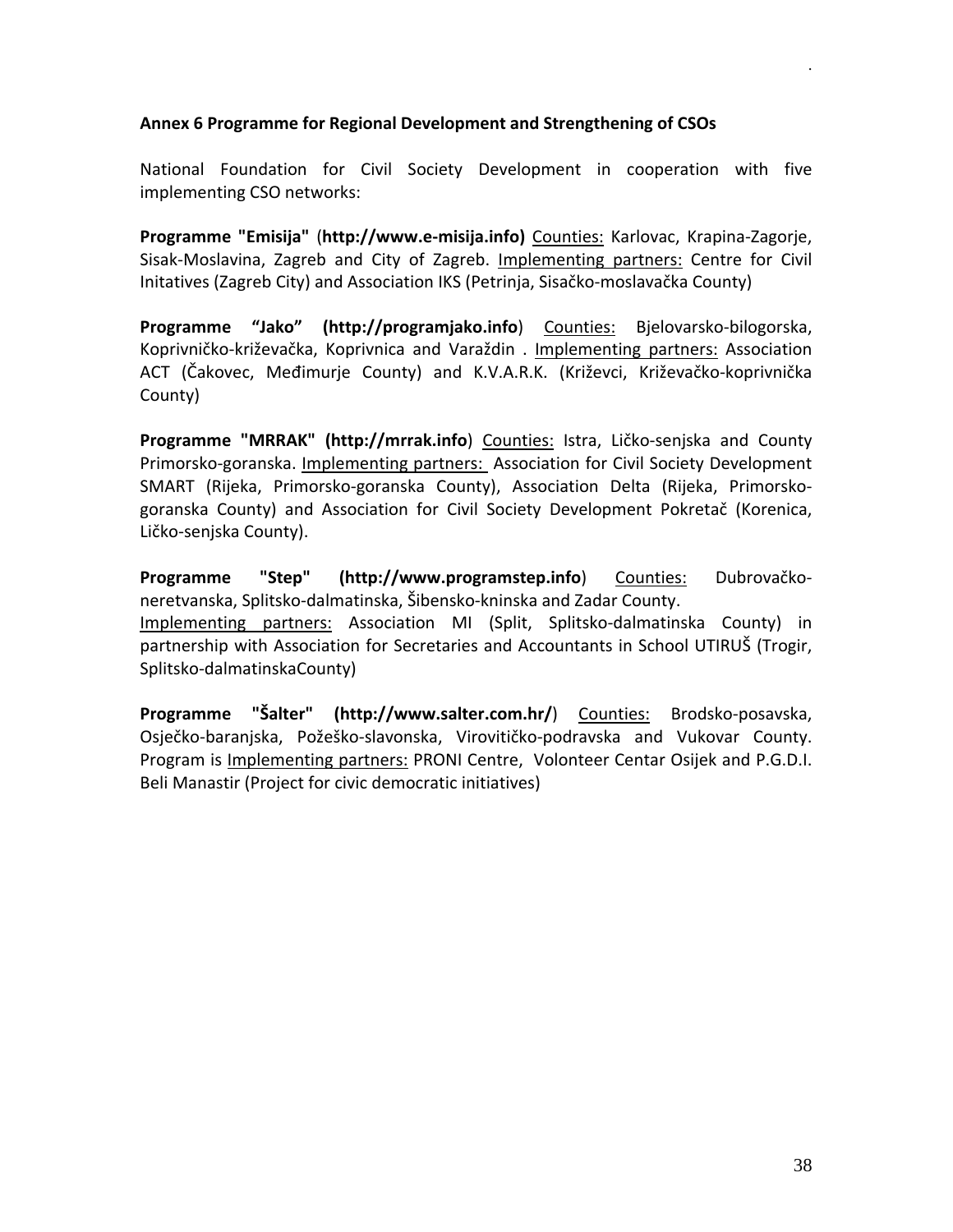## <span id="page-38-0"></span>**Annex 7 CSO advocacy networks in Croatia**

- Koalicija za zaštitu i promociju ljudskih prava (Coalition for Promotion and Protection of Human Rights) – [www.lsc.hr/index.php?option=com\\_frontpage&I](http://www.lsc.hr/index.php?option=com_frontpage&Itemid=1)temid=1
- Koordinacija za djecu u Hrvatskoj (Coordination for Children in Croatia) [www.koordinacija-zadjecu.com/index.htm](http://www.koordinacija-zadjecu.com/index.htm)
- Mreža ekosela Balkana (Balkan Eco village network) [www.ekosela.org/modules/news/](http://www.ekosela.org/modules/news/)
- Mreža mladih Hrvatske MMH (Croatian Youth Network) [www.mmh.hr/](http://www.mmh.hr/)
- Platforma za izgradnju mira u RH (Platform for Peace Building in the Republic of Croatia) – www.izgradnja-mira.net/index.php
- Regionalni forum udruga Slavonije i Baranje (Regional Forum of CSOs of Slavonija) www.forumudruga.hr
- Savez udruga Klubtura (Alliance of associations "Clubture" Culture clubs) www.clubture.org/FrontPage/
- Zeleni forum (Green Forum) www.zeleni-[forum.org/bin/view/Zeleniforum](http://www.zeleni-forum.org/bin/view/Zeleniforum)
- Ženska mreža Hrvatske (Croatia Women's Network) www.zenska-mreza.hr/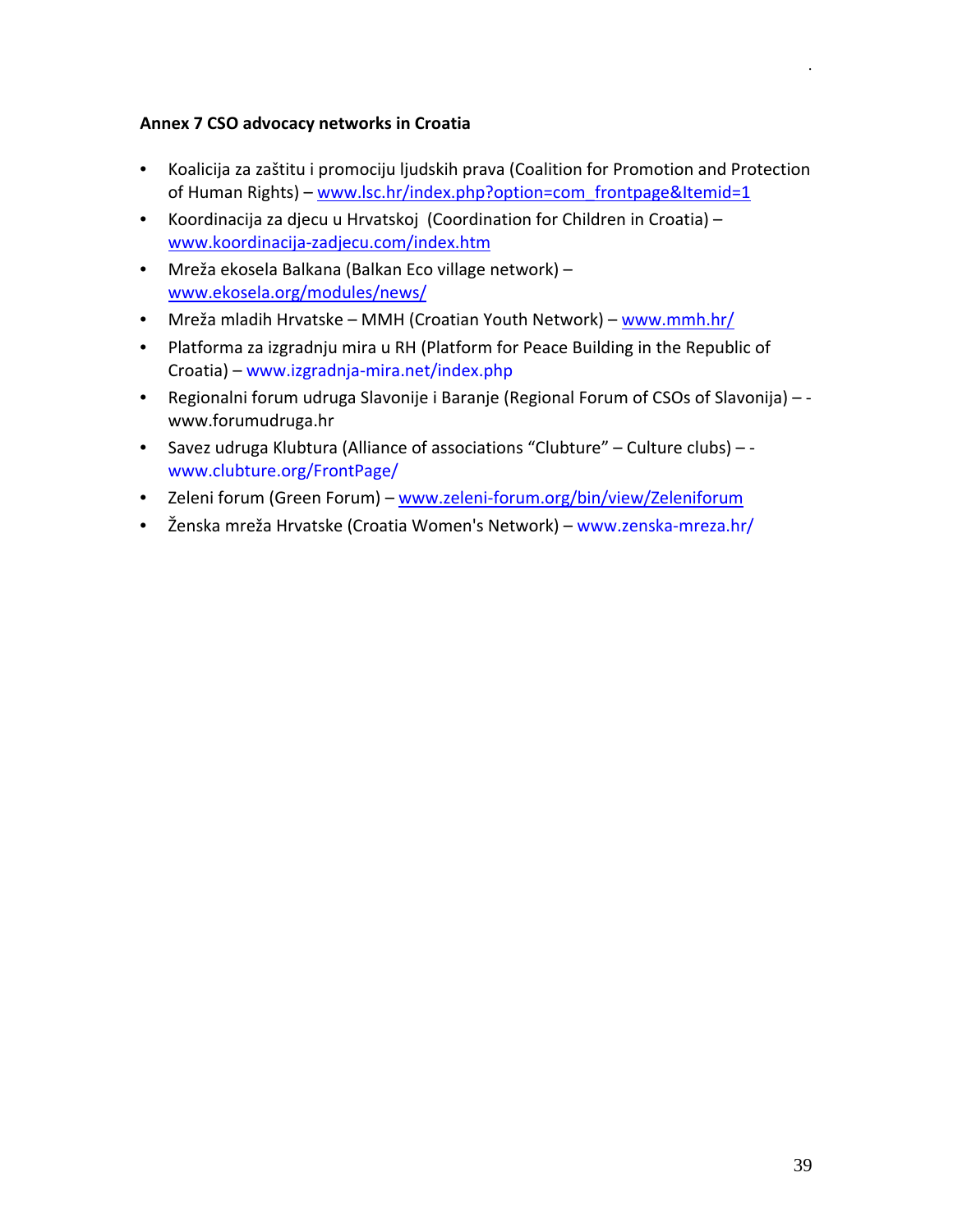## <span id="page-39-0"></span>**Annex 8 List of persons consulted**

| <b>Name</b>                 | Organisation                                           |
|-----------------------------|--------------------------------------------------------|
| Tatjana Čorlija Milivojević | Office for Cooperation with NGOs                       |
| Mirela Despotović           | Center for Civil Initiatives (CCI)                     |
| Srđan Dvornik               | Independent consultant                                 |
| Gordana Forčić              | <b>Association SMART</b>                               |
| Sanja Galeković             | <b>CFCS (Central Finance and Contracting Agency)</b>   |
| Jaša Jarec                  | Office for Cooperation with NGOs                       |
| Suzana Kunac*               | B.a.B.e. Women's Human Rights Group*                   |
| Romana Kuzmanić Oluić*      | Mininstry of Foreign Affairs and European Integration, |
|                             | Department for Human Rights                            |
| Vesna Lendić-Kasalo         | Office for Cooperation with NGOs                       |
| Ines Loknar-Mijatović*      | Government's Office for Human Rights                   |
| Mladen Majetić              | Independent consultant                                 |
| Palma Miličević             | Association Iks, Petrinja                              |
| Jagoda Munić*               | <b>Green Action</b>                                    |
| Slađana Novota              | <b>Association SMART</b>                               |
| Gordana Obradović-Dragišić* | CESI - Centre for Education, Counseling and Research   |
| Andrijana Parić             | Razbor d.o.o.                                          |
| Lidija Pavić-Rogošić*       | Assoc.n Odraz & Croatian Rural Development Network     |
| Teo Petričević              | Autonomous Center - Act, Čakovec                       |
| Cvjetana Plavša-Matić       | National Foundation for Civil Society Development      |
| Merlena Plavšić             | Association Suncokret - Pula                           |
| Slaven Rašković*            | Documenta - Centre for Dealing with Past               |
| Slobodan Škopelja           | <b>Association Mi, Split</b>                           |
| Marina Škrabalo             | MAP Savjetovanja d.o.o.                                |
| Anamarija Sočo*             | Croatian Youth Network (CYN)                           |
| Suzana Sušanj*              | Ministry of the Family, Veterans' Affairs and          |
|                             | Intergenerational Solidarity                           |
| Andreja Tonč                | ADD Tim d.o.o.                                         |
| Martina Uglik               | Civic Centre Baranja                                   |
| Igor Vidačak                | Office for Cooperation with NGOs                       |
| Andrija Vranić              | Independent consultant                                 |
| Danijela Vuković            | <b>Association SMART</b>                               |
| Ljiljana Zahrastnik Žužul*  | Ministry of the Family, Veterans' Affairs and          |
|                             | Intergenerational Solidarity                           |

<span id="page-39-1"></span>\* Participant in the sectoral analysis for IPA 2010 programming, organized by GOfNGOs and facilitated by TACSO Croatia Resident Advisor, on October 29th, 2009.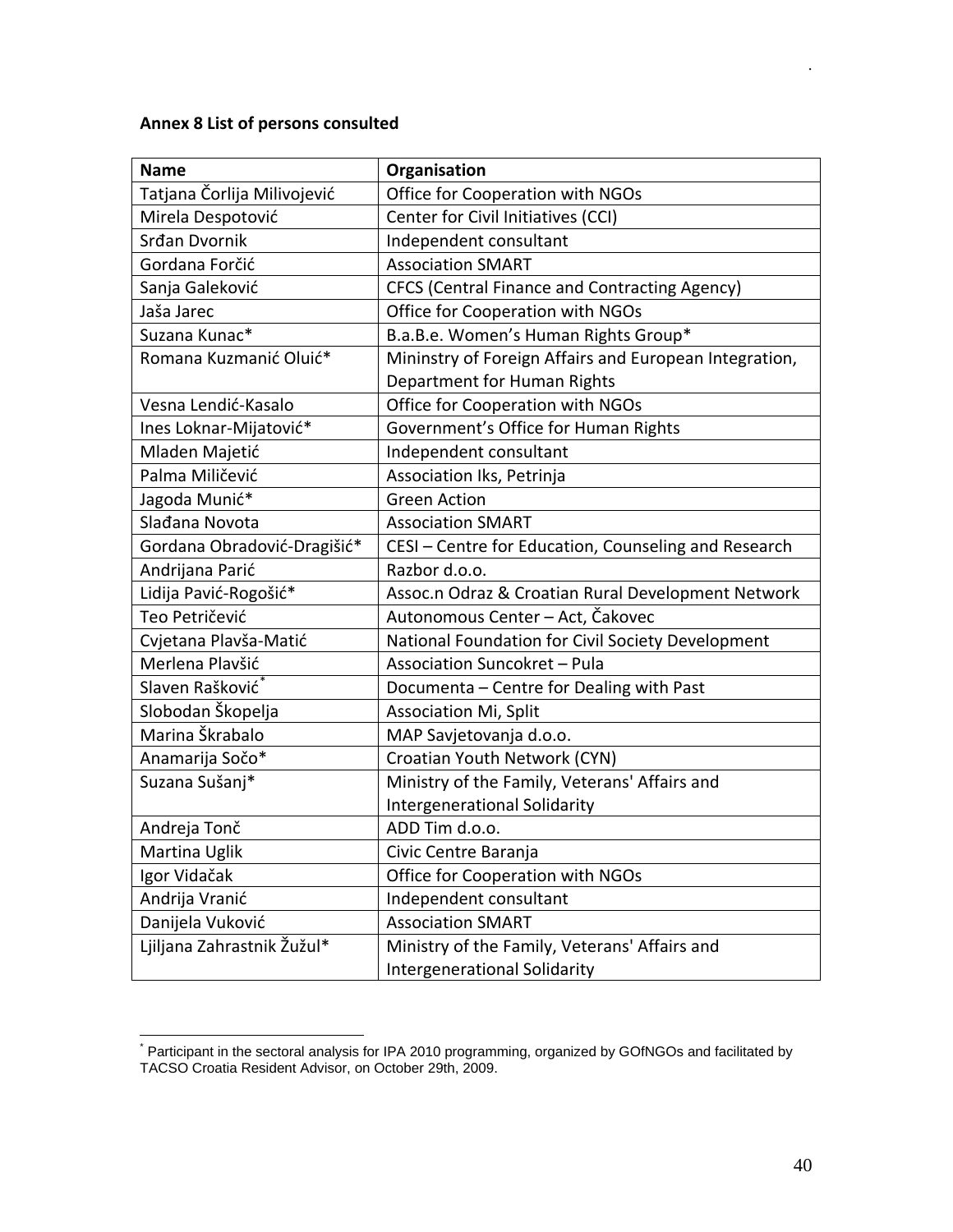#### <span id="page-40-0"></span>**Annex 9 References**

- Bežovan, Gojko, Siniša Zrinščak and Marina Vugec (2005) Civilno društvo u procesu stjecanja povjerenja u Hrvatskoj i izgradnje partnerstva s državom i drugim dionicima [Civil Society in Croatia in the process of building trust and partnership with state and other stakeholders], CERANEO and CIVICUS. /Civil Society Index Report/, available at [<http://ceraneo.hr/dokumenti/ICD\\_u\\_Hrvatskoj.doc>](http://ceraneo.hr/dokumenti/ICD_u_Hrvatskoj.doc)
- Blair, H., Blue, R.N., Feldman A., Luca C. (2007) Final evaluation of USAID project for Support to Croatia's Non-Governmental Organizations (CroNGO) 2001-2007, available at <[http://pdf.usaid.gov/pdf\\_docs/PDACL154.pdf](http://pdf.usaid.gov/pdf_docs/PDACL154.pdf)>
- Dvornik, Srđan (2009) Akteri bez društva. Uloga civilnih aktera u postkomunističkim promjenama, [Actors without Society. The Role of Civil Actors in the Postcommunist Transformation], Fraktura: Zagreb, available at <http://www.boell.de/democracy/publications-7875.html>
- Ćulum, B., Forčić, G., Jurić, D., & Poljak, N. (2009) Stanje volunterstva u jugoistočnoj Europi i CIS regiji: Republika Hrvatska nacionalni izvještaj [The State of Voluntarism in South-East Europe and the CIS Region: Croatia national report], UNV: Rijeka, available at <http://www.smart.hr/dokumenti/UNV%20country%20report\_CRO%20FINAL.pd  $f$
- EC (2008) IPA 2008 Croatia Project Fiche: CSF Enhancing the capacities of the civil society sector for the monitoring of implementation of the EU Acquis, HR2008- 01-35-04; available at <[http://ec.europa.eu/enlargement/pdf/croatia/ipa/2008/2008](http://ec.europa.eu/enlargement/pdf/croatia/ipa/2008/2008-0101-04_enhancing_the_capacities_of_the_civil_society_sector_version_081010_en.pdf)-0101- 04 enhancing the capacities of the civil society sector version 081010 en. [pdf>](http://ec.europa.eu/enlargement/pdf/croatia/ipa/2008/2008-0101-04_enhancing_the_capacities_of_the_civil_society_sector_version_081010_en.pdf)
- EC (2008) IPA 2008 Grant Application: Enhancing the participation of the CSOs in monitoring of the implementation of the EU Acquis, in the field of fight against corruption and the overall transparency, openness and accountability of public administration bodies, available at <[http://www.safu.hr/datastore/filestore/291/Guidelines\\_for\\_Applican](http://www.safu.hr/datastore/filestore/291/Guidelines_for_Applicants.pdf)ts.pdf>
- Franc, R., Šakić, V. et.al. (2006) Udruge u očima javnosti: istraživanje javnog mnijenja s osvrtima, [Associations in the Public Eyes: Public Opinion Research with Comments] Zagreb: Academy for Educational Development, available at [<http://zaklada.civilnodrustvo.hr/upload/File/hr/izdavastvo/digitalna\\_zbirka/ae](http://zaklada.civilnodrustvo.hr/upload/File/hr/izdavastvo/digitalna_zbirka/aed/udruge_u_ocima_javnosti.pdf) [d/udruge\\_u\\_ocima\\_javnosti.pdf>](http://zaklada.civilnodrustvo.hr/upload/File/hr/izdavastvo/digitalna_zbirka/aed/udruge_u_ocima_javnosti.pdf)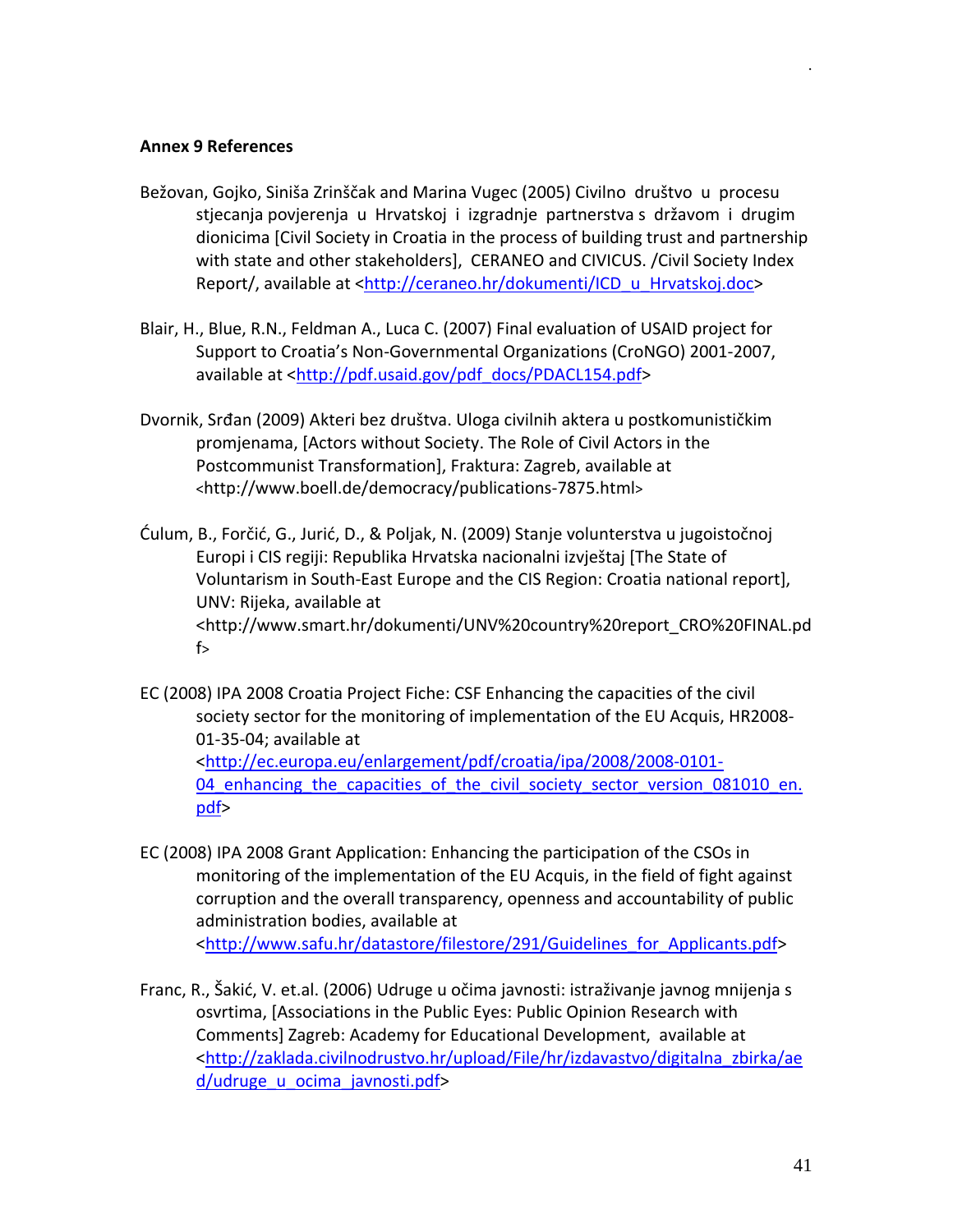- GONG (2009) LOTUS Lokalna odgovorna i transparentna uprava i samouprava [Accountable and Transparent Local Government and Self-government], available at **<**http://www.gong.hr/survey/default.aspx**>**
- Gerasimova, M. (2005) "The Liaison Office as a Tool for Successful NGO Government Cooperation: An Overview of the Central and Eastern European and Baltic Countries' Experiences," International Journal of Not-for-Profit Law, Vol 7, III, June 2005, available at <http://www.icnl.org/KnoWleDge/ijnl/vol7iss3/special\_1.htm>
- Hadzi-Miceva, K. (2008), "Legal and Institutional Mechanisms for NGO-Government Cooperation in Croatia, Estonia, and Hungary," International Journal of Not-for-Profit Law, Vol 10, IV, August 2008, available at **<**http://www.icnl.org/KNOWLEDGE/IJNL/vol10iss4/art\_1.htm**>**

Hromatko, A. (2007) Procjena stanja razvoja organizacija civilnoga društva u Republici Hrvatskoj [Assessment of the State of Development of CSOs in Croatia]; Zagreb: NFCSD , available at <http://zaklada.civilnodrustvo.hr/upload/File/hr/izdavastvo/digitalna\_zbirka/pro cjena\_stanja.pdf>

- IMPACT Centre (2009) Croatia Country Report at Conference "Strengthening the triangle CSOs-National Governments-European Commission: Reinforcing the Europe-wide Civil Society and Building Partnerships;" Zadar, 19-20 October 2009; available at [<http://www.ecas](http://www.ecas-citizens.eu/component/option,com_alphacontent/section,20/cat,909/task,view/id,250/Itemid,113/)[citizens.eu/component/option,com\\_alphacontent/section,20/cat,909/task,view/](http://www.ecas-citizens.eu/component/option,com_alphacontent/section,20/cat,909/task,view/id,250/Itemid,113/) [id,250/Itemid,113/](http://www.ecas-citizens.eu/component/option,com_alphacontent/section,20/cat,909/task,view/id,250/Itemid,113/)>
- Kunac, Suzana (2006) Vrijednost vrednota: civilno društvo i hrvatska demokratizacija [The Value of Values: Civil Society and Croatian Democratization]. Zagreb: Grupa za ženska ljudska prava B.a.B.e.
- Lendić Kasalo, Vesna (ed.) (2009) Izvješće o dodijeljenim financijskim potporama za projekte i programe organizacija civilnoga društva u 2008. godini. [Report on disbursed financial support for projecs and programs of civil society organizations in the year 2008.], Government Office for Cooperation with NGOs, available at <http://www.uzuvrh.hr/userfiles/file/Financijsko%20izvjesce-OCD-2009-konacno0806%20\_2.pdf>
- Novota, Slađana et al. (2009) Europski fondovi za hrvatske projekte : priručnik o financijskoj suradnji i programima koje u Hrvatskoj podupire Europska unija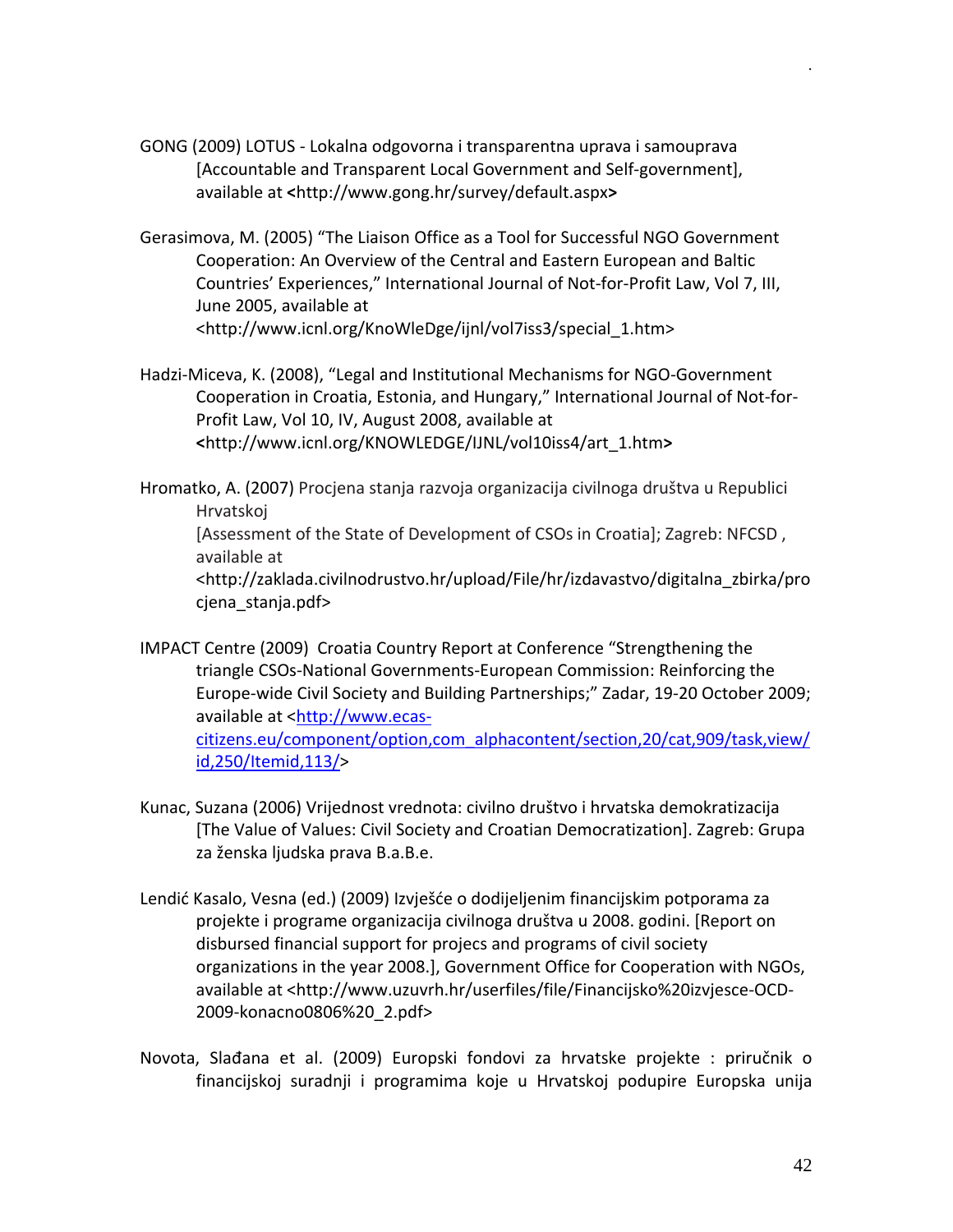[European funds for Croatian projects : a handbook on financial cooperation and European Union supported programmes in Croatia] Zagreb : Središnji državni ured za razvojnu strategiju i koordinaciju fondova Europske unije, available at: <http://www.strategija.hr/hr/promidzba/publikacije/europski-fondovi-zahrvatske-projekte>

- Pavić-Rogošić, Lidija (2008) Izvještaj za 4. sastanak Zajedničkog savjetodavnog odbora EU-HR "Civilni i socijalni dijalog u Hrvatskoj", 28.9.2008. [Report for  $4^{\text{th}}$  EU-Croatia Joint Consultative Committee Meeting, "Civil and Social Dialog in Croatia], available at <[http://www.odraz.hr/stranice/pdf/LPR\\_Civilni\\_i\\_socijalni%20dijalog.pdf](http://www.odraz.hr/stranice/pdf/LPR_Civilni_i_socijalni%20dijalog.pdf)>
- Plavša-Matić, Cvjetana (2005) "Good Practice in Grantmaking in Croatia", in The SEAL, Spring 2005, available at [<http://www.efc.be/cgi](http://www.efc.be/cgi-bin/articlepublisher.pl?filename=CM-SE-03-05-1.html)[bin/articlepublisher.pl?filename=CM](http://www.efc.be/cgi-bin/articlepublisher.pl?filename=CM-SE-03-05-1.html)-SE-03-05-1.html>
- Škrabalo, Marina. (2008). International Funding for Civil Society Development in Croatia: Overview of Main Sources 2004-07, Government Office for Cooperation with NGOs, available at <<http://www.uzuvrh.hr/userfiles/file/International%20funding%20overview.pdf>
- Škrabalo, Marina i Suzana Kunac (2008) "Procedure aktivizma: Pregled upravljačkih praksi organizacija civilnog društva posvećenih zaštiti ljudskih prava i demokratizaciji", neobjavljeni istraživački izvještaj [Activism procedures: Overview of governance practices in civil society organisations committed to human rights protection and democratisation, unpublished research report].
- USAID (2009) Croatia: 2008 USAID Sustainability Index for Central and South Eastern Europe and Eurasia, 12 edition, June 2008, available at <[www.usaid.gov/locations/europe\\_eurasia/dem\\_gov/ngoindex/2008/](http://www.usaid.gov/locations/europe_eurasia/dem_gov/ngoindex/2008/)>
- U.S. International Grantmaking (2008) Country Information –Croatia, November 2008, available at [<http://www.usig.org/countryinfo/croatia.asp#Summary>](http://www.usig.org/countryinfo/croatia.asp#Summary)
- Vela, Ariana (2009) Sudjelovanje udruga u postupcima izrade i donošenja zakona i drugih akata u Republici Hrvatskoj u 2009.", ODRAZ – Održivi razvoj zajednice: Zagreb, available at <http://zaklada.civilnodrustvo.hr/upload/File/hr/izdavastvo/digitalna\_zbirka/odr az\_istrazivanje.pdf>
- Venables, Tony (ed.) (2009) "A European Framework Agreement with Civil Society for a Less Distant European Union? A Comparison of National Compacts." European Citizen Action Service, January 2009, available at